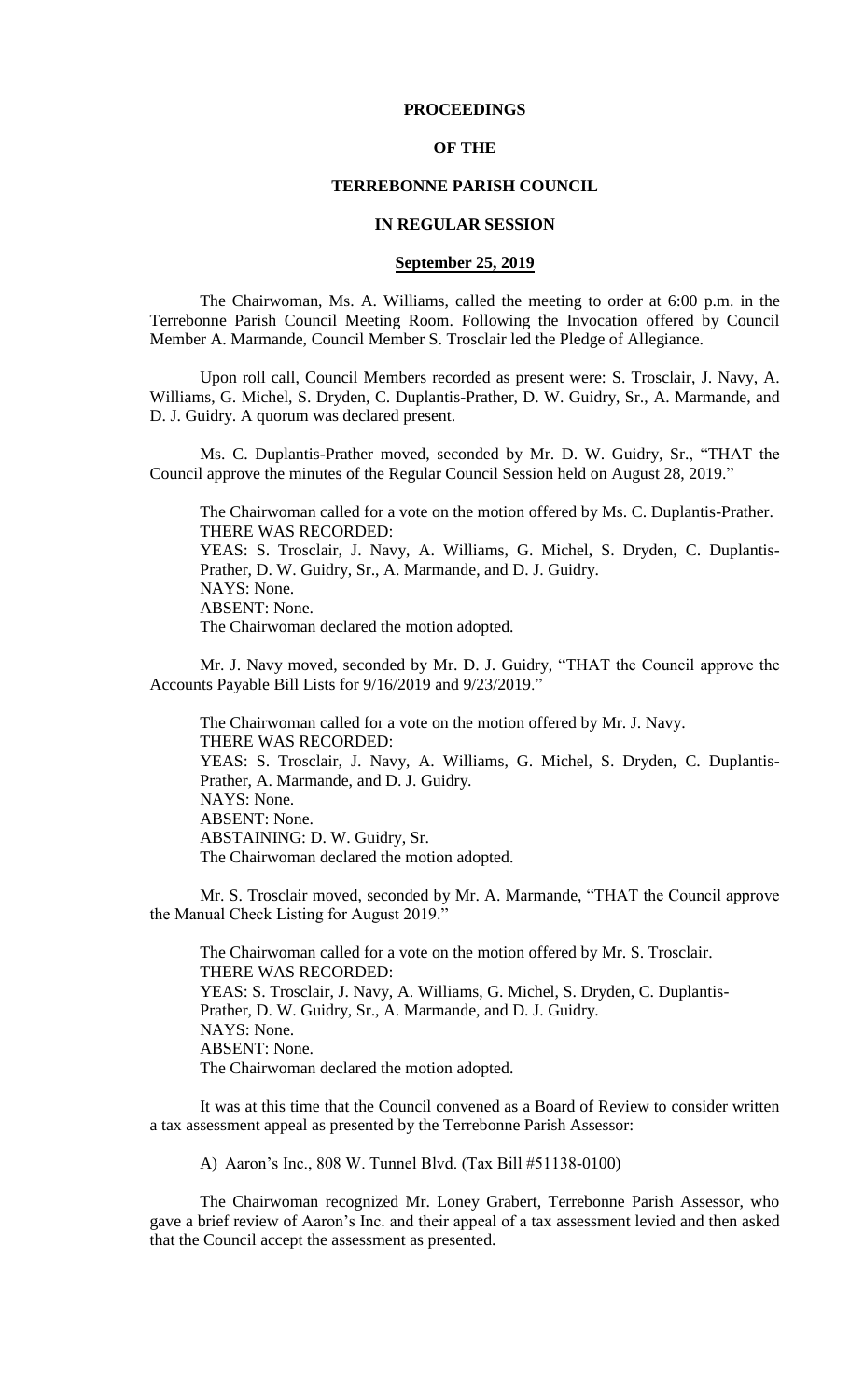Mr. G. Michel moved, seconded by Mr. D. J. Guidry, "THAT the Council, sitting as a Board of Review for Parish Assessments, and after considering all written protests received and hearing from the Parish Assessor, accepted the 2019 property assessment list as presented by the Parish Assessor, and that requested any and all written protests received be sent to the Louisiana Tax Commission for further evaluation and action."

The Chairwoman called for a vote on the motion offered by Mr. G. Michel. THERE WAS RECORDED: YEAS: S. Trosclair, J. Navy, A. Williams, G. Michel, S. Dryden, C. Duplantis-Prather, D. W. Guidry, Sr., A. Marmande, and D. J. Guidry. NAYS: None. ABSENT: None. The Chairwoman declared the motion adopted.

Council Member D. W. Guidry, Sr. read aloud a proclamation proclaiming October 2019 as "Community Safety Awareness Month" in Houma-Terrebonne.

The Chairwoman recognized Ms. Judy Smart, Houma resident, who thanked the Council for the proclamation then announced that several "Night Out Against Crime" events would be held Tuesday, October 1, 2019 and encouraged the public to attend to meet and connect with neighbors, local first responders, and other community members.

Several Council Members thanked Ms. Smart for her tireless activism in promoting community safety and her vigilance in serving and providing awareness to Terrebonne Parish and its residents for many years.

Council Member C. Duplantis-Prather read aloud a proclamation proclaiming October 2019 as "Domestic Violence Awareness Month" and Tuesday, October 22, as "Paint the Parish Purple Day" in Houma-Terrebonne.

The Chairwoman recognized Ms. Melissa Williams, The Haven representative, who thanked the Council for their support and their acknowledgement of the devastation of domestic violence. She then encouraged those in need of shelter or other assistance with regards to domestic violence to call 1-800-915-0045 to speak with an advocate.

Several Council Members commended The Haven for their efforts in providing support, protection, and advocacy for the victims of domestic violence.

The Chairwoman recognized Mr. Mart Black, Parish Administration, who gave a brief report regarding the current status of pump station projects across the Parish and highlighted those at Enterprise Marine, South Ellendale Estates, Woodlawn, M&L, and Valhi Boulevard.

Council Member D. W. Guidry, Sr. stated that met with Public Works Director David Rome regarding the access road at South Ellendale Estates and what measures could be taken to prevent public recreational access to the site while work is being completed.

The Chairwoman recognized Mr. Gordon Dove, Parish President, who gave a presentation regarding drainage projects inclusive of a redundant levee being constructed in Montegut and the Petit Caillou Drainage Project. He then announced that a ribbon cutting for the black start generators at the Barrow Street power plant would be held at 2:00 p.m. on Friday, September 27, 2019.

Several Council Members shared their thanks and appreciation for the projects being constructed as flood mitigation measures and then shared their optimism that the measures would help save communities from flooding in future severe weather or high water events.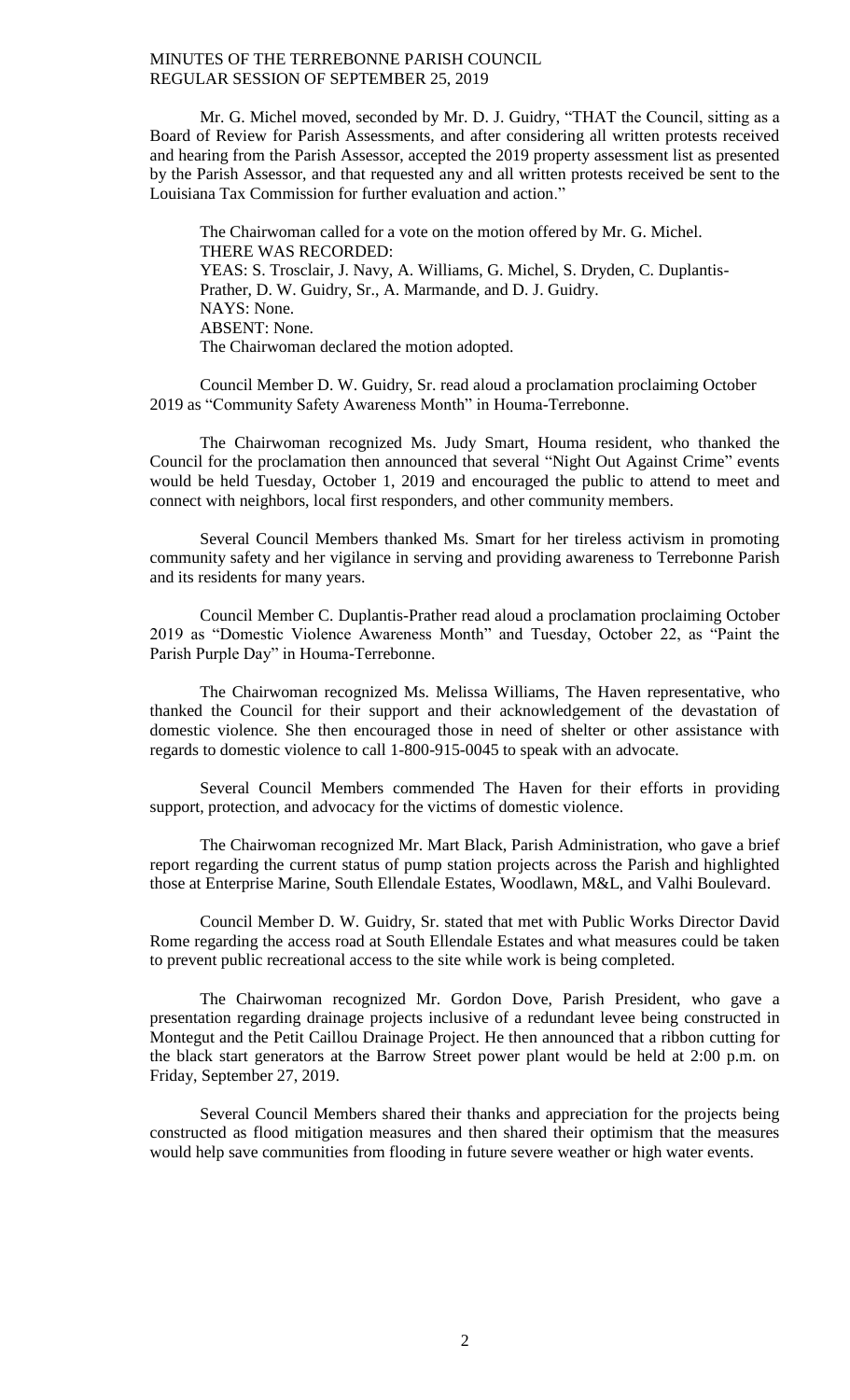Mr. G. Michel moved, seconded by Mr. J. Navy, "THAT, the Council open public hearings at this time."

The Chairwoman called for a vote on the motion offered by Mr. G. Michel. THERE WAS RECORDED: YEAS: S. Trosclair, J. Navy, A. Williams, G. Michel, S. Dryden, C. Duplantis-Prather, D. W. Guidry, Sr., A. Marmande, and D. J. Guidry. NAYS: None. ABSENT: None. The Chairwoman declared the motion adopted.

The Chairwoman recognized the public for comments on the following:

A. A proposed ordinance to amend the 2019 Adopted Operating Budget of the Terrebonne Parish Consolidated Government for the following items and to provide for related matters:

- I. HUD CDBG Recovery, \$544,503
- II. Rapid Re-housing Program, \$144,828
- III. General Fund-Housing & Human Service, \$7,500
- IV. Terrebonne Homeless Shelter, \$11,813
- V. General Fund-Marina, \$11,250
- VI. Civic Center, \$1,930
- VII. General Fund-Government Buildings, \$1,113
- VIII. General Fund, \$216,000.

There were no comments from the public on the proposed ordinance.

Mr. J. Navy moved, seconded by Mr. G. Michel, "THAT the Council close the aforementioned public hearing."

The Chairwoman called for a vote on the motion offered by Mr. J. Navy. THERE WAS RECORDED: YEAS: S. Trosclair, J. Navy, A. Williams, G. Michel, S. Dryden, C. Duplantis-Prather, D. W. Guidry, Sr., A. Marmande, and D. J. Guidry. NAYS: None. ABSENT: None. The Chairwoman declared the motion adopted.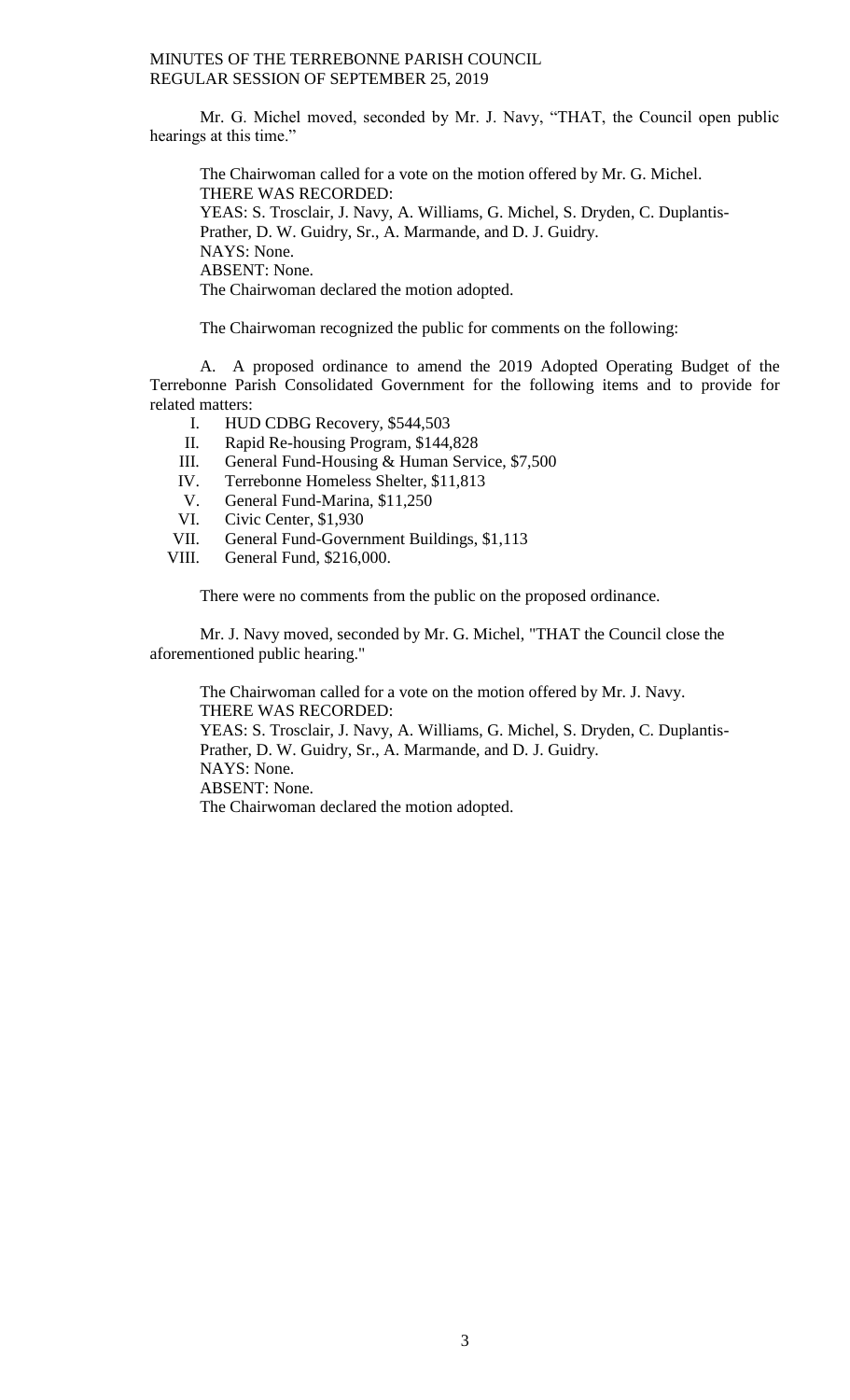OFFERED BY: MR. J. NAVY SECONDED BY: MR. S. TROSCLAIR

#### **ORDINANCE NO. 9094**

AN ORDINANCE TO AMEND THE 2019 ADOPTED OPERATING BUDGET OF THE TERREBONNE PARISH CONSOLIDATED GOVERNMENT FOR THE FOLLOWING ITEMS AND TO PROVIDE FOR RELATED MATTERS:

- **I.** HUD CDBG RECOVERY, \$544,503
- **II.** RAPID REHOUSING PROGRAM, \$144,828
- **III.** GENERAL FUND-HOUSING & HUMAN SERVICE, \$7,500
- **IV.** TERREBONNE HOMELESS SHELTER, \$11,813
	- **V.** GENERAL FUND-MARINA, \$11,250
	- **VI.** CIVIC CENTER, \$1,930
	- **VII.** GENERAL FUND-GOVERNMENT BUILDINGS, \$1,113
	- **VIII.** GENERAL FUND, \$216,000

## **SECTION I**

**WHEREAS**, the Office of Community Development has requested that program income generated from HUD CDBG Recovery-Gustav/Ike activities be returned to their office to be put back into the programs, and

**WHEREAS,** the program income generated is \$544,503.

**NOW, THEREFORE BE IT ORDAINED**, by the Terrebonne Parish Council, on behalf of the Terrebonne Parish Consolidated Government that the 2019 Adopted Budget be amended for the HUD CDBG Recovery. (Attachment A)

## **SECTION II**

**WHEREAS**, the U.S. Department of Housing and Urban Development has approved funds totaling \$144,828 for Rapid-Re-housing Program, and

**WHEREAS**, there are families that are in need of Rapid-Re-housing and Permanent Housing Solutions in Terrebonne Parish and the Continuum of Care Program funds address these needs, and

**WHEREAS**, the Terrebonne Parish Council, on behalf of the Terrebonne Parish Consolidated Government, is committed to providing assistance to those families in need of Rapid-Re-housing Housing.

**NOW, THEREFORE BE IT FURTHER ORDAINED**, by the Terrebonne Parish Council, on behalf of the Terrebonne Parish Consolidated Government, that the 2019 Adopted Operating Budget be amended for the Rapid-Re-housing Program. (Attachment B)

#### **SECTION III**

**WHEREAS**, South Louisiana Bank desires to provide a grant to the Terrebonne Parish Consolidated Government, Department of Housing and Human Service, Community Development Division for \$7,500, and

**WHEREAS,** the funds will be used to install handicap accessibility features in the homes of eligible low income persons.

**NOW, THEREFORE BE IT FURTHER ORDAINED**, by the Terrebonne Parish Council, on behalf of the Terrebonne Parish Consolidated Government, that the 2019 Adopted Operating Budget of the Terrebonne Parish Consolidated Government be amended for the Housing and Human Service Department. (Attachment C)

## **SECTION IV**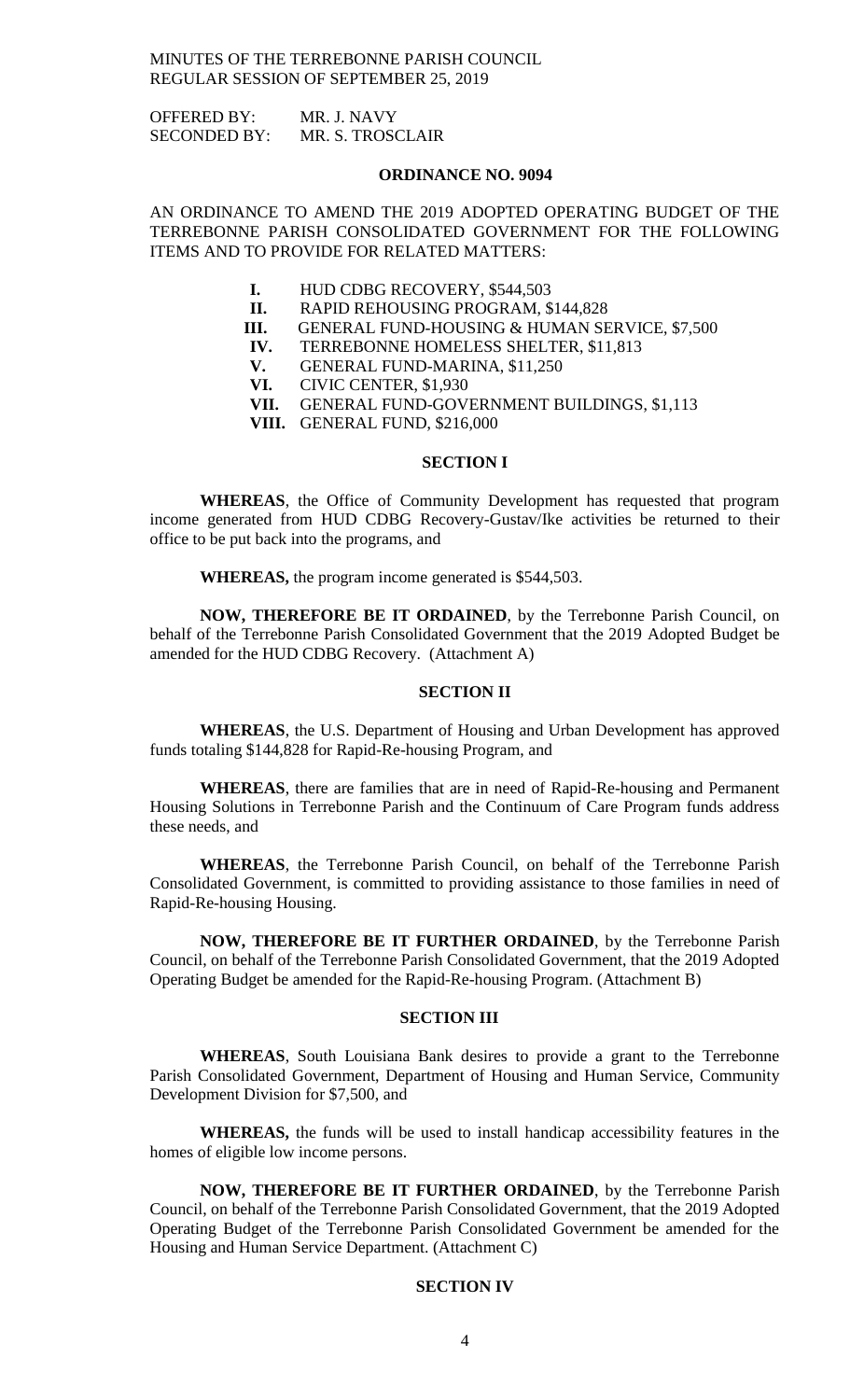**WHEREAS**, the Louisiana Housing Corporation has amended the funds awarded to the Terrebonne Homeless Shelter by an increase of \$11,813, and

**WHEREAS,** the additional funds will be placed in the building repairs account to make improvements such as installing a security gate and replacing the HVAC system, and

**NOW, THEREFORE BE IT FURTHER ORDAINED**, by the Terrebonne Parish Council, on behalf of the Terrebonne Parish Consolidated Government, that the 2019 Adopted Operating Budget be amended to the Terrebonne Homeless Shelter. (Attachment D)

# **SECTION V**

**WHEREAS**, Administration is requesting funding for the Marina for grass cutting on the north bank of Bayou Terrebonne on the east side in the amount of \$11,250, and

**WHEREAS**, the funding will come from the General Fund, fund balance.

**NOW, THEREFORE BE IT FURTHER ORDAINED**, by the Terrebonne Parish Council, on behalf of the Terrebonne Parish Consolidated Government, that the 2019 Adopted Operating Budget be amended for the Marina. (Attachment E)

# **SECTION VI**

**WHEREAS**, the Civic Center received \$1,930 reimbursement for damages occurred to a gate, and

**WHEREAS**, this reimbursement needs to be reflected in the Land Repairs account for the impending repairs to the gate.

**NOW, THEREFORE BE IT FURTHER ORDAINED**, by the Terrebonne Parish Council, on behalf of the Terrebonne Parish Consolidated Government, that the 2019 Adopted Operating Budget be amended for the Civic Center. (Attachment F)

#### **SECTION VII**

**WHEREAS**, Government Buildings received \$1,113 reimbursement for damages occurred to a vehicle, and

**WHEREAS**, this reimbursement needs to be reflected in the Paint/Body Repairs account for the impending repairs to the vehicle.

**NOW, THEREFORE BE IT FURTHER ORDAINED**, by the Terrebonne Parish Council, on behalf of the Terrebonne Parish Consolidated Government, that the 2019 Adopted Operating Budget be amended for Government Buildings. (Attachment G)

### **SECTION VIII**

**WHEREAS**, Administration is requesting funding to purchase computers given that the current computers will no longer be under warranty, and Microsoft will stop security updates in January, 2020, and

**WHEREAS**, the funding of \$216,000 will come from the General Fund, fund balance.

**NOW, THEREFORE BE IT FURTHER ORDAINED**, by the Terrebonne Parish Council, on behalf of the Terrebonne Parish Consolidated Government, that the 2019 Adopted Operating Budget be amended for the computers. (Attachment H)

## **SECTION IX**

If any word, clause, phrase, section or other portion of this ordinance shall be declared null, void, invalid, illegal, or unconstitutional, the remaining words, clauses, phrases, sections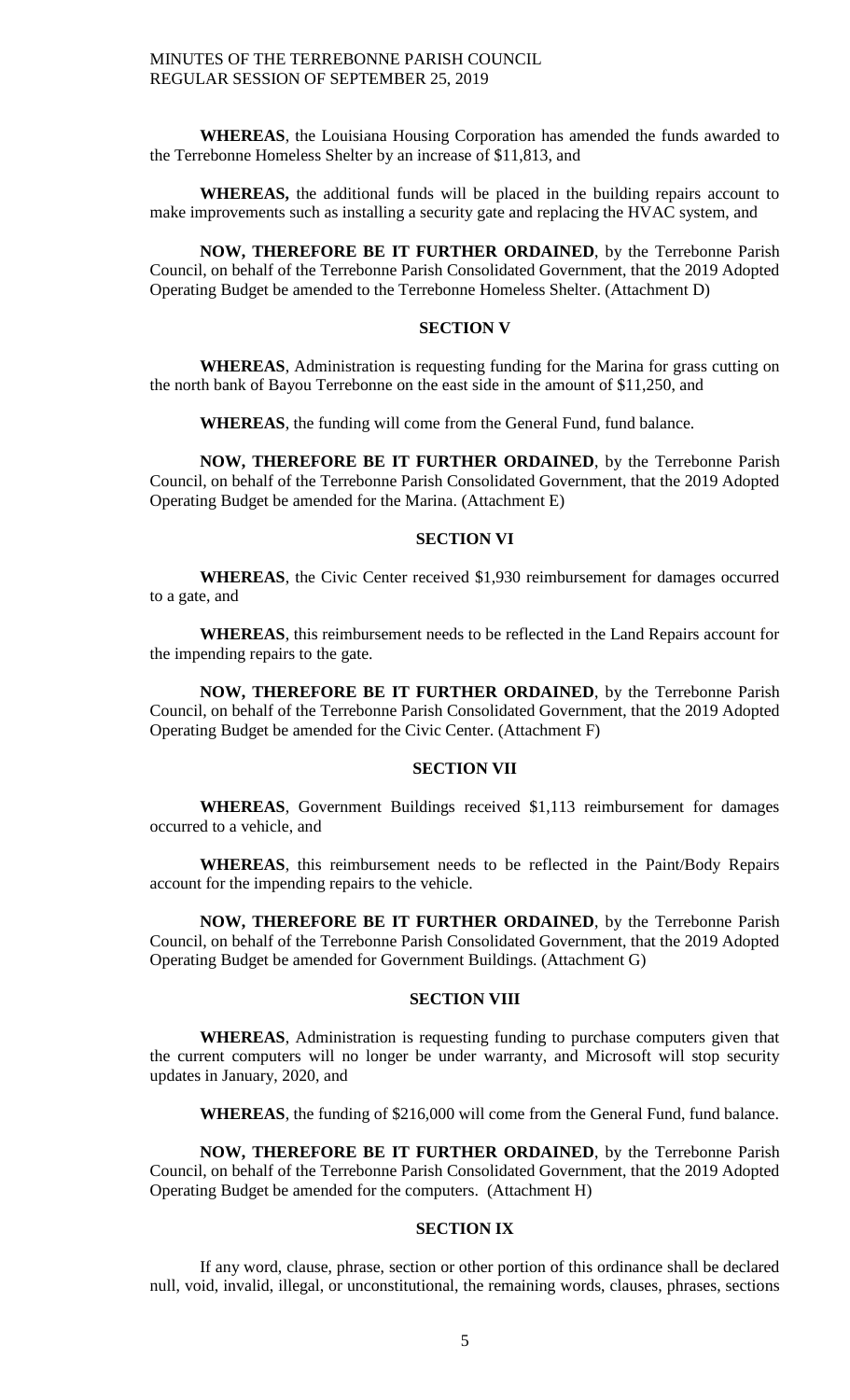and other portions of this ordinance shall remain in full force and effect, the provisions of this ordinance hereby being declared to be severable.

## **SECTION X**

This ordinance shall become effective upon approval by the Parish President or as otherwise provided in Section 2-13(b) of the Home Rule Charter for a Consolidated Government for Terrebonne Parish, whichever occurs sooner.

This ordinance, having been introduced and laid on the table for at least two weeks, was voted upon as follows:

THERE WAS RECORDED:

YEAS: S. Trosclair, J. Navy, A. Williams, G. Michel, S. Dryden, C. Duplantis-Prather D. W. Guidry, Sr., A. Marmande, and D.J. Guidry. NAYS: None. NOT VOTING: None. ABSTAINING: None. ABSENT: None.

The Chairwoman declared the ordinance adopted on this, the 25th day of September 2019.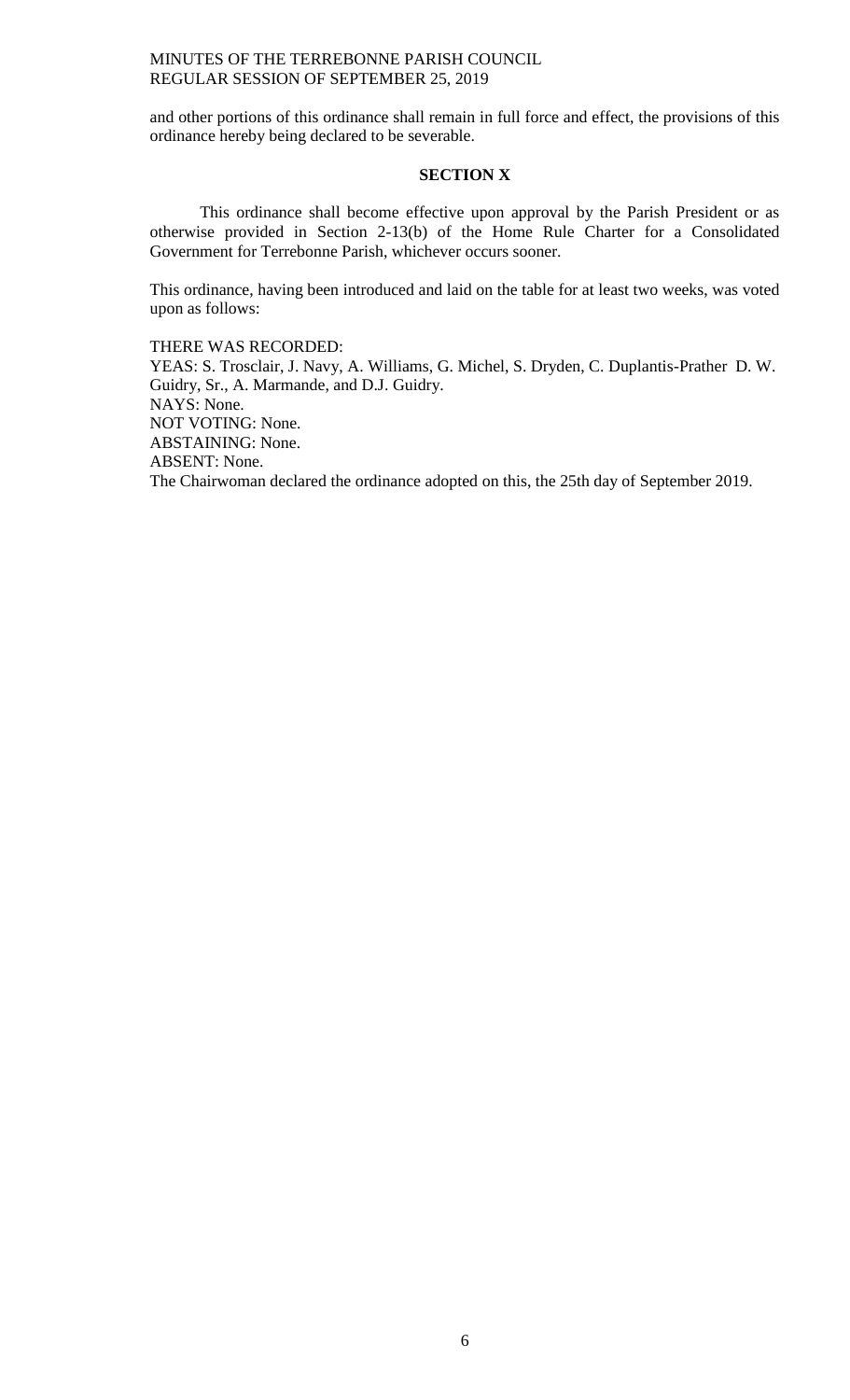# **ATTACHMENT A- HUD CDBG Recovery**

|                         |                          | 2019          |         |
|-------------------------|--------------------------|---------------|---------|
|                         | <b>Adopted</b>           | <b>Change</b> | Amended |
|                         |                          |               |         |
| PI-FTHB-Parkwood        | $\overline{\phantom{0}}$ | 544,503       | 544,503 |
| Fund balance (decrease) | n/a                      | (544, 503)    | n/a     |

# **ATTACHMENT B - Rapid Rehousing Program**

|                            | 2019           |               |            |
|----------------------------|----------------|---------------|------------|
|                            | <b>Adopted</b> | <b>Change</b> | Amended    |
| Rapid Rehousing Revenue    |                | (144, 828)    | (144, 828) |
| Salaries-Rapid Rehousing   |                | 2,300         | 2,300      |
| Fringes-Rapid Rehousing    |                | 700           | 700        |
| <b>Supportive Services</b> |                | 11.772        | 11.772     |
| Rapid Rehousing            |                | 130,056       | 130,056    |

# **ATTACHMENT C - Housing & Human Services**

|                             | 2019           |               |         |
|-----------------------------|----------------|---------------|---------|
|                             | <b>Adopted</b> | <b>Change</b> | Amended |
| Handicap Mobility Program   |                | (7,500)       | (7,500) |
| Housing Rehab-ADA Compliant | 1.681          | 7.500         | 9.181   |

# **ATTACHMENT D - Homeless Shelter**

|                         |                | 2019          |           |
|-------------------------|----------------|---------------|-----------|
|                         | <b>Adopted</b> | <b>Change</b> | Amended   |
|                         |                |               |           |
| <b>OCS ESGP Funds</b>   | (50,000)       | (11, 813)     | (61, 813) |
| <b>Building Repairs</b> | 5,000          | 11,813        | 16,813    |

# **ATTACHMENT E - Marina**

|                         |                | 2019          |         |
|-------------------------|----------------|---------------|---------|
|                         | <b>Adopted</b> | <b>Change</b> | Amended |
| <b>Other Fees</b>       | 25,000         | 11.250        | 36,250  |
| Fund balance (decrease) | n/a            | (11, 250)     | n/a     |

# **ATTACHMENT F - Civic Center**

|                              | 2019           |               |         |
|------------------------------|----------------|---------------|---------|
|                              | <b>Adopted</b> | <b>Change</b> | Amended |
| Compensation Property Damage |                | (1,930)       | (1,930) |
| <b>Land Repairs</b>          | 3.000          | 1.930         | 4.930   |

# **ATTACHMENT G - Government Buildings**

|                                      | 2019           |               |          |
|--------------------------------------|----------------|---------------|----------|
|                                      | <b>Adopted</b> | <b>Change</b> | Amended  |
| <b>Compensation Property Damange</b> |                | (1, 113)      | (1, 113) |
| Paint/Body Repairs                   |                | 1.113         | 1.113    |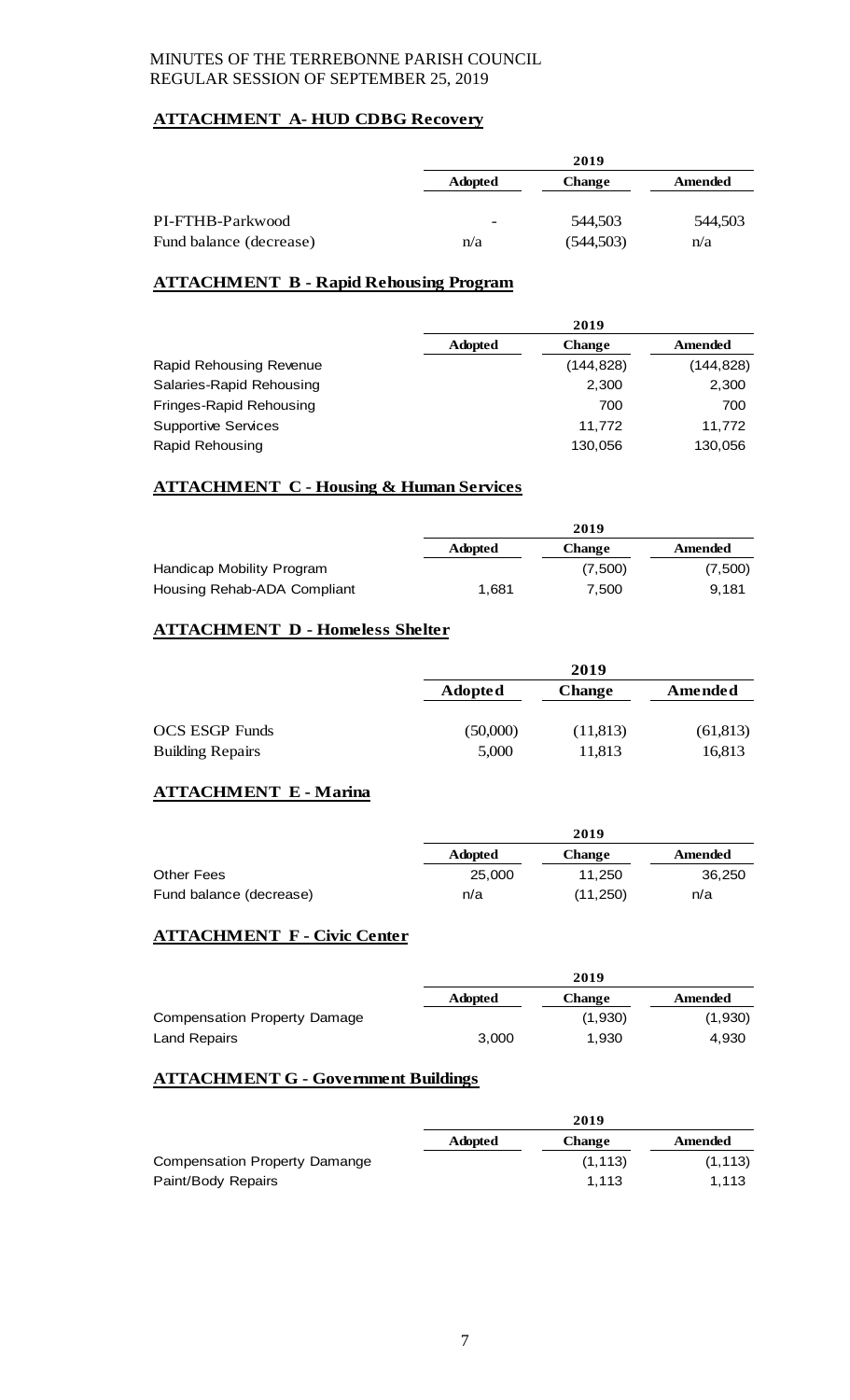# **ATTACHMENT H - General Fund**

|                                            | 2019           |               |         |
|--------------------------------------------|----------------|---------------|---------|
|                                            | <b>Adopted</b> | <b>Change</b> | Amended |
| <b>Computer Equipment-Council Clerk</b>    | 4,143          | 18,000        | 22,143  |
| <b>Computer Equipment-Parish President</b> | 1,424          | 16,000        | 17,424  |
| <b>Computer Equipment-Accounting</b>       |                | 33,000        | 33,000  |
| <b>Computer Equipment-Customer Service</b> |                | 21,500        | 21,500  |
| <b>Computer Equipment-Planning</b>         | 1,883          | 32,000        | 33,883  |
| <b>Computer Equipment-Govt Buildings</b>   |                | 7,500         | 7,500   |
| <b>Computer Equipment-Code Violation</b>   |                | 6,500         | 6,500   |
| <b>Computer Equipment-Engineering</b>      |                | 16,000        | 16,000  |
| <b>Computer Equipment-Animal Shelter</b>   |                | 24,000        | 24,000  |
| Computer Equipment-Hsing & Human Svs       |                | 28,500        | 28,500  |
| Computer Equipment-Emergency Prepar        |                | 13,000        | 13,000  |
| <b>Computer Equipment</b>                  | n/a            | (216,000)     | n/a     |

The Chairwoman recognized the public for comments on the following:

B. A proposed ordinance to amend the 2019 Adopted Operating Budget and the 5- Year Capital Outlay Budget of the Terrebonne Parish Consolidated Government for the following items and to provide for related matters:

I. Petit Caillou Drainage, \$2,710,525.

There were no comments from the public on the proposed ordinance.

Mr. D. J. Guidry moved, seconded by Mr. S. Trosclair, "THAT the Council close the aforementioned public hearing."

The Chairwoman called for a vote on the motion offered by Mr. D. J. Guidry. THERE WAS RECORDED: YEAS: S. Trosclair, J. Navy, A. Williams, G. Michel, S. Dryden, C. Duplantis-Prather, D. W. Guidry, Sr., A. Marmande, and D. J. Guidry. NAYS: None. ABSENT: None. The Chairwoman declared the motion adopted.

OFFERED BY: MR. D. J. GUIDRY<br>SECONDED BY: MR. S. TROSCLAII MR. S. TROSCLAIR

**ORDINANCE NO. 9095**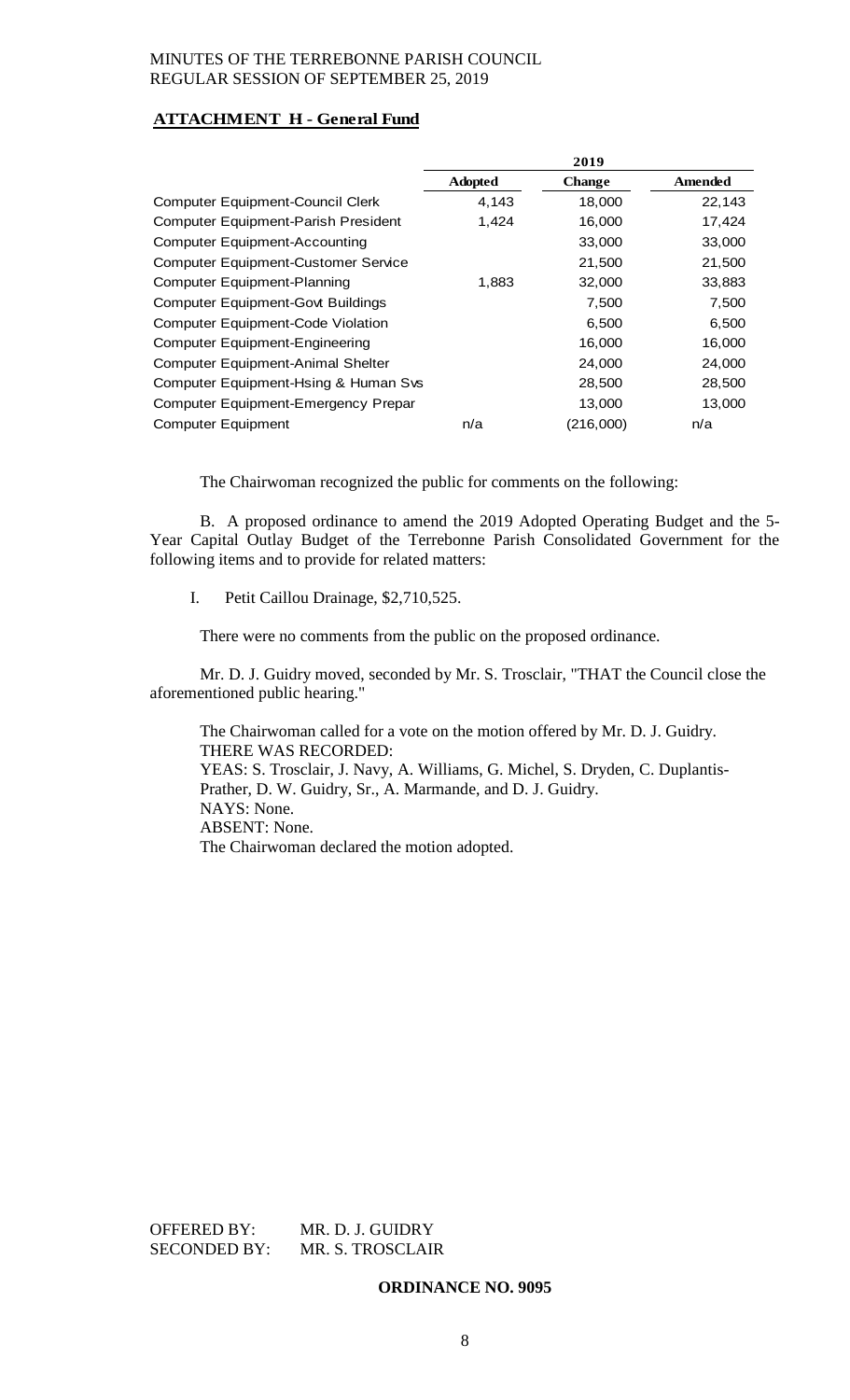## AN ORDINANCE TO AMEND THE 2019 ADOPTED OPERATING BUDGET AND THE 5-YEAR CAPITAL OUTLAY BUDGET OF THE TERREBONNE PARISH CONSOLIDATED GOVERNMENT FOR THE FOLLOWING ITEMS AND TO PROVIDE FOR RELATED MATTERS:

## **I. PETIT CAILLOU DRAINAGE, \$2,710,525**

## **SECTION I**

**WHEREAS**, the Terrebonne Parish Consolidated Government has been awarded \$2,710,525 by the U.S. Department of Treasury for the conveyance channel, access road and axial flow pumps at Petit Caillou Drainage Project (Flood Risk Reduction System), and

**WHEREAS**, these funds will be used for the Petit Caillou Drainage Project, and

**WHEREAS**, this Notice of Award provides excess funding in the budget for the Petit Caillou Drainage Project, and

**WHEREAS**, this excess funding will be used to fund other projects as follows:

- Valhi Drainage Improvements, \$434,000
- Government Tower Elevators, \$125,000
- Elliot Jones Pump Station, \$141,165
- 1-1A Drainage (Little Bayou Black Pump Station), \$50,000
- Nelo St. Repaving, \$410,000
- Bayou Terrebonne Pump Station (Shell Oil Property), \$195,000
- Theriot Bridge Tender, \$60,000
- 1-1B Datum Shift, \$15,000
- Bayou Country Sports Park Asphalt Road, \$681,620

**NOW, THEREFORE BE IT ORDAINED**, by the Terrebonne Parish Council, on behalf of the Terrebonne Parish Consolidated Government, that the 2019 Adopted Operating Budget and 5-Year Capital Outlay Budget be amended to recognize the funding for various projects listed. (Attachment A)

## **SECTION II**

If any word, clause, phrase, section or other portion of this ordinance shall be declared null, void, invalid, illegal, or unconstitutional, the remaining words, clauses, phrases, sections and other portions of this ordinance shall remain in full force and effect, the provisions of this ordinance hereby being declared to be severable.

# **SECTION III**

This ordinance shall become effective upon approval by the Parish President or as otherwise provided in Section 2-13(b) of the Home Rule Charter for a Consolidated Government for Terrebonne Parish, whichever occurs sooner.

## **SECTION IV**

If any word, clause, phrase, section or other portion of this ordinance shall be declared null, void, invalid, illegal, or unconstitutional, the remaining words, clauses, phrases, sections and other portions of this ordinance shall remain in full force and effect, the provisions of this ordinance hereby being declared to be severable.

## **SECTION V**

This ordinance shall become effective upon approval by the Parish President or as otherwise provided in Section 2-13(b) of the Home Rule Charter for a Consolidated Government for Terrebonne Parish, whichever occurs sooner.

This ordinance, having been introduced and laid on the table for at least two weeks, was voted upon as follows: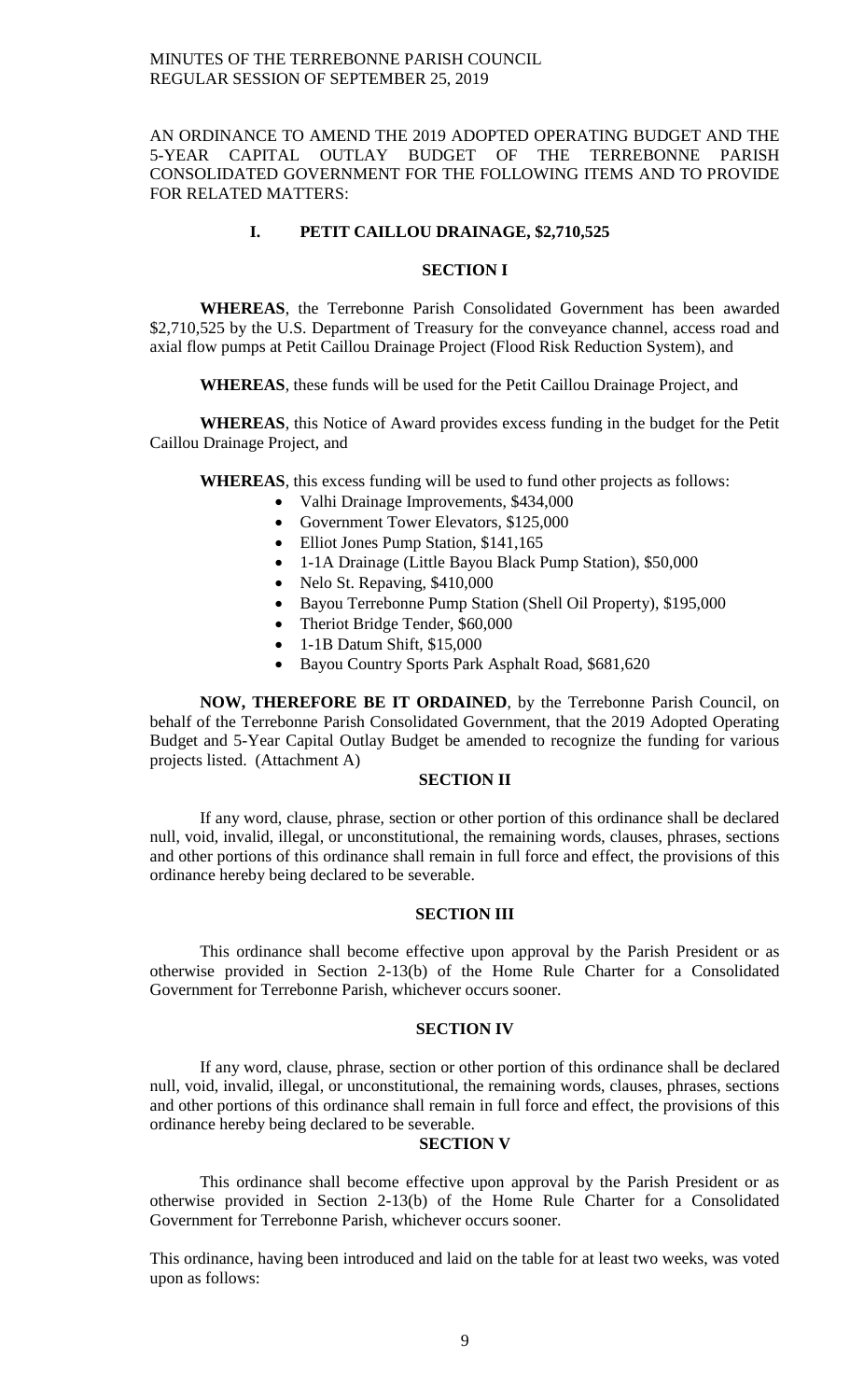#### THERE WAS RECORDED:

YEAS: S. Trosclair, J. Navy, A. Williams, G. Michel, S. Dryden, C. Duplantis-Prather D. W. Guidry, Sr., A. Marmande, and D.J. Guidry. NAYS: None. NOT VOTING: None. ABSTAINING: None. ABSENT: None. The Chairwoman declared the ordinance adopted on this, the 25th day of September 2019.

#### **ATTACHMENT A - Petit Caillou Drainage**

|                                   | 2019         |               |              |
|-----------------------------------|--------------|---------------|--------------|
|                                   | Adopted      | Change        | Amended      |
| P/W Drainage Construction         |              | (60,000)      | (60,000)     |
| <b>Theriot Bridge</b>             |              | 60,000        | 60,000       |
| P/W Drainage Construction         | (130,000)    | (15,000)      | (145,000)    |
| 1-1b Datum Shift                  | 115,640      | 15,000        | 130,640      |
| Petit Caillou Drainage RESTORE    |              | (2,710,525)   | (2,710,525)  |
| Forced Drainage 1-1A              | 3,610,176    | 50,000        | 3,660,176    |
| Petit Caillou Drainage Syst       | 8,461,508    | 2,710,525     | 11, 172, 033 |
| Petit Caillou Drainage Syst       | 11, 172, 033 | (2, 111, 785) | 9,060,248    |
| <b>Bayou Black Pump Station</b>   | 12,072,135   | 1,361,620     | 13,433,755   |
| <b>Bayou Black Pump Station</b>   | 13,433,755   | (1,361,620)   | 12,072,135   |
| Bayou Terrebonne Pump (Shell Oil) | 629,249      | 195,000       | 824,249      |
| Valhi Drainage                    | 3,229,919    | 434,000       | 3,663,919    |
| <b>Elliot Jones PS</b>            | 872,305      | 141,165       | 1,013,470    |
| Road & Bridge Fund                |              | 60,000        | 60,000       |
| Drainage Tax Fund                 | 130,000      | 15,000        | 145,000      |
| Road & Bridge Constr. Fund        |              | 1,091,620     | 1,091,620    |
| Civic Ctr./ Admin. Bldg           |              | 125,000       | 125,000      |
| P/W Drainage Construction         |              | (1,091,620)   | (1,091,620)  |
| Nelo St. Repaving                 |              | 410,000       | 410,000      |
| <b>BCSP Asphalt Road</b>          |              | 681,620       | 681,620      |
| Gov't Towers                      | 750,199      | 125,000       | 875,199      |
| P/W Drainage Construction         |              | (125,000)     | (125,000)    |

The Chairwoman recognized the public for comments on the following:

C. A proposed ordinance to declare as surplus a tax property located at 7529 Park Avenue adjudicated to the Terrebonne Parish Consolidated Government and to acquire authorization to dispose of said property in accordance with LA R.S. 47:2196.

There were no comments from the public on the proposed ordinance.

Mr. J. Navy moved, seconded by Mr. G. Michel, "THAT the Council close the aforementioned public hearing."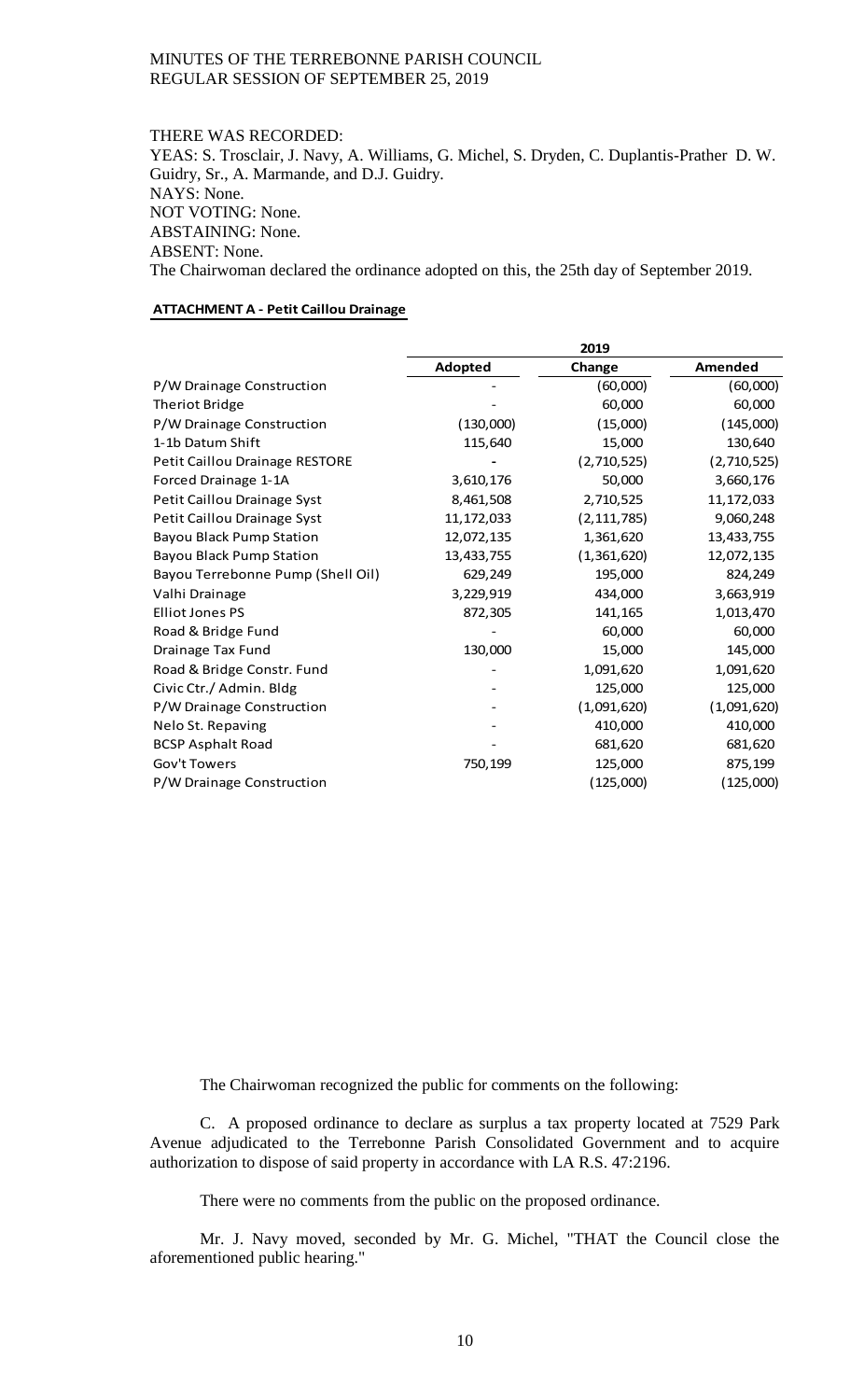> The Chairwoman called for a vote on the motion offered by Mr. J. Navy. THERE WAS RECORDED: YEAS: S. Trosclair, J. Navy, A. Williams, G. Michel, S. Dryden, C. Duplantis-Prather, D. W. Guidry, Sr., A. Marmande, and D. J. Guidry. NAYS: None. ABSENT: None. The Chairwoman declared the motion adopted.

OFFERED BY: MR. J. NAVY SECONDED BY: MR. G. MICHEL

# **ORDINANCE NO. 9096**

## AN ORDINANCE TO DECLARE 7529 WEST PARK AVENUE, HOUMA LA 70364 SURPLUS AND NOT NEEDED FOR A PUBLIC PURPOSE; AND TO ADDRESS OTHER MATTERS RELATIVE THERETO.

**WHEREAS**, 100% of immovable property identified as 7529 Park Ave., Houma, LA 70364, tax parcel number 19635, with an owner of record South Louisiana Home Healthcare, Inc. was adjudicated to the Terrebonne Parish Consolidated Government on June 29, 2012 for nonpayment of taxes; and

**WHEREAS**, the tax sale certificate from adjudication was filed for record July 6, 2012 with the Terrebonne Parish recorder of conveyances at COB 2293, page 474, entry number 1403377; and

**WHEREAS**, Louisiana Revised Statute 47:2196, *et seq.* authorizes the parish to sell adjudicated property in accordance with law; and

**WHEREAS**, the three (3) year period for redemption provided by Art. 7, §25 of the Louisiana Constitution has elapsed on the properties without redemption; and

**WHEREAS**, the Terrebonne Parish Consolidated Government now wishes to declare the property described herein surplus and not needed for public purpose, and to dispose of the property in accordance with Louisiana Revised Statute 47:2196, *et seq*.; and

**NOW THEREFORE BE IT ORDAINED** by the Terrebonne Parish Council, on behalf of the Terrebonne Parish Consolidated Government that the following described property, adjudicated to the Terrebonne Parish Consolidated Government is hereby declared surplus:

Lots ONE (1) and TWO (2) in the portion of the City of Houma, Louisiana known as DASPITVILLE, on the left descending bank of the Bayou Terrebonne, designated on a plan of said Daspitville made by A. Jolet, Jr., Surveyor, on file and of record in the Clerk's Office, Parish of Terrebonne, La.; each of said lots measuring a front of sixty (60') feet on the north side of West Park Avenue; Lot One (1) having a depth at its upper line of 122' 6", and Lot Two  $(2)$  having a depth at its lower line of  $122'$  6";

together with all buildings and improvements thereon, and all rights, ways, privileges, and servitudes thereunto belonging or in anywise appertaining;

Bearing Terrebonne Parish Parcel ID No. R03C-19635;

Bearing a municipal address of 7529 Park Avenue, Houma LA 70364;

hereinafter, the "Property."

**BE IT FURTHER ORDAINED** by the Terrebonne Parish Council on behalf of the Terrebonne Parish consolidated government that the administration is authorized to dispose of the property in accordance with Louisiana revised statute 47:2196, et seq. and inclusive of the following terms.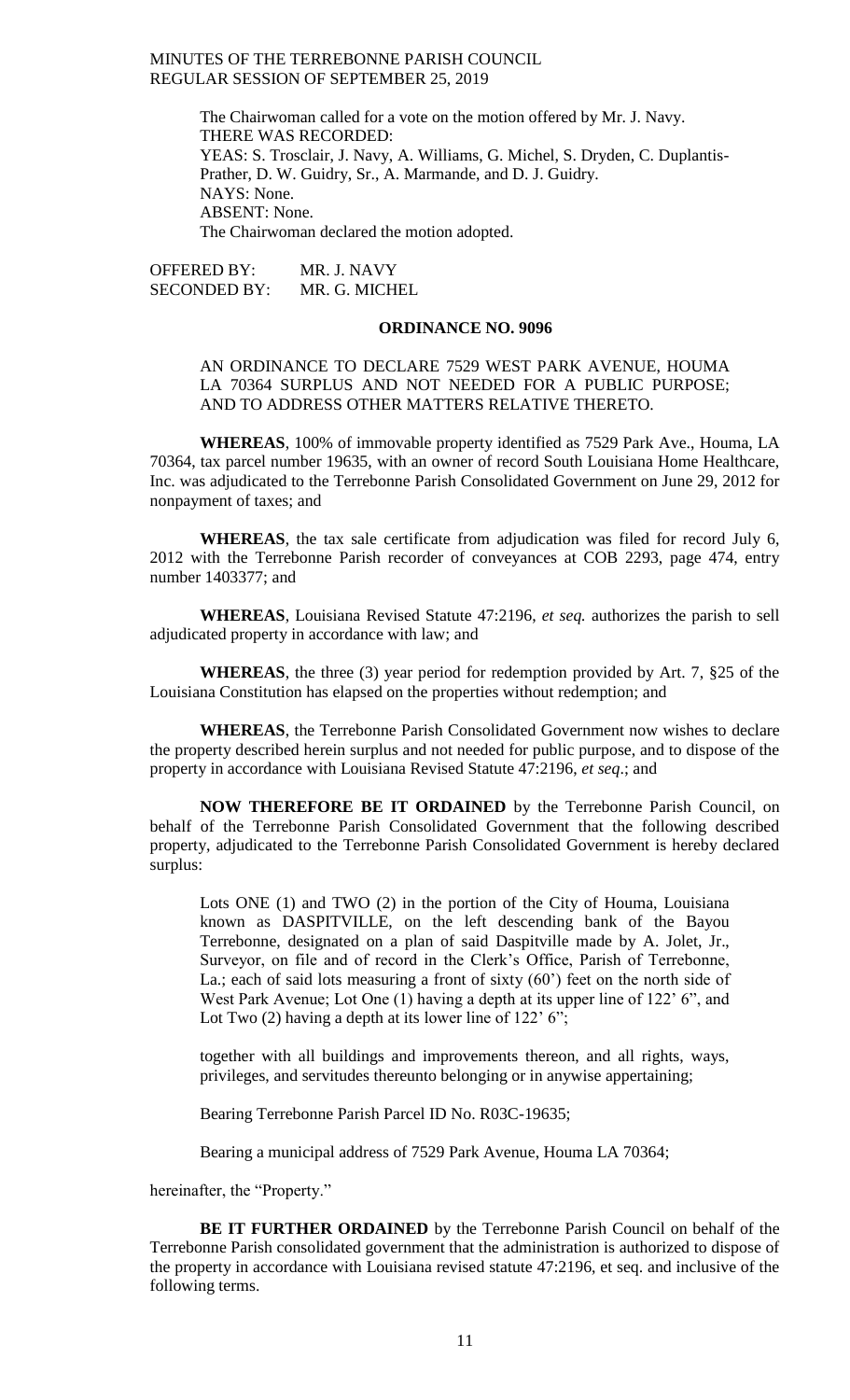### **SECTION I**

## The property shall be auctioned to the highest bidder with the initial bid being determined by TPCG's appraisal. Method of auction shall be at the discretion of TPCG. **SECTION II**

Within 48 hours of the close of the auction, the highest bidder shall submit to the Terrebonne Parish Consolidated Government a deposit in the amount of 20% of the winning bid price. Deposit shall be paid in the form of a certified check, cashier's check, money order, or bid bond with power of attorney. Letters of credit will not be accepted. The bid deposit made with the winning bid shall be nonrefundable, unless redemption occurs, and the bid deposit shall be paid towards the purchase of the property. The balance of the purchase price is due at the time of closing and payable in the form of a certified check, cashier's check or money order.

### **SECTION III**

The winning bidder shall bear the cost of recording the transfer documents into the conveyance records of the parish of Terrebonne.

#### **SECTION IV**

Terrebonne Parish Consolidated Government has performed the notice requirements and affidavit requirements to the best of its ability in compliance with Louisiana Revised Statute 47:2206 and 2208. Terrebonne Parish Consolidated Government makes no warranty or guarantee that the notices sent and affidavit prepared satisfy the requirements under 47:2206 and 2208. The winning bidder is encouraged to hire legal counsel to confirm compliance with Louisiana Revised Statute 47:2206 and 2208. The winning bidder shall hold Terrebonne Parish Consolidated Government harmless for any and all claims and legal actions arising out of these notice requirements, and winning bidder shall assume the risk of loss in the event notices and affidavit(s) are insufficient under the law.

#### **SECTION V**

By submitting a bid for this adjudicated property, each bidder acknowledges that he has received copies of Louisiana Revised Statute 47:2206 and 2208. Bidders acknowledge and understand that the procedures under the Revised Statutes must be followed in order to fully protect the winning bidder's rights in the adjudicated property.

## **SECTION VI**

If any word, clause, phrase, section or other portion of this ordinance shall be declared null, void, invalid, illegal, or unconstitutional, the remaining words, clauses, phrases, sections and other portions of this ordinance shall remain in force and effect, the provisions of this ordinance hereby being declared to be severable.

## **SECTION VII**

Any ordinance or part thereof in conflict herewith is hereby repealed.

## **SECTION VIII**

This ordinance shall become effective upon approval by the Parish President or as otherwise provided in Section 2-13 (b) of the Home Rule Charter for a Consolidated Government for Terrebonne Parish, whichever occurs sooner.

This ordinance, having been introduced and laid over for two weeks, was voted upon as follows:

# THERE WAS RECORDED: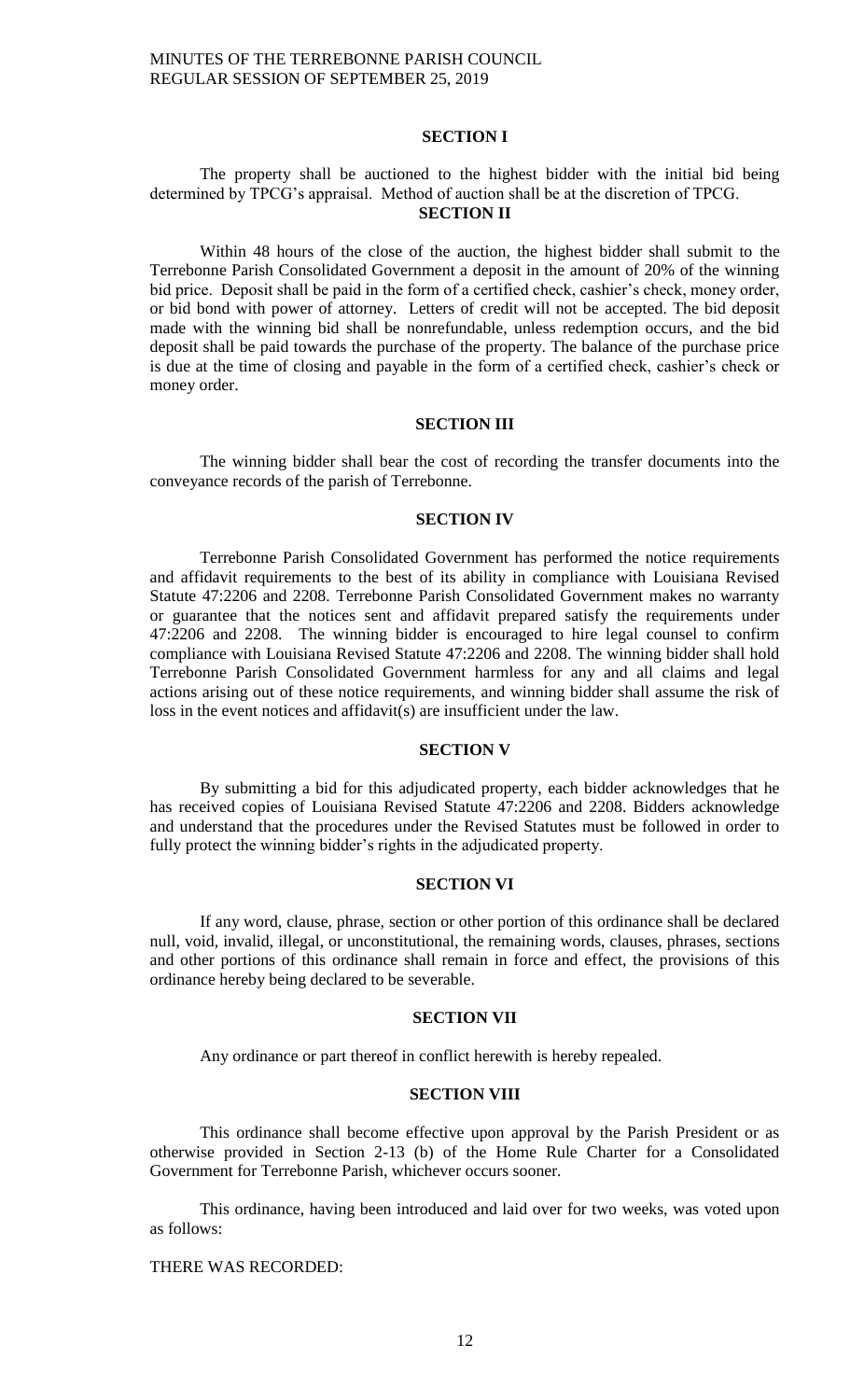YEAS: S. Trosclair, J. Navy, A. Williams, G. Michel, S. Dryden, C. Duplantis-Prather D. W. Guidry, Sr., A. Marmande, and D.J. Guidry. NAYS: None. NOT VOTING: None. ABSTAINING: None. ABSENT: None. The Chairwoman declared the ordinance adopted on this, the 25th day of September 2019.

Mr. J. Navy moved, seconded by Mr. G. Michel, "THAT the Council return to the regular order of business."

The Chairwoman called for a vote on the motion offered by Mr. J. Navy. THERE WAS RECORDED: YEAS: S. Trosclair, J. Navy, A. Williams, G. Michel, S. Dryden, C. Duplantis-Prather, D. W. Guidry, Sr., A. Marmande, and D. J. Guidry. NAYS: None. ABSENT: None. The Chairwoman declared the motion adopted.

The Chairwoman recognized Mr. Christopher Pulaski, who gave a brief update on the grant funding received by Terrebonne Parish and shared his optimism that the recent totals would soon exceed \$20 million dollars.

OFFERED BY: MR. S. TROSCLAIR<br>SECONDED BY: MR. D. J. GUIDRY MR. D. J. GUIDRY

#### **RESOLUTION NO. 19-321**

A RESOLUTION APPROVING THE ISSUANCE, SALE AND DELIVERY OF TAXABLE WATER REVENUE REFUNDING BONDS OF CONSOLIDATED WATERWORKS DISTRICT NO. 1 OF THE PARISH OF TERREBONNE, LOUISIANA, AND PROVIDING FOR OTHER MATTERS RELATING THERETO.

**WHEREAS**, the Board of Commissioners of Consolidated Waterworks District No. 1 of the Parish of Terrebonne, Louisiana, acting as the governing authority of Consolidated Waterworks District No. 1 of the Parish of Terrebonne, Louisiana (the "Issuer"), by resolution adopted on September 16, 2019, has authorized the issuance of not exceeding Fifteen Million Dollars (\$15,000,000) of Taxable Water Revenue Refunding Bonds (the "Bonds") for the purpose of refunding all or a portion of the District's outstanding Water Revenue Bonds, Series 2012A, maturing November 1, 2023 through 2026, inclusive and November 1, 2030, 2033 and 2037, and paying the costs of issuance thereof, pursuant to Chapter 14-A of Title 39 of the Louisiana Revised Statutes of 1950, as amended, and other constitutional and statutory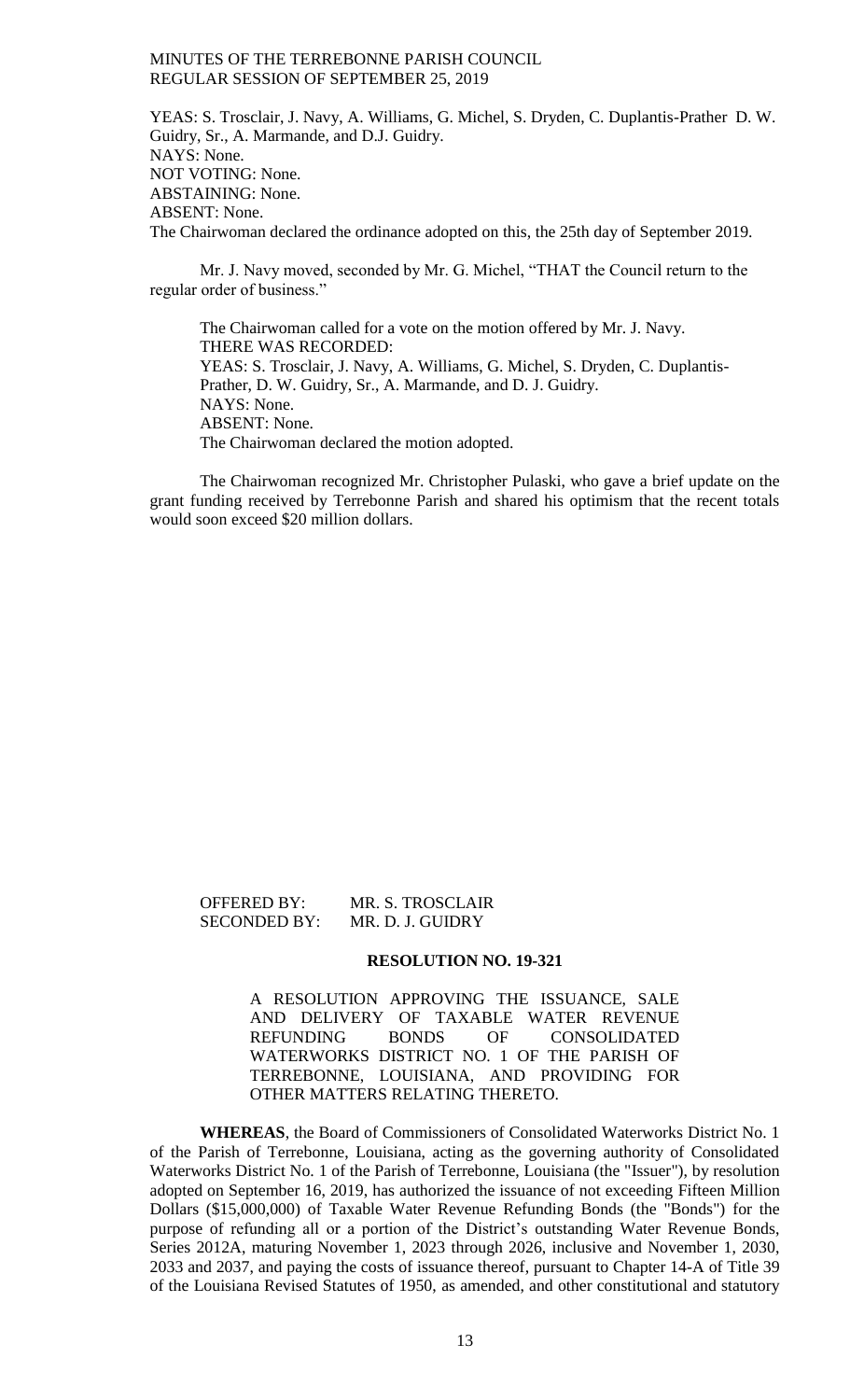authority, said Bonds to be secured by the income and revenues derived or to be derived from the operation of the Issuer's combined waterworks plants and systems on a parity with the Issuer's outstanding Taxable Water Revenue Bonds, Series 2010, currently outstanding in the amount of \$1,266,000 and maturing November 1, 2019 to November 1, 2030, inclusive; Water Revenue Refunding Bonds Series 2014, currently outstanding in the amount of \$5,065,000 and maturing November 1, 2019 to November 1, 2023, inclusive; Taxable Water Revenue Bonds, Series 2014A, currently outstanding in the amount of \$2,736,000 and maturing November 1, 2019 to November 1, 2035, inclusive; and the un-refunded Water Revenue Bonds, Series 2012A, if any; and

**WHEREAS**, it is now the desire of the Parish Council of the Parish of Terrebonne, State of Louisiana (the "Parish Council"), to approve the issuance of the Bonds;

**NOW, THEREFORE, BE IT RESOLVED** by the Parish Council, acting as the governing authority of the Parish of Terrebonne, State of Louisiana (the "Parish"), that:

SECTION 1. In compliance with the provisions of Article VI, Section 15 of the Constitution of the State of Louisiana of 1974, and in accordance with the request of the Board of Commissioners of Consolidated Waterworks District No. 1 of the Parish of Terrebonne, Louisiana, this Parish Council hereby approves the issuance of not exceeding Fifteen Million Dollars (\$15,000,000) of Taxable Water Revenue Refunding Bonds of Consolidated Waterworks District No. 1 of the Parish of Terrebonne, Louisiana, the Bonds to be issued under the authority, for the purposes and to be payable from the sources stated in the preamble hereto. The Bonds shall bear interest at a rate or rates not to exceed five percent (5%) per annum, to be determined by subsequent resolution of the Board of Commissioners of the Issuer. The Bonds shall mature not later than November 1, 2037.

SECTION 2. Neither the Parish nor this Parish Council shall be liable in any manner for the payment of the Bonds.

This resolution having been submitted to a vote, the vote thereon was as follows: THERE WAS RECORDED:

YEAS: S. Trosclair, J. Navy, A. Williams, G. Michel, S. Dryden, C. Duplantis-Prather D. W. Guidry, Sr., A. Marmande, and D.J. Guidry.

NAYS: None.

NOT VOTING: None.

ABSTAINING: None.

ABSENT: None.

The Chairwoman declared the resolution adopted on this, the 25th day of September 2019.

Council Member J. Navy led a discussion regarding early voting sites in Terrebonne Parish and the potential for creating additional sites to be used with early voting.

Upon Council Member J. Navy's request, the Chairwoman recognized Ms. Rhonda Rogers, Terrebonne Registrar of Voters, and Ms. Devonia Simmons, Chief Deputy Registrar, who gave an overview of the requirements for early voting locations and accommodations in Terrebonne Parish and the potential costs to be incurred by the Parish should additional locations be desired by the public. They then explained that once a site is established as a voting site it has to be maintained as a voting site with regularly occurring fees even if it is decided to not be used as a voting site for a given election.

A discussion ensued relative to the potential advantages of an additional early voting site for distributing active voting days across the Parish and the potential for confusion and other difficulties should another voting site be established but not fully utilized. Discussion continued relative to efforts to accommodate residents who have been affected by recent changes to local polling places.

Upon Council Member J. Navy's request, the Chairwoman recognized Mr. Julius Hebert, Parish Attorney, who suggested that the Council could make a motion to have Administration coordinate with the Registrar of Voters to determine feasibility and public demand for establishing new polling places.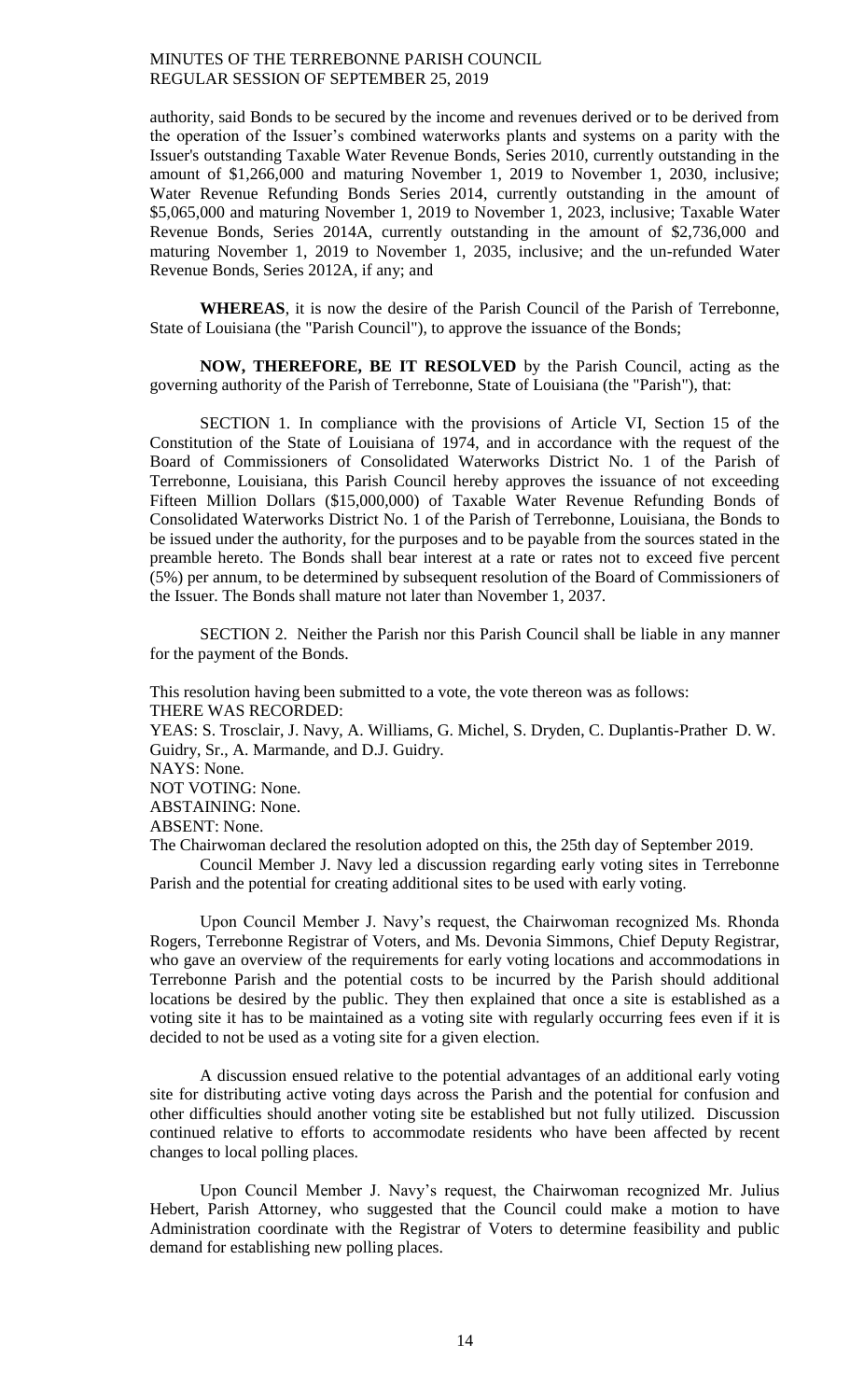A discussion ensued relative to potential measures for gauging public demand for additional polling places and the criteria to be used for determining how improvements to the voting process could be made.

It was at this time Chairwoman A. Williams ceded the Chair to Vice-Chairman A. Marmande.

Chairwoman A. Williams shared some of her experiences as a member of the Election Board of Supervisors and shared her opposition to a potential additional early voting site due to the labor and costs involved then suggested that funding could be better spent educating the public regarding mail-in voting and other voting requirements in preparation of elections.

It was at this time Chairwoman A. Williams resumed the Chair.

Council Member J. Navy then requested that the Registrar of Voters coordinate with Parish Administration after the upcoming election to determine the potential public demand for additional early voting sites as an effort to accommodate increasing early voting in the Parish.

The Chairwoman recognized Mr. David Zito, Public Services Commission Chief of Staff, who explained a recently announced docket for the Commission and that the Commission would be soliciting feedback and comments toward identifying problems and finding solutions for reinforcing and maintaining the utilities distribution grid and network capacities across the state.

Council Member S. Trosclair shared his concerns regarding the NJUNS system, currently in place, is not being properly utilized by the utility companies as a major issue and asked if the Commission intended to include the system in its investigation. Mr. Zito confirmed that the NJUNS system would be reviewed as part of the docket with other options for providing greater coordination between utility companies also being investigated.

Upon Council Member G. Michel's request, the Chairwoman recognized Mr. Brandon Frye, Public Services Commission Secretary, who clarified that only the Federal Communications Commission has the authority to regulate pole attachments and procedures. The Public Services Commission regulates the billing rates for the attachments so that companies seeking to utilize privately owned utility poles are billed at a non-discriminatory rate. He then confirmed that the procedural issues being experienced in Terrebonne Parish were also being reported across the state as well and would be included for review in their docket.

A discussion ensued regarding the marking of utility poles to readily identify the poles' owners when reporting a street light or power outage. Several Council Members offered suggestions for requiring methods of identification that would be weather/wear resistant and more accurate in identifying specific location of poles in need of repair.

Council Member D. W. Guidry, Sr. shared a growing concern with junction pedestals that are not being maintained or removed as new services and utility lines are being installed by service providers. Mr. Frye encouraged those who have complaints regarding the infrastructure of wire service providers to file those complaints with the Public Services Commission so that they can be included with ongoing records and documentation for those providers.

Council Member J. Navy shared his concern for greater oversight and regulation of pole attachments so as to improve maintenance of utility poles following catastrophic events.

Mr. Frye gave a brief review of the best practices and hardening improvements instituted for responding to catastrophic events and shared some results regarding the use of drone and other new technology as part of the assessment and response practices.

Upon Council Member C. Duplantis-Prather's request, Mr. Zito encouraged the Council and public to contact the Commission at (225) 765-5031 for assistance with any utility pole issues or concerns and offered additional information for use in case of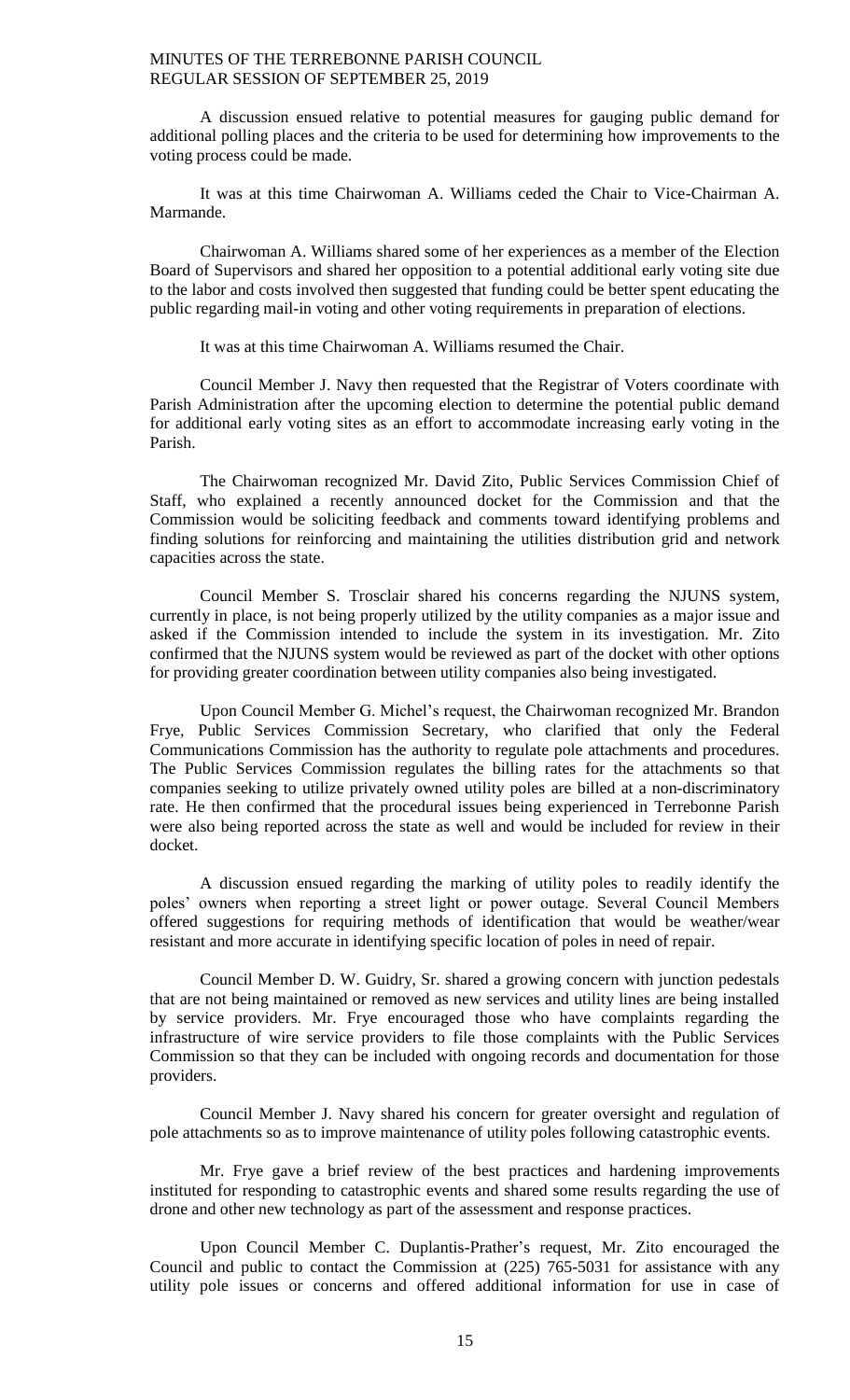emergencies. Mr. Frye suggested that the public could also contact the Commission's Secretary's Office at (225) 342-4999 for assistance as well.

Upon Council Member G. Michel's request, the Chairwoman recognized Mr. Julius Hebert, Parish Attorney, who stated that an outstanding order has been in effect for several years which required the disclosure and maintenance of poles in a ten-year cycle. He then suggested that microchips along with other technology could be useful in identifying utility poles.

Mr. S. Trosclair moved, seconded by Mr. D. J. Guidry, "THAT the Council deviate from the regular order of business to recognize Ms. Tamela Fox with Brooklyn's Fight who wished to address the Council."

The Chairwoman called for a vote on the motion offered by Mr. S. Trosclair. THERE WAS RECORDED: YEAS: S. Trosclair, J. Navy, A. Williams, G. Michel, S. Dryden, C. Duplantis-Prather, D. W. Guidry, Sr., A. Marmande, and D. J. Guidry. NAYS: None. ABSENT: None. The Chairwoman declared the motion adopted.

The Chairwoman recognized Ms. Tamela Fox with Brooklyn's Fight who thanked the Parish Administration, Parish Council, Sheriff's Office, and the local communities for their assistance with a recent fundraising event held for her daughter Brooklyn. She explained that Brooklyn was diagnosed with a terminal condition at birth then shared some of her experiences in caring for Brooklyn who has now survived for over ten years.

Council Member S. Trosclair shared his pride in assisting with the fundraiser and thanked Mrs. Venita Chauvin, Council Clerk, for her assistance in providing additional organization for Ms. Fox as well. Mr. Trosclair then commended the public's response and support for the event. He then stated that he was working with the Sheriff's Office to locate a service dog for Brooklyn and hoped to find one soon.

Mr. S. Trosclair moved, seconded by Mr. G. Michel, "THAT the Council return to the regular order of business."

The Chairwoman called for a vote on the motion offered by Mr. S. Trosclair. THERE WAS RECORDED: YEAS: S. Trosclair, J. Navy, A. Williams, G. Michel, S. Dryden, C. Duplantis-Prather, D. W. Guidry, Sr., A. Marmande, and D. J. Guidry. NAYS: None. ABSENT: None. The Chairwoman declared the motion adopted.

Mr. S. Trosclair moved, seconded by Mr. G. Michel and Mr. D. J. Guidry, "THAT Agenda Item 1.-I. be withdrawn from the meeting's agenda (Discussion and possible action regarding public notification)."

The Chairwoman called for a vote on the motion offered by Mr. S. Trosclair. THERE WAS RECORDED: YEAS: S. Trosclair, J. Navy, A. Williams, G. Michel, S. Dryden, C. Duplantis-Prather, D. W. Guidry, Sr., A. Marmande, and D. J. Guidry. NAYS: None. ABSENT: None. The Chairwoman declared the motion adopted.

The Chairwoman recognized Mr. Gordon Dove, Parish President, who gave a brief presentation on the Proposed 2020 Parish Budget and Five-Year Capital Outlay Budget and then submitted to the budget to the Council for consideration and review.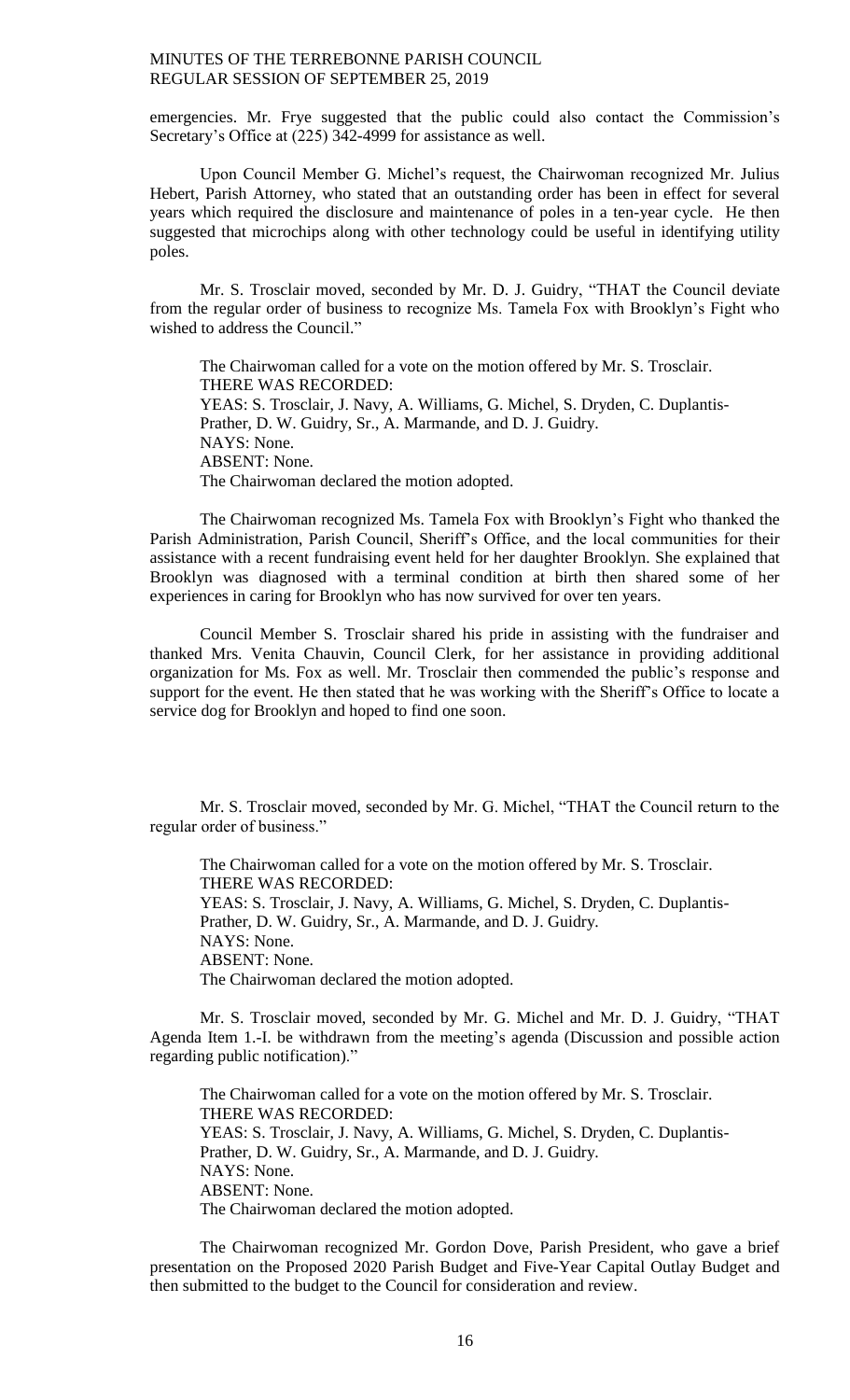Mr. G. Michel moved, seconded by Mr. D. W. Guidry, Sr., "THAT the Council accept the proposed budget, order the publication of a summary of same as per Section 5-02 of the Home Rule Charter, refer the proposed budget to the Budget and Finance Committee for review, and call a public hearing on Wednesday, October 9, 2019 at 6:30 p.m."

The Chairwoman called for a vote on the motion offered by Mr. G. Michel. THERE WAS RECORDED: YEAS: S. Trosclair, J. Navy, A. Williams, G. Michel, S. Dryden, C. Duplantis-Prather, D. W. Guidry, Sr., A. Marmande, and D. J. Guidry. NAYS: None. ABSENT: None. The Chairwoman declared the motion adopted.

The Chairwoman recognized Mrs. Katherine Gilbert-Theriot, TEDA representative, who announced the 30-day comment period for the conceptual remediation action plan and Brownsfield Cleanup Alternatives Plan for the removal of lead-based paint, asbestoscontaining materials, and other regulated materials from the American Legion building located at 602 Legion Avenue. She also announced that a public meeting would be held at the American Legion building from 5:30 to 7:30 on October 2, 2019 to answer any questions regarding the project or remediation of the building as well. Mrs. Gilbert-Theriot then stated that the call for public comment was part of the Brownsfield program requirements which will provide \$100,000 in grant funding toward the remediation of the lead paint and asbestos. She then stated that project plans could be reviewed at the TEDA office, Government Tower, Suite 701, during regular business hours until October 21, 2019.

The Chairwoman recognized Mr. Gordon Dove, Parish President, who gave a brief review of the plans to renovate the American Legion building in order to bring the building back to mechanical code compliance as well as remodel the building for use as a center for all veterans.

Council Member C. Duplantis-Prather expressed her thanks for those responsible for promoting and providing for the remediation of the American Legion building and shared her optimism for greater utilization of the building in the future.

The Chairwoman recognized Mr. Anthony Rainey, Gray resident, who shared some of his recent experiences with Terrebonne Parish Recreation as a part-time supervisor. He shared his concerns with regards to scheduling and the reduction of games per supervisor although funding was recently allocated for a new full-time position.

The Chairwoman recognized Ms. Kandace Mauldin, Chief Financial Officer, who gave a brief review of the measures being explored by the Recreation Department to increase efficiency and provide for additional grant funding and new programming, including adaptive recreation.

A discussion ensued relative to funding allocated for a specific TPR sport program being re-allocated to assist with paying supervisors and other part-time staff.

Upon Council Member G. Michel's request, the Chairwoman recognized Mr. Roddy Lerille, Recreation Director, who gave a brief overview of cost-cutting measures being taken as per preseason projections for football and volleyball programs. He then clarified that the number of games being scheduled have not been reduced and none of the children participating were impacted.

Upon Council Member S. Trosclair's request, Mr. Lerille clarified that Mr. Rainey's and similar positions were classified as seasonal, part-time positions and that all games held have been appropriately staffed and supervised.

Mr. Rainey reiterated his concern with relative to the new Recreation Department position and shared his experiences with regards to requesting additional information about the department's budget.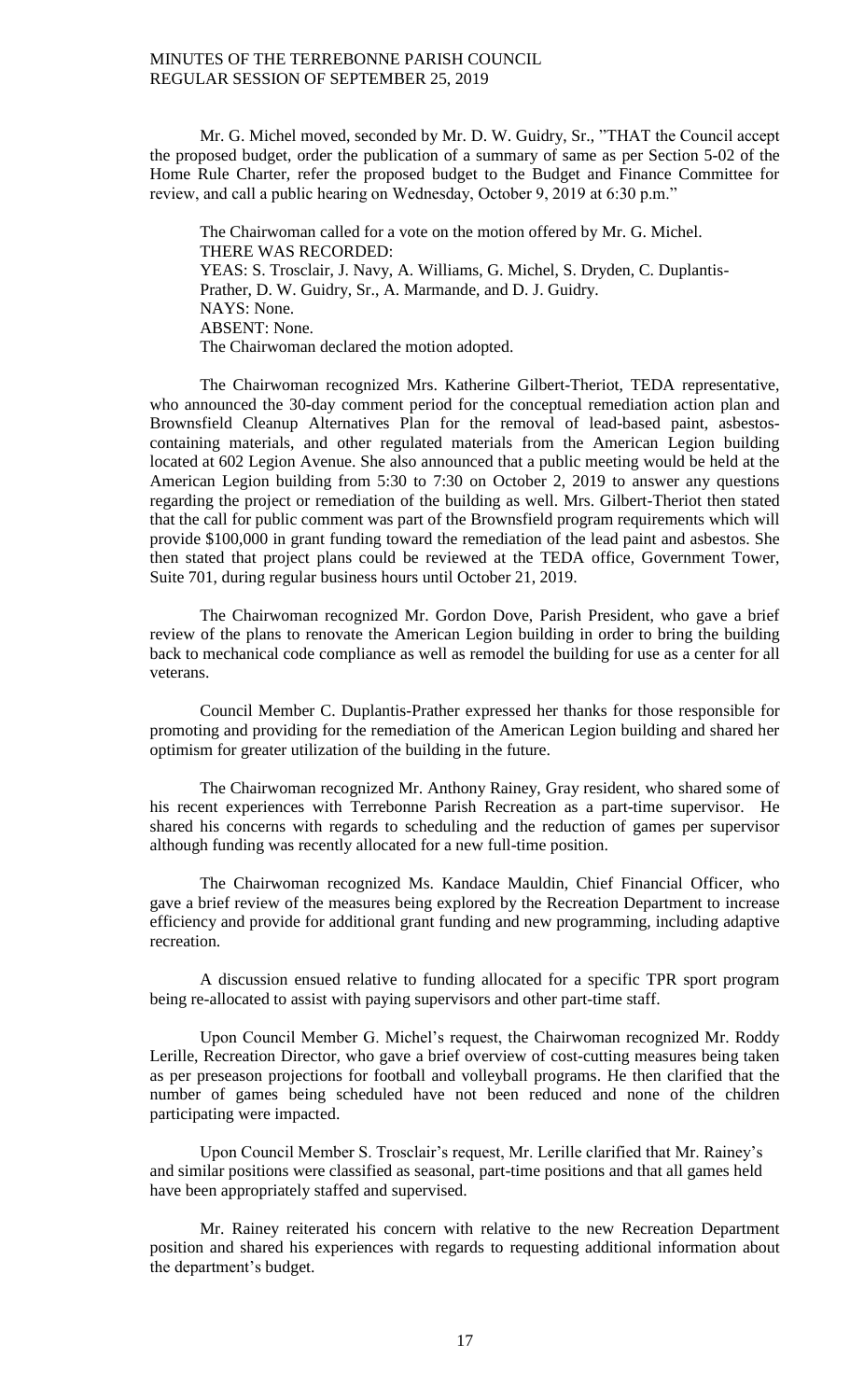Upon Council Member D. J. Guidry's request, Mr. Lerille explained that the new position would be responsible for identifying grants and sponsorships to support and provide for special needs recreation programs and to expand other programs.

Upon Council Member J. Navy's request, Ms. Mauldin clarified that the Council's previous approval of a \$35,000 increase made up part of the \$64,000 position with the remaining budget coming from the removal of two other positions in the department.

Council Member S. Dryden shared his appreciation for Mr. Lerille and his efforts toward providing additional programming for the Parish and staying mindful of budgetary constraints.

Council Member D. W. Guidry, Sr. suggested that the issue of the new position with Recreation had been resolved as the Council approved budgeting for the position. He then suggested any potential staffing issues should be resolved within their respective departments unless those issues are causing problems in providing services for residents which are then reported to the Council.

Council Member C. Duplantis-Prather thanked Mr. Lerille for pursuing adaptive recreation programming with the new position's responsibilities and providing for special needs children in Terrebonne Parish.

Upon the Chairwoman's request, Mr. Lerille clarified that the number of part-time supervisors, not officials, scheduled for games had been reduced to cut down on excess staffing and that salaried employees were being scheduled to supervise more games to compensate. Ms. Mauldin then clarified that the \$35,000 budget amendment that was adopted went toward the combined salary and benefits along with the appropriate taxes for the new position so that the net effect on the budget was a change of only \$35,000.

The Chairwoman then encouraged all parish employees to remain professional in the course of their duties especially when dealing with members of the public who have issues to be addressed.

The Chairwoman recognized Mr. Christopher Pulaski, Planning and Zoning Director, who gave a brief update on discussions held with AT&T External Affairs Director for Louisiana David Aubrey. He stated that AT&T has agreed to not apply for any new small cell wireless facility locations in the parish until the Parish has come to terms with the issues surrounding the permitting requirements for new small cell wireless facility installations (5G poles). He then stated that TPCG would hold energizing the three poles located in residential areas as agreed upon by AT&T. He then stated that a meeting would be held the following day between Parish Administration, the Parish Council, and AT&T representatives to determine what measures would be taken moving forward.

Mr. A. Marmande shared his intention to request at an upcoming meeting with AT&T that the 5G pole installed at 325 Tulsa Drive be removed.

Mr. S. Dryden shared his concerns with regards to the potential number of poles to be installed in the future that would be required to utilize current and new technology along with rising associated costs. He then shared his opposition for any agreement that would require the installation of additional poles in residential areas.

Mr. G. Michel stated that the Council had approved the process by which companies could receive permits to install said poles and shared his gratitude that AT&T was willing to cooperate with TPCG regarding the already issued permits.

The Chairwoman recognized Mr. Jules Hebert, Parish Attorney, who gave a brief review of the discussion held with Mr. Aubrey then stated that the Parish could not prevent the operation of the poles by federal law but could provide other regulations. He then shared his optimism for finding a resolution regarding the poles located in residential areas.

Mr. D. W. Guidry, Sr. shared his support for housing the new services at pre-existing utility pole locations. He then suggested that the Council consider adopting the proposed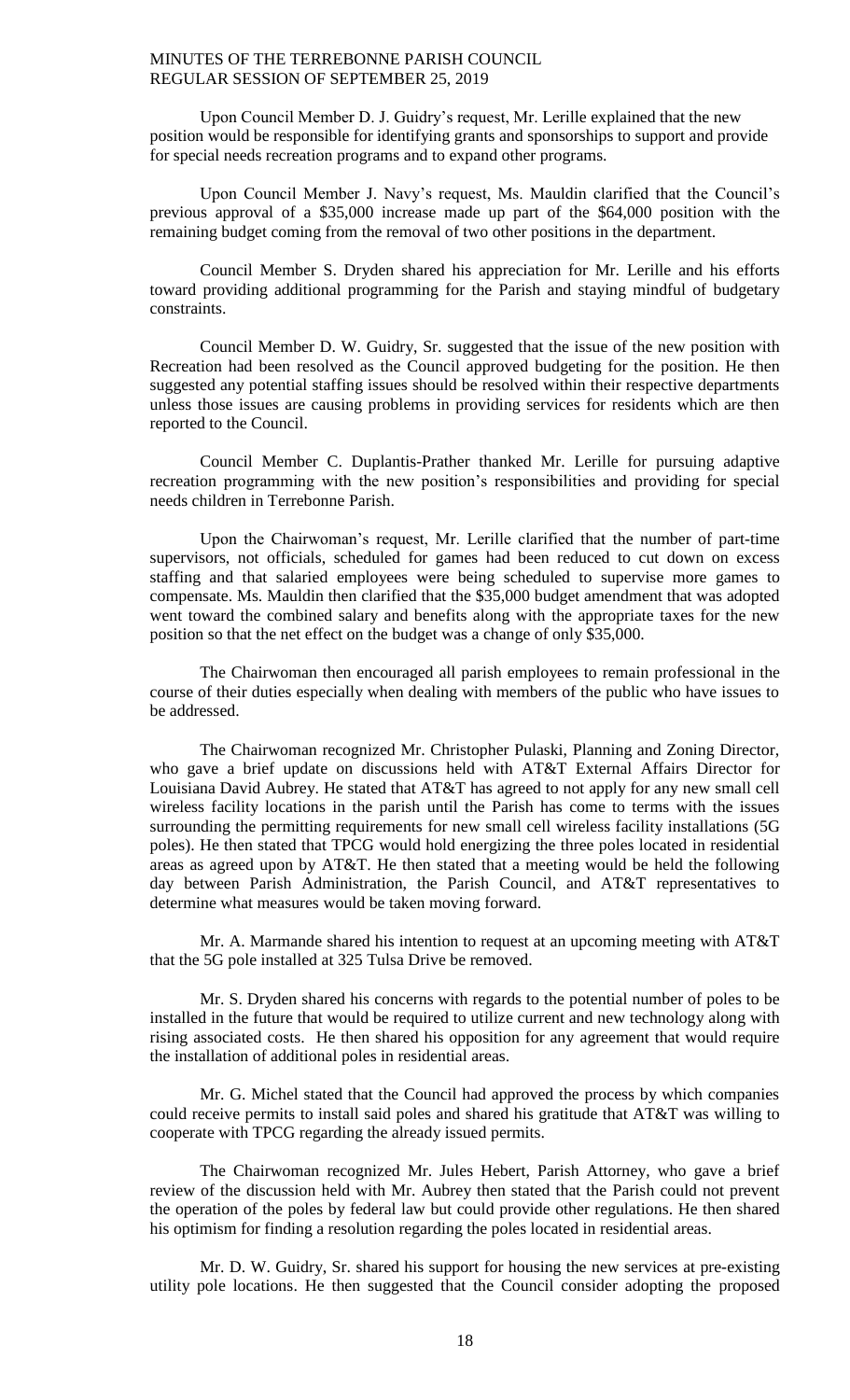emergency ordinance so as to prevent other companies from applying for permits while potential changes to the Parish Code were being considered.

Mr. J. Navy reiterated his support for providing more technology in Terrebonne Parish then shared his opposition for the placement of 5G poles in residential areas and suggested that those poles already installed be removed.

Ms. C. Duplantis-Prather shared her concerns regarding a lack of notification to the Council and residents regarding the installation or permitted approval of the 5G poles.

Mr. A. Marmande echoed his support for new technology then reiterated his opposition to the placement of 5G poles in residential areas and added that he would request their removal.

Mr. S. Dryden shared his concerns that the quality of cellular service would not improve; but, the need for additional poles in residential areas would increase to accommodate new services.

Mr. A. Marmande shared some of his experiences over the years with regards to the quality of cellular service being provided in Terrebonne Parish.

Mr. D. W. Guidry, Sr. stated that, should the residents want the 5G poles and agree to their configuration, he would support their installation and suggested that further controls needed to be in place. He then shared his support of following Legal's recommendation to suspend the issuance of permits until such time as the review and approval process with control measures have been established.

Mr. G. Michel stated that he would not consider adopting the proposed ordinance to suspend the issuance of permits if AT&T was in agreement to coordinate and cooperate with Terrebonne Parish regarding the 5G poles and small cell towers.

Upon Council Member G. Michel's request, Mr. Hebert clarified that the Council chose to defer the proposed ordinance pending AT&T's cooperation, which has been promised. He then stated that the permits already issued should still to be processed as per federal regulations. He then suggested that the Council consider either voting to adopt the deferred emergency ordinance or to consider a substitute motion to defer discussion to another time when addressing the Public Services Committee meeting minutes later on the agenda.

Mr. S. Dryden shared his concern that no AT&T representatives were present at the proceedings and suggested that more caution should be exercised with regards to the small cell tower facilities issue.

The Chairwoman clarified that the applications and permits in process or approved would still be allowed to proceed regardless of whether or not the permit review and approval process is suspended. She then shared her optimism that the issues currently being experienced with the ordinance in effect would be addressed and amendments could be made to provide for the changes necessary to address those issues.

Mr. J. Navy shared his support that future conversation about the permitting process would include the removal of existing poles as he would only support changes provided that the poles are removed.

Mr. D. W. Guidry, Sr. shared his concerns that the qualifications required by the permitting process currently in effect do not provide adequate constraints for construction then suggested that the ordinance be amended to better defined the permitting process to prevent differences in interpretation with regards to pole design.

The Chairwoman called for a report on the Public Services Committee meeting held on 9/23/19, whereupon the Committee Chairman rendered the following:

The Chairwoman called for comments by Mr. Scott Holmes who was not present and then recognized Ms. Andrea Hayes, Sugar Cane Street resident, who shared her experiences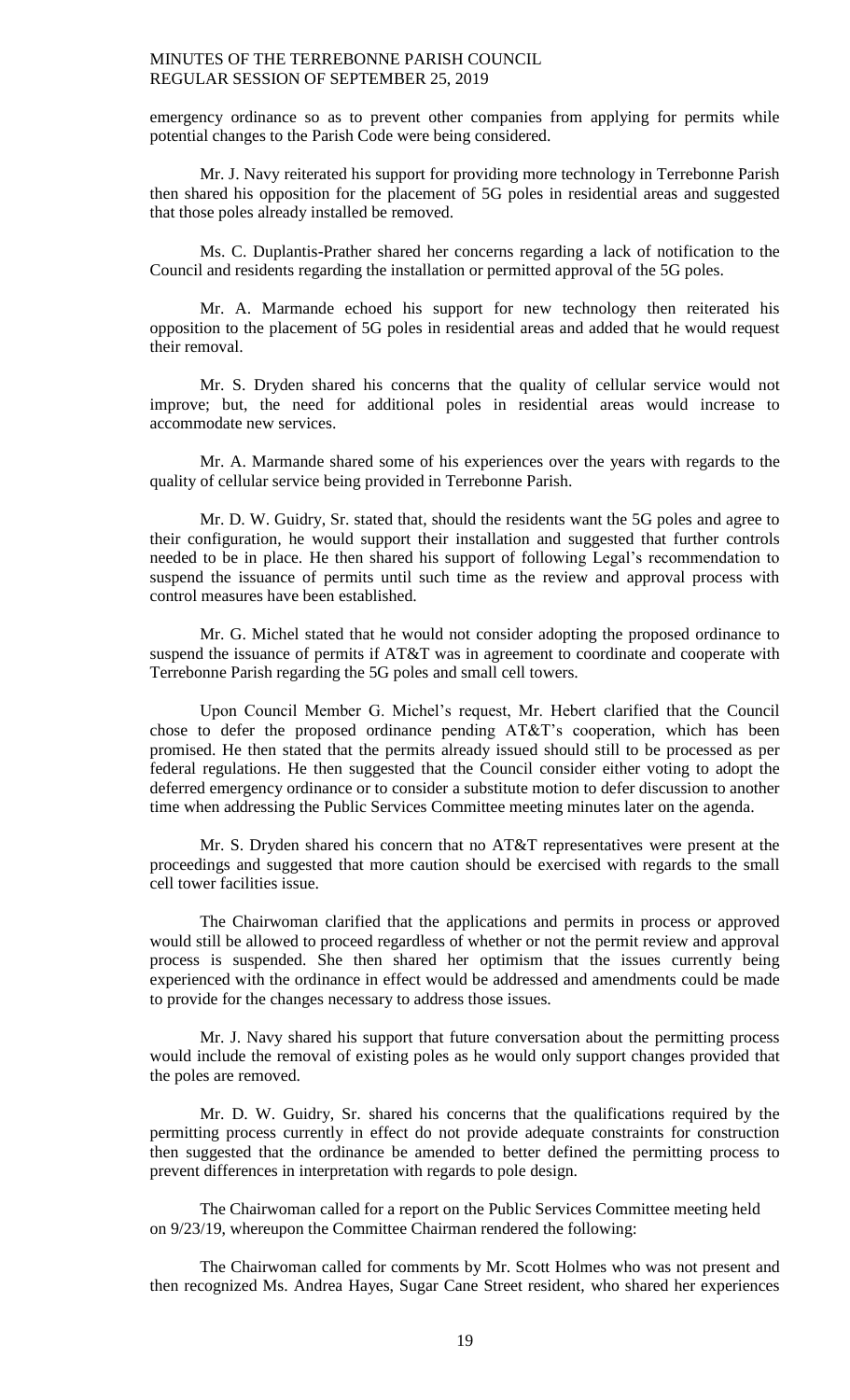regarding the installation of 5G poles and a request from AT&T to utilize electricity from her property to power a nearby pole. She then shared her concerns for her immediate neighbors and potential health issues related to 5G technology and asked that the Council work with AT&T to ensure her and her neighbors' safety.

The Chairwoman recognized Mr. Roy Landry, Sugar Creek Street resident, who asked what specific laws would be potentially be violated should the Parish seek to have the poles removed.

The Chairwoman recognized Mr. Julius Hebert, Parish Attorney, who gave an overview of the FCC rulings and other regulations associated with telecommunications companies being allowed to operate in a nondiscriminatory manner. He then clarified that the State of Louisiana has not yet adopted a statewide law and still allows local jurisdictions to pass ordinances involving regulations within public rights-of-way.

The Chairwoman recognized Mr. Christopher Pulaski, Planning and Zoning Director, who gave a brief overview of differences between public rights-of-way and servitudes with regards to utility pole installations and clarified that 29 of 31 permitted small cell sites were located on a public right-of-way.

Mr. Landry shared his concerns regarding the 5G pole in his neighborhood and then inquired about the potential number of poles to be installed in a residential area. He continued by encouraging the Council to consider more stringent requirements in the permitting process for these types poles.

The Chairwoman recognized Mr. Roger Canafax, Sugar Cane Street resident, who shared his concerns regarding potential future health issues related to 5G exposure as well as the existing 5G pole being a precursor for additional poles to be installed in his neighborhood. He then shared concerns relative to AT&T's investment in installing the pole and then requested that the pole be removed and not be energized. Mr. Canafax requested that AT&T be prevented from installing additional poles in residential areas.

The Chairwoman recognized Mr. V. J. Autin, Sugar Cane Street resident, who presented the Council with a petition of approximately 150 signatures which calls for the removal of the 5G pole that was installed near his property. He then shared his concerns with respect to local property values, in his opinion, being decreased due to the pole's installation. Mr. Autin then stated that money was being offered to nearby residents to compensate them for electrical connections to provide power to the pole. He then stated that the pole needed to be removed.

Council Member C. Duplantis-Prather read a brief excerpt of Article VI, Chapter 6 of the Terrebonne Parish Code of Ordinances regarding the design of small cell tower facilities.

The Chairwoman recognized Mr. Don Culpepper, Louis Drive resident, who gave a brief overview of 5G technology with regards to location and energy requirements to service a given area then shared his concerns for the adequate testing of 5G technology before being utilized in residential areas and the potential health effects. He then added that AT&T should have educated the public in a greater capacity before installing 5G technology in residential areas.

The Chairwoman recognized Dr. Michael Watkins, Tulsa Avenue resident, who shared his experiences with the installation of the 5G pole and his concerns relative to the effects of radiation generated by the 5G technology. He then suggested that the safety concerns of 5G were much greater than any aesthetic concerns for the neighborhood and encouraged the Council to contest the 5G installations in residential areas. Dr. Watkins suggested that the poles be removed and that no other poles be installed without complete knowledge of 5G's effects and health concerns.

Council Member A. Marmande read a brief excerpt of Article VI, Chapter 6 of the Terrebonne Parish Code of Ordinances then suggested that the intent provided for by the Code regarding the small cell towers was not in alignment with the poles as installed.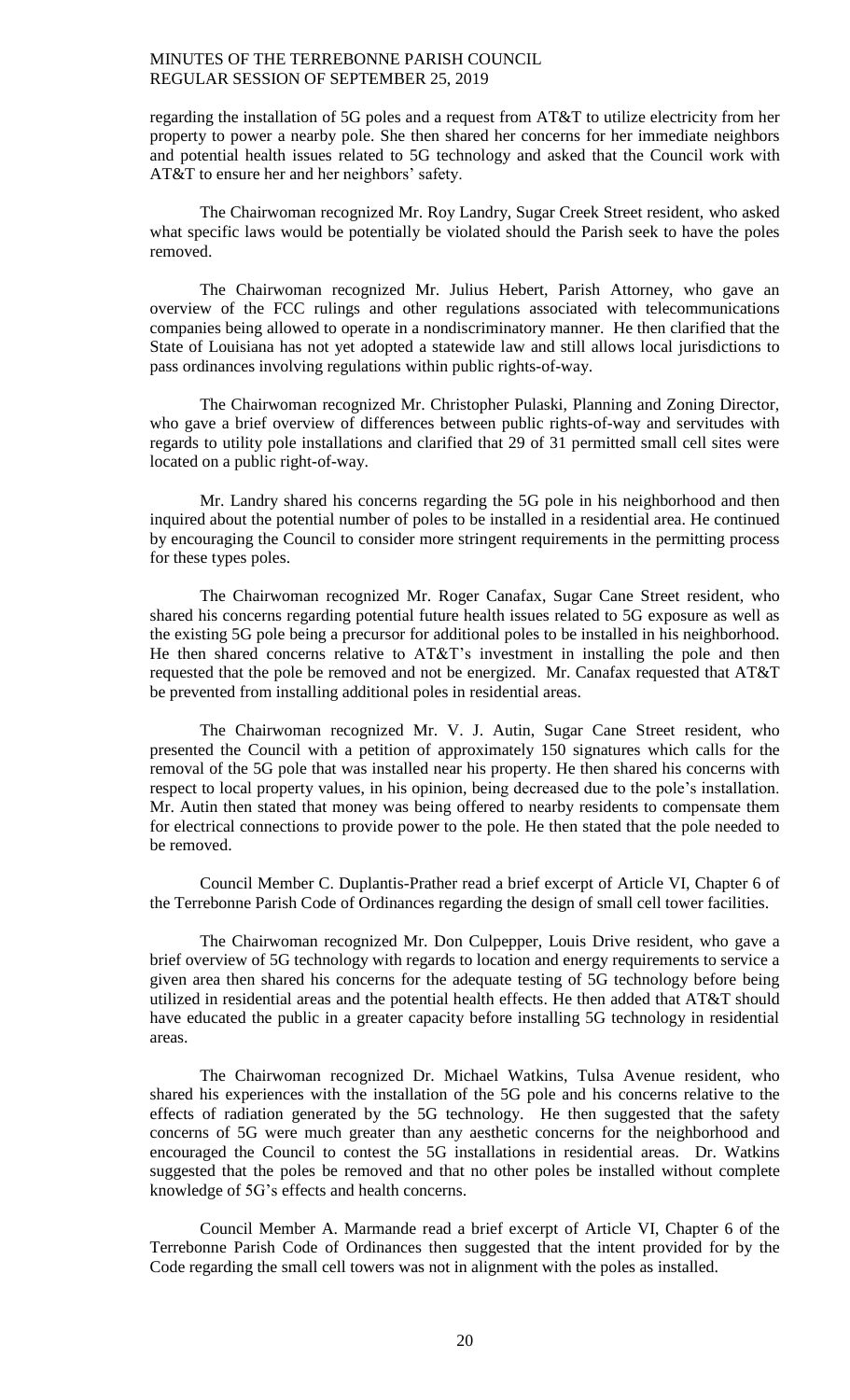Council Member G. Michel expressed his intention to ensure that safety issues are addressed for local residents near the installed poles and commended those in attendance for their dedication to addressing the issues in their area.

Council Member D. J. Guidry thanked members of the public who were in attendance and shared his resolve for ensuring the health and safety of all residents.

#### **PUBLIC SERVICES COMMITTEE**

# **SEPTEMBER 23, 2019**

The Chairman, Dirk J. Guidry, called the Public Services Committee meeting to order at 5:32 p.m. in the Terrebonne Parish Council Meeting Room with an Invocation offered by Council Clerk V. Chauvin and the Pledge of Allegiance led by Coastal Zone Management Director M. Black. Upon roll call, Committee Members recorded as present were: S. Trosclair, J. Navy, A. Williams, G. Michel, S. Dryden, C. Duplantis-Prather, D. W. Guidry, Sr., A. Marmande and D. J. Guidry. A quorum was declared present.

| OFFERED BY:  | MR. S. TROSCLAIR |
|--------------|------------------|
| SECONDED BY: | MR. A. MARMANDE  |

#### **RESOLUTION NO. 19-322**

A RESOLUTION AUTHORIZING THE PARISH PRESIDENT TO EXECUTE A COOPERATIVE ENDEAVOR AGREEMENT BETWEEN TERREBONNE PARISH CONSOLIDATED GOVERNMENT AND TOBY J. HENRY FOR THE RIGHT OF USE OF A CERTAIN PROPERTY LOCATED AT 4644 BAYOUSIDE DRIVE, CHAUVIN, LOUISIANA, 70344

**WHEREAS**, Article VII, Section 14 of the Louisiana Constitution provides that, "[F]or public purpose, the state and its political subdivisions or political corporations may engage in cooperative endeavors with each other, with the United States or its agencies, or with any public or private corporation or individual"; and

**WHEREAS**, the Terrebonne Parish Consolidated Government ("TPCG") received a ten-million-dollar grant from the FEMA Hazard Mitigation Grant Program ("HMGP") in January of 2003; and

**WHEREAS**, TPCG, as part of the "buy-back" portion of the FEMA HMGP program, has purchased several different properties in Terrebonne Parish; and

**WHEREAS**, FEMA imposes stringent deed restrictions consistent with their "open space" philosophy on the Property obtained by TPCG through the grant monies; and

**WHEREAS**, TPCG requires assistance in the care and maintenance of these properties, as well as assistance in ensuring that the use of the Property remains consistent with FEMA requirements; and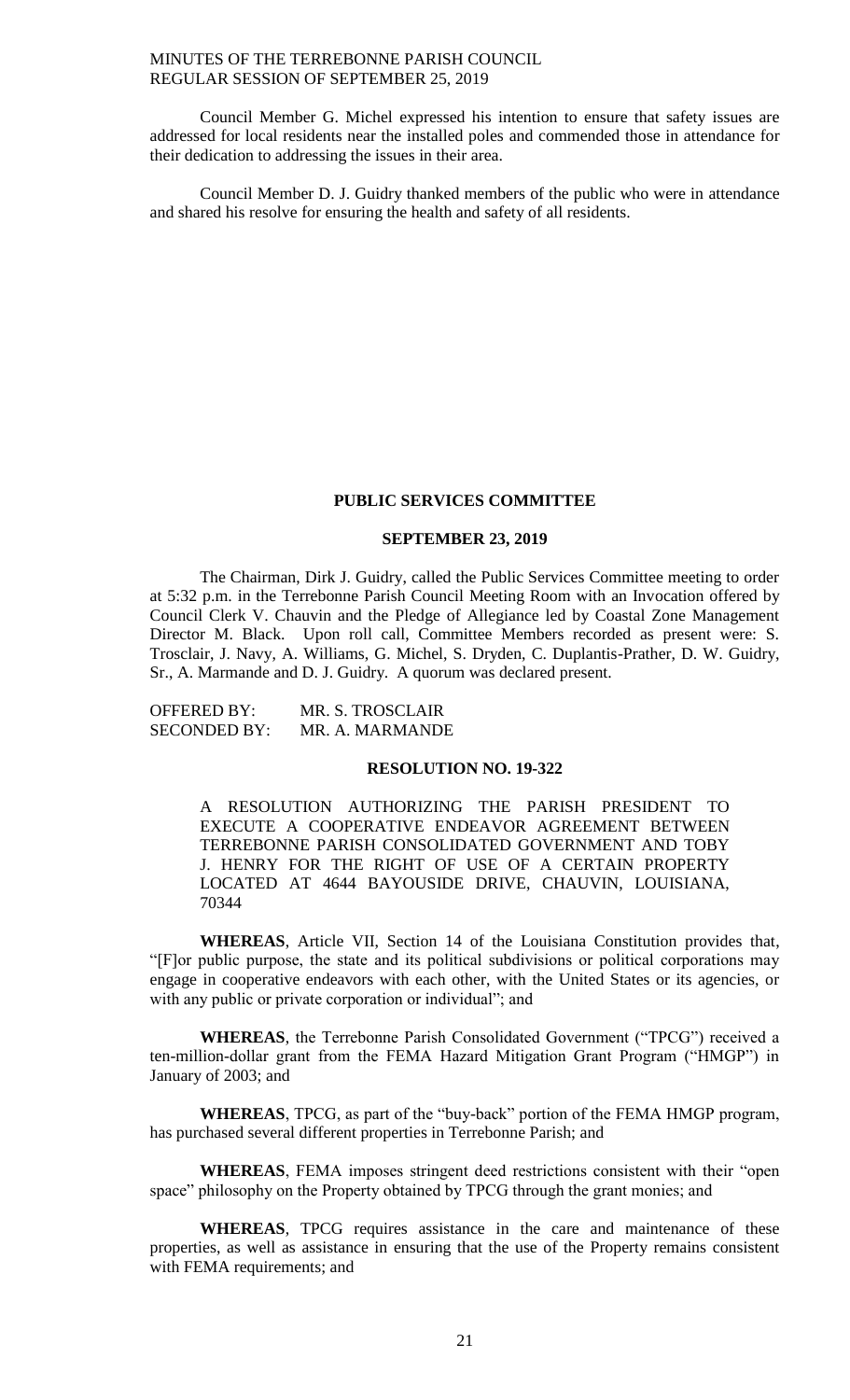**WHEREAS**, Toby Henry desires to maintain the Property and uphold the FEMA requirements in exchange for the right of use of the Property; and

**WHEREAS**, TPCG and Toby Henry believe that entering into this agreement will serve a public purpose and have a public benefit commensurate with the cost; and

**WHEREAS**, this resolution is offered to present the negotiated cooperative endeavor agreement to the Terrebonne Parish Council for review; and

**WHEREAS**, the cooperative endeavor agreement, as attached, contains the best negotiated terms available to the TPCG at this time; and

**WHEREAS**, the Terrebonne Parish Council desires to authorize the Parish President to execute a cooperative endeavor agreement for right of use of a certain property, consistent with the attached contract; and

**NOW THEREFORE BE IT RESOLVED** that the Terrebonne Parish Council hereby authorizes the Parish President to enter into the attached cooperative endeavor agreement on behalf of the Terrebonne Parish Consolidated Government.

## **THERE WAS RECORDED:**

YEAS: S. Trosclair, J. Navy, A. Williams, G. Michel, S. Dryden, C. Duplantis-Prather, D. W. Guidry, Sr., A. Marmande, Sr. , and D. J. Guidry. NAYS: None. ABSTAINING: None. ABSENT: None. The Chairman declared the resolution adopted on this the  $23<sup>rd</sup>$  day of September 2019.

OFFERED BY: MR. A. MARMANDE SECONDED BY: MR. D. W. GUIDRY, SR.

### **RESOLUTION NO. 19-323**

A resolution authorizing the execution of Change Order No. 2 (Final and Equalizing) for the Construction Agreement for Parish Project No. 18-LANDFILL-19; Ashland Landfill Office/Warehouse Renovation and Bathroom/Office Addition Project, Terrebonne Parish, Louisiana.

**WHEREAS,** the Terrebonne Parish Consolidated Government entered into a contract dated December 10, 2018 and an Act of Correction dated January 15, 2019, with TBT Contracting Inc., of LA, for Ashland Landfill Office/Warehouse Renovation and Bathroom/Office Addition Project No. 18-LANDFILL-19, Terrebonne Parish, Louisiana, and

**WHEREAS,** it is necessary to adjust and balance contract quantities with installed quantities, and

**WHEREAS,** this change order will decrease the contract by \$14,669.46, and

**WHEREAS,** this Change Order No. 2 has been recommended by the ENGINEER for this project , Milford & Associates, Inc.

**NOW, THEREFORE**, **BE IT RESOLVED** that the Terrebonne Parish Council (Public Services Committee), on behalf of the Terrebonne Parish Consolidated Government, does hereby approve and authorize the execution by Terrebonne Parish President Gordon Dove of Change Order No. 2 to the Construction Agreement with TBT Contracting Inc., of LA for the Ashland Landfill Office/Warehouse Renovation and Bathroom/Office Addition Project No. 18- Landfill-19 for a decrease of Fourteen Thousand Six Hundred Sixty Nine Dollars and Forty-Six Cents (\$14,669.46) to the original contract amount, and

BE IT FURTHER RESOLVED that a certified copy of the resolution be forwarded to the engineer, Milford & Associates, Inc.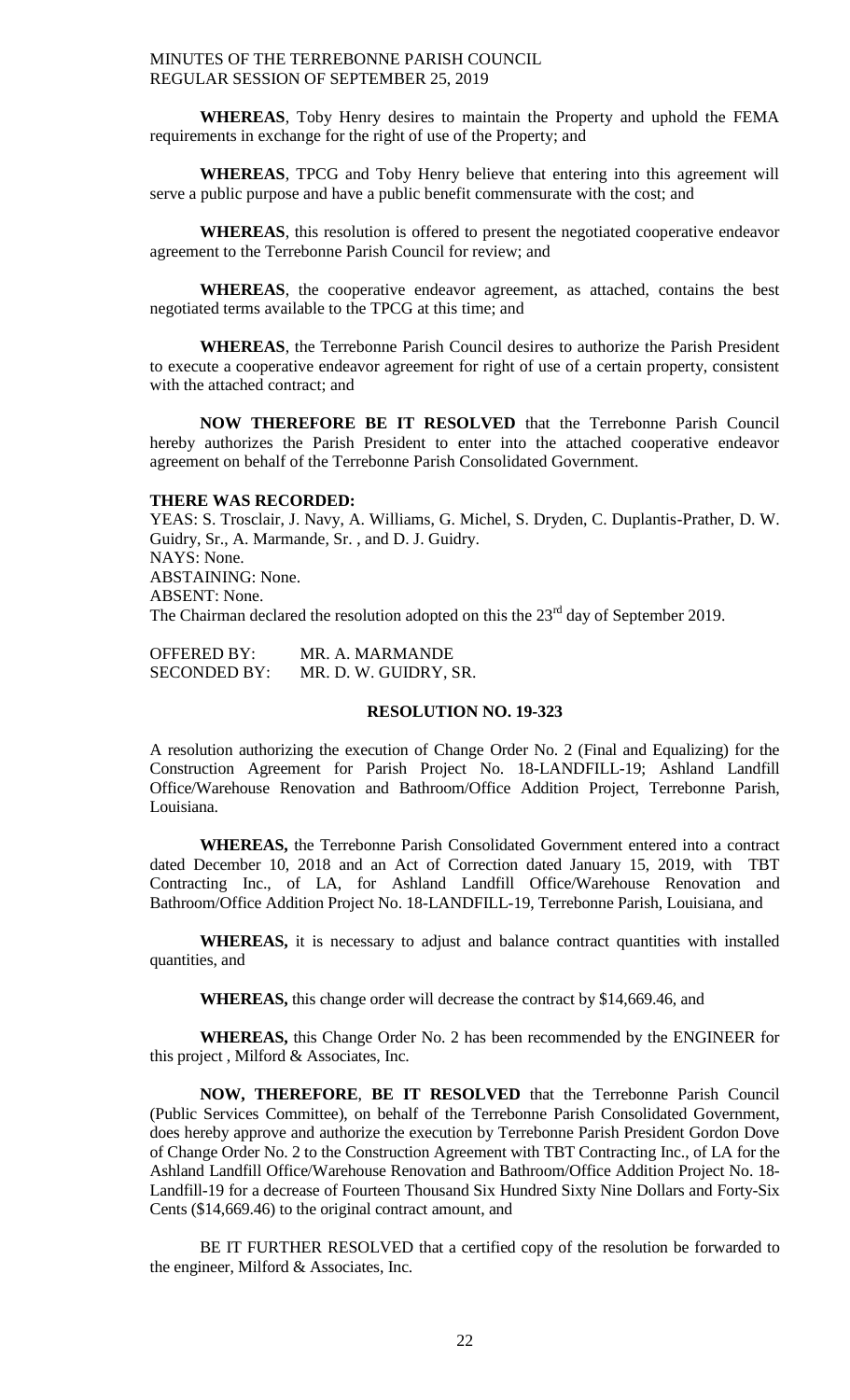### **THERE WAS RECORDED:**

YEAS: S. Trosclair, J. Navy, A. Williams, G. Michel, S. Dryden, C. Duplantis-Prather, D. W. Guidry, Sr., A. Marmande, Sr. , and D. J. Guidry. NAYS: None. ABSTAINING: None. ABSENT: None. The Chairman declared the resolution adopted on this the  $23<sup>rd</sup>$  day of September 2019.

\* \* \* \* \* \* \* \* \*

OFFERED BY: MR. A. MARMANDE SECONDED BY: MR. J. NAVY

### **RESOLUTION NO. 19-324**

A resolution providing for the acceptance of work performed by TBT Contracting Inc., of LA, in accordance with the Certificate of Substantial Completion for the Ashland Landfill Office/Warehouse Renovation and Bathroom/Office Addition Project, Parish Project No. 18- LANDFILL-19, Terrebonne Parish, Louisiana

**WHEREAS,** the Terrebonne Parish Consolidated Government entered into a contract dated December 10, 2018, with TBT Contracting Inc., of LA, for the Ashland Landfill Office/Warehouse Renovation and Bathroom/Office Addition, Parish Project No. 18- LANDFILL-19, Terrebonne Parish, Louisiana, and

**WHEREAS,** the work performed has been inspected by authorized representatives of the Owner, Engineer and Contractor and found to be substantially complete, and

**WHEREAS,** the ENGINEER for this project, Milford & Associates, Inc., recommends the acceptance of the substantial completion.

**NOW, THEREFORE**, **BE IT RESOLVED** that the Terrebonne Parish Council (Public Services Committee), on behalf of the Terrebonne Parish Consolidated Government, does hereby accept the work performed, effective as of the date of recording of this resolution, and does authorize and direct the Clerk of Court and Ex-Officio Recorder of Mortgages of Terrebonne Parish to note this acceptance thereof in the margin of the inscription of said contract under Entry No. 1572013 of the records of Terrebonne Parish, Louisiana, and

**BE IT FURTHER RESOLVED** THAT a certified copy of the resolution be forwarded to the engineer, Milford & Associates, Inc.

**BE IT FURTHER RESOLVED THAT** a certified copy of the resolution be recorded in the Office of the Clerk of Court of Terrebonne Parish to commence a 45-Day clear lien period, and

**BE IT FURTHER RESOLVED THAT** the Administration is authorized to make payment of retainage upon the presentation of a Clear Lien Certificate.

#### **THERE WAS RECORDED:**

YEAS: S. Trosclair, J. Navy, A. Williams, G. Michel, S. Dryden, C. Duplantis-Prather, D. W. Guidry, Sr., A. Marmande, Sr. , and D. J. Guidry. NAYS: None. ABSTAINING: None. ABSENT: None. The Chairman declared the resolution adopted on this the  $23<sup>rd</sup>$  day of September 2019.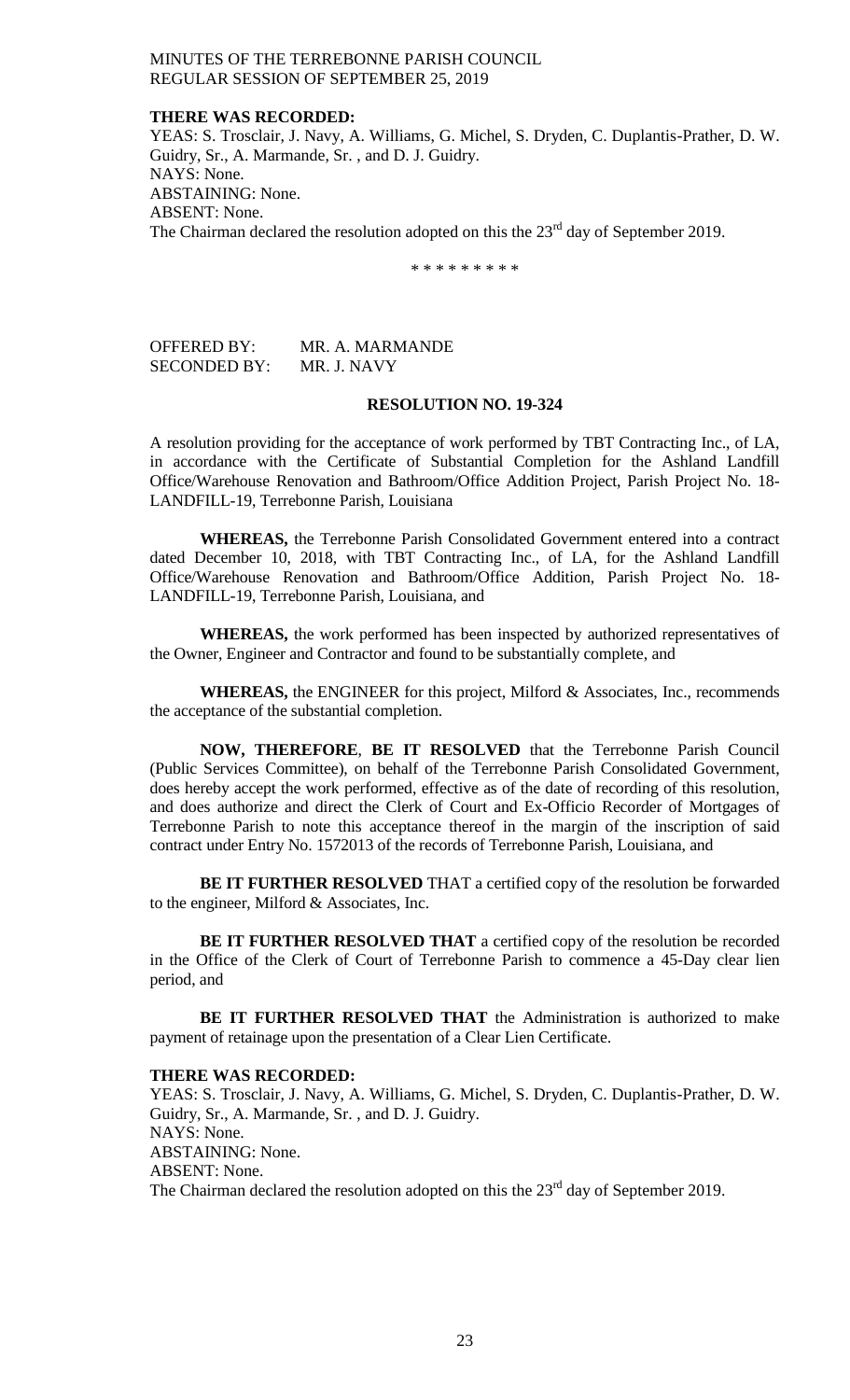## OFFERED BY: MR. J. NAVY SECONDED BY: MR. S. DRYDEN

## **RESOLUTION NO. 19-325**

A resolution authorizing the execution of Change Order No. 1 (Final) for the Construction Agreement for Parish Project No. 12-PW-CDBG-64, DPW Administrative Building – Generator Enhancements, Terrebonne Parish, Louisiana.

**WHEREAS**, the Terrebonne Parish Consolidated Government entered into a contract dated February 28, 2019 with E3 Electrical, Inc., Recordation Number 1576646, for Parish Project No. 12-PW-CDBG-64, DPW Administrative Building – Generator Enhancements, Terrebonne Parish, Louisiana, and

**WHEREAS**, this change order has been recommended so as to adjust the estimated contract item quantities for the completion of the project described on the attached Change Order No. 1 for the above referenced project, and

**WHEREAS**, this change order will decrease the overall contract price by One Thousand, Six Hundred Dollars (\$1,600.00), and

**WHEREAS**, Change Order No. 1 (Final) has been reviewed and approved by OCD, and

**WHEREAS**, this Change Order No. 1 (Final) has been recommended by the Engineer, Duplantis Design Group, PC, for this project.

**NOW, THEREFORE BE IT RESOLVED** that the Terrebonne Parish Council on behalf of the Terrebonne Parish Consolidated Government, does hereby approve and authorize the execution by Terrebonne Parish President Gordon E. Dove of Change Order No. 1 (Final) to the construction agreement with E3 Electrical, Inc. for Parish Project No. 12-PW-CDBG-64, DPW Administrative Building – Generator Enhancements, Terrebonne Parish, Louisiana, for a decrease of One Thousand, Six Hundred Dollars (\$1,600.00) to the contract, and

**BE IT FURTHER RESOLVED** that a certified copy of the resolution be forwarded to Engineer, Duplantis Design Group, PC.

## **THERE WAS RECORDED:**

YEAS: S. Trosclair, J. Navy, A. Williams, G. Michel, S. Dryden, C. Duplantis-Prather, D. W. Guidry, Sr., A. Marmande, Sr. , and D. J. Guidry. NAYS: None. ABSTAINING: None. ABSENT: None. The Chairman declared the resolution adopted on this the  $23<sup>rd</sup>$  day of September 2019.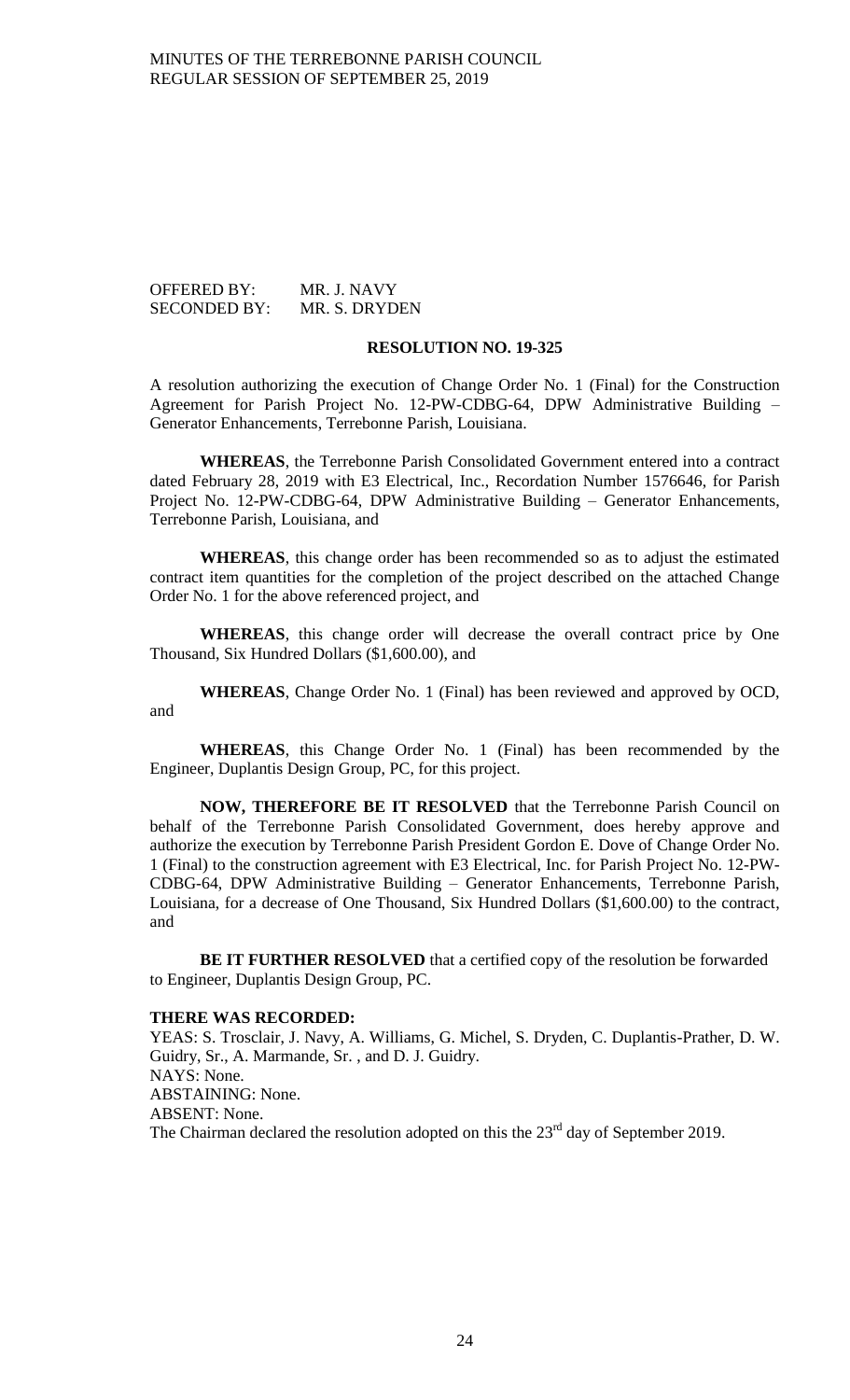SECONDED BY: MR. G. MICHEL

OFFERED BY: MR. A. MARMANDE

# **RESOLUTION NO. 19-326**

A resolution providing for the acceptance of work performed by E3 Electrical, Inc., in accordance with the Certificate of Substantial Completion for Parish Project 12-PWCDBG-64, DPW Administrative Building (Generator Enhancements), Terrebonne Parish, Louisiana.

**WHEREAS**, the Terrebonne Parish Consolidated Government entered into a contract dated February 28, 2019 with E3 Electrical, Inc., for Parish Project 12-PW-CDBG-64, DPW Administrative Building – Generator Enhancements, Terrebonne Parish, Louisiana, as will be seen by reference to said contract which is recorded under Entry No. 1576646 of the records of Terrebonne Parish, and

**WHEREAS**, the work performed has been inspected by authorized representatives of the Owner, Engineer, and Contractor and found to be substantially complete, and

**WHEREAS**, the Engineer for this project, Duplantis Design Group, PC, recommends the acceptance of the substantial completion,

**NOW, THEREFORE BE IT RESOLVED** that the Terrebonne Parish Council, on behalf of the Terrebonne Parish Consolidated Government, does hereby accept the work performed, effective as of the date of recording of this resolution, and does authorize and direct the Clerk of Court and Ex-Officio Recorder of Mortgages of Terrebonne Parish to note this acceptance thereof in the margin of the inscription of said contract under Entry No. 1576646 of the Records of Terrebonne Parish, Louisiana, and

**BE IT FURTHER RESOLVED** that a certified copy of the resolution be forwarded to the Engineer Duplantis Design Group, PC, and

**BE IT FURTHER RESOLVED** that a certified copy of the resolution be recorded in the office of the Clerk of Court of Terrebonne Parish to commence a 45-day clear lien period, and

**BE IT FURTHER RESOLVED** that the Administration is authorized to make payment of retainage upon the presentation of a Clear Lien Certificate.

## **THERE WAS RECORDED:**

YEAS: S. Trosclair, J. Navy, A. Williams, G. Michel, S. Dryden, C. Duplantis-Prather, D. W. Guidry, Sr., A. Marmande, Sr. , and D. J. Guidry. NAYS: None. ABSTAINING: None. ABSENT: None.

The Chairman declared the resolution adopted on this the  $23<sup>rd</sup>$  day of September 2019.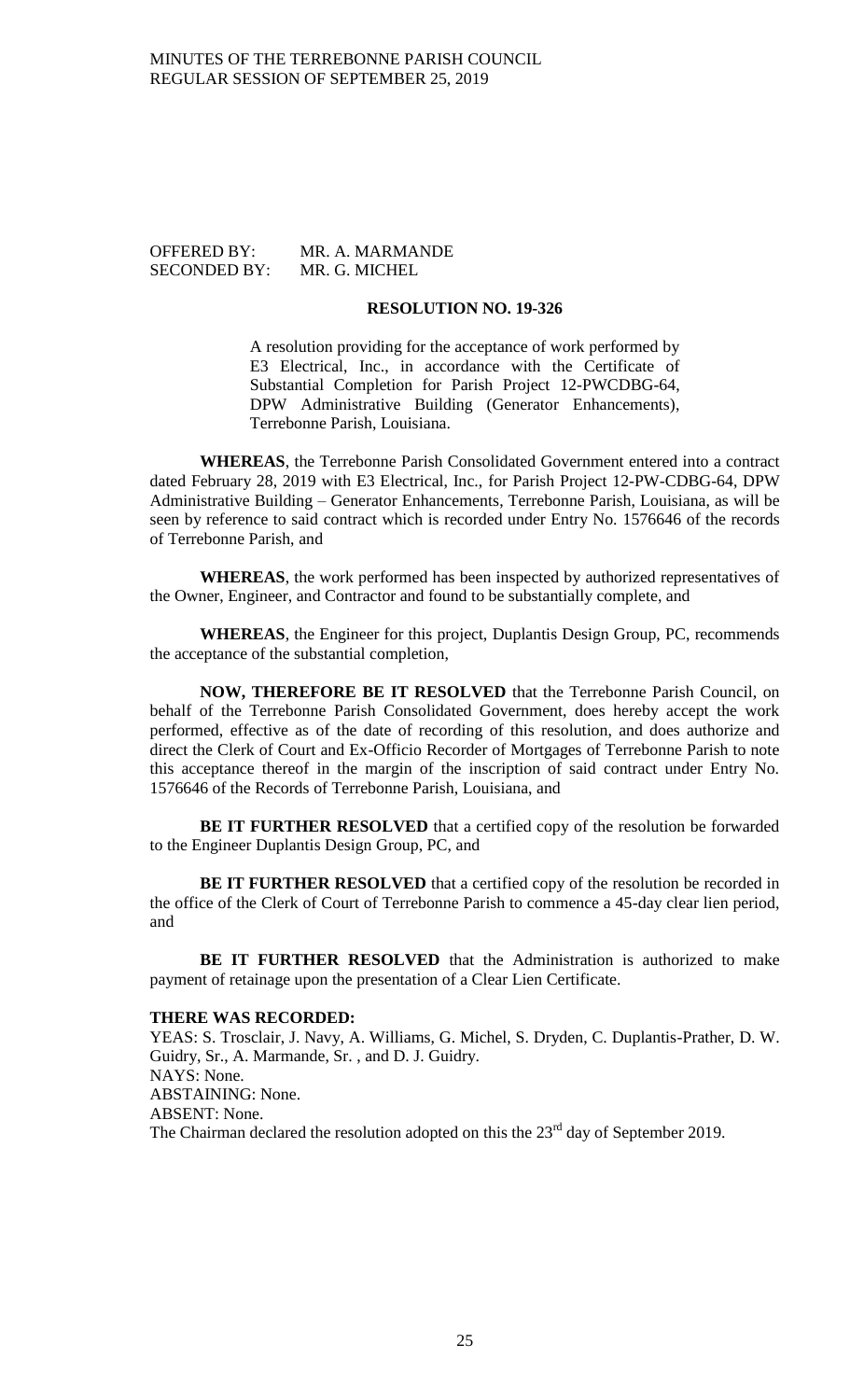# OFFERED BY: MR. S. TROSCLAIR SECONDED BY: MR. S. DRYDEN

#### **RESOLUTION NO. 19-327**

A resolution providing for the acceptance of work performed by Huey P. Stockstill, LLC, in accordance with the Certificate of Final Acceptance for Parish Project No. 97-PAV-21, State Project H.007351, Country Drive Widening Phase A, Terrebonne Parish, Louisiana.

**WHEREAS**, the Terrebonne Parish Consolidated Government entered into a contract dated June 9, 2016 with Huey P. Stockstill, LLC, Recordation Number 1509036, for Parish Project No. 97-PAV-21, State Project H.007351, Country Drive Widening Phase A, Terrebonne Parish Consolidated Government, Terrebonne Parish, Louisiana, and

**WHEREAS**, the work performed has been inspected by authorized representatives of the Owner, Engineer, and Contractor and found to be substantially complete, and

**WHEREAS**, the Engineer for this project, Meyer Engineers, Ltd., recommends the acceptance of the final acceptance,

**NOW, THEREFORE BE IT RESOLVED** that the Terrebonne Parish Council, on behalf of the Terrebonne Parish Consolidated Government, does hereby accept the work performed, effective as of the date of recording of this resolution, and does authorize and direct the Clerk of Court and Ex-Officio Recorder of Mortgages of Terrebonne Parish to note this acceptance thereof in the margin of the inscription of said contract under Entry No. 1509036 of the Records of Terrebonne Parish, Louisiana, and

**BE IT FURTHER RESOLVED** that a certified copy of the resolution be forwarded to the Engineer Meyer Engineers, Ltd., and

**BE IT FURTHER RESOLVED** that a certified copy of the resolution be recorded in the office of the Clerk of Court of Terrebonne Parish to commence a 45-day clear lien period, and

**BE IT FURTHER RESOLVED** that the Administration is authorized to make payment of retainage upon the presentation of a Clear Lien Certificate.

### **THERE WAS RECORDED:**

YEAS: S. Trosclair, J. Navy, A. Williams, G. Michel, S. Dryden, C. Duplantis-Prather, D. W. Guidry, Sr., A. Marmande, Sr. , and D. J. Guidry. NAYS: None. ABSTAINING: None. ABSENT: None. The Chairman declared the resolution adopted on this the  $23<sup>rd</sup>$  day of September 2019.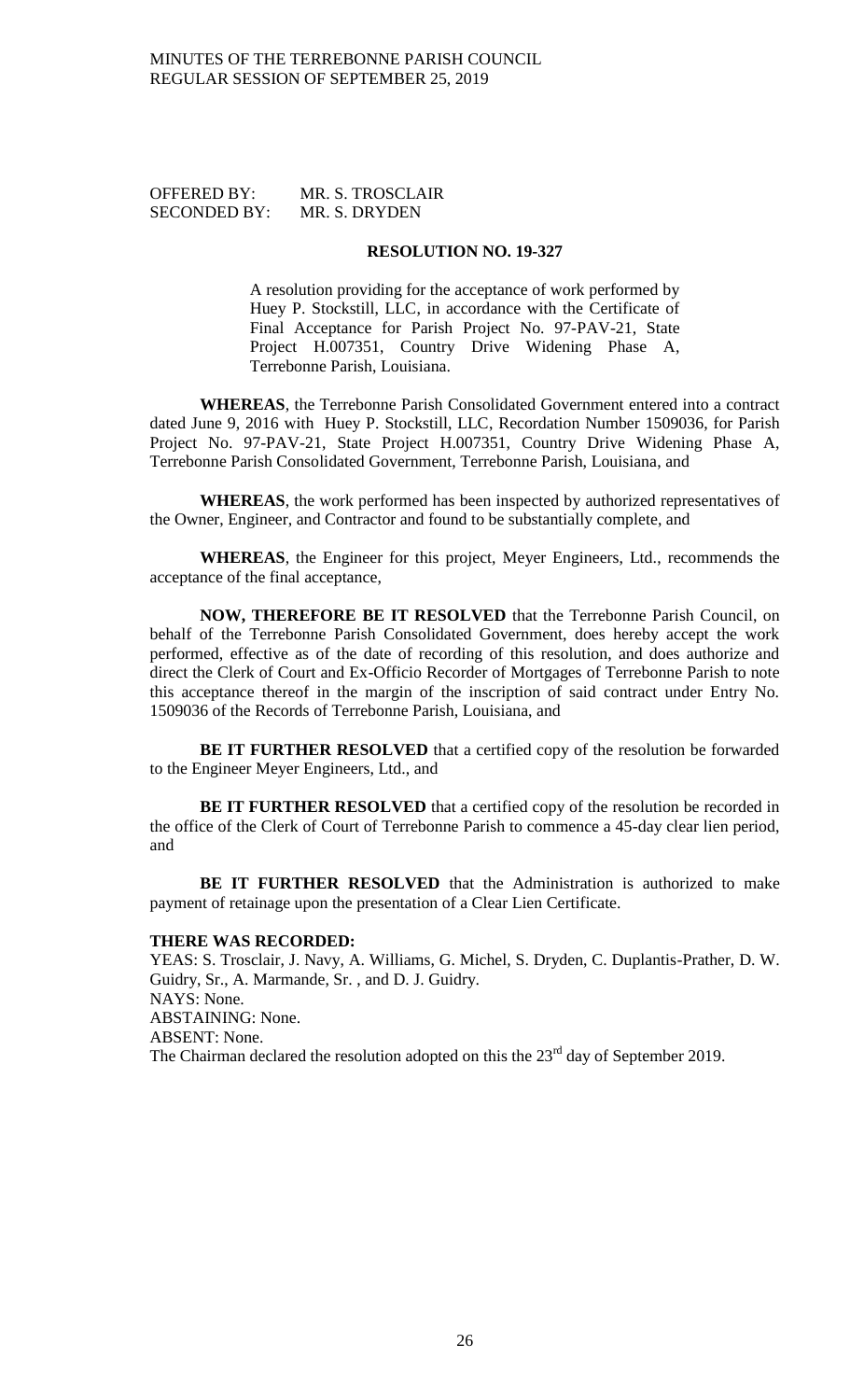OFFERED BY: MR. G. MICHEL<br>SECONDED BY: MRS. C. DUPLAI MRS. C. DUPLANTIS-PRATHER

#### **RESOLUTION NO. 19-328**

A RESOLUTION PROVIDING FOR THE RATIFICATION OF THE APPOINTMENT BY PARISH PRESIDENT GORDON E. DOVE OF THE FIRM GIS ENGINEERING, LLC TO PROVIDE ENGINEERING SERVICES FOR PARISH PROJECT NO. 19-SEW-65, SEWER LINE AT MLK AND WESTSIDE BOULEVARD, AND ALSO AUTHORIZING PARISH PRESIDENT GORDON E. DOVE TO EXECUTE THE APPROPRIATE ENGINEERING CONTRACT DOCUMENTS FOR THIS PROJECT.

**WHEREA**S, Terrebonne Parish is desirous to extend approximately 400 linear feet of sewer gravity main from Westside Boulevard along MLK Boulevard, and

**WHEREAS,** Terrebonne Parish Consolidated Government would like to proceed with the design of this project, and

**WHEREAS,** Parish President Gordon E. Dove has recommended that the firm of GIS Engineering, LLC, be retained to provide the necessary professional services for this project, and

**NOW THEREFORE BE IT RESOLVED,** that the Terrebonne Parish Council (Public Services Committee), on behalf of the Terrebonne Parish Consolidated Government, that the recommendation of Parish President Gordon E. Dove be ratified and that the engineering firm of GIS Engineering, LLC be retained to provide the necessary professional services for Parish Project No. 19-SEW-65, Sewer Line at MLK and Westside Boulevard, and that Parish President Gordon E. Dove be authorized to execute any and all documents with said firm for this project.

**BE IT FURTHER RESOLVED**, that a certified copy of the resolution be forwarded to the Engineer, GIS Engineering, LLC.

#### **THERE WAS RECORDED:**

YEAS: S. Trosclair, J. Navy, G. Michel, S. Dryden, C. Duplantis-Prather, D. W. Guidry, Sr., A. Marmande, Sr. , and D. J. Guidry. NAYS: None. ABSTAINING: None. ABSENT: A. Williams. The Chairman declared the resolution adopted on this the  $23<sup>rd</sup>$  day of September 2019.

OFFERED BY: MR. G. MICHEL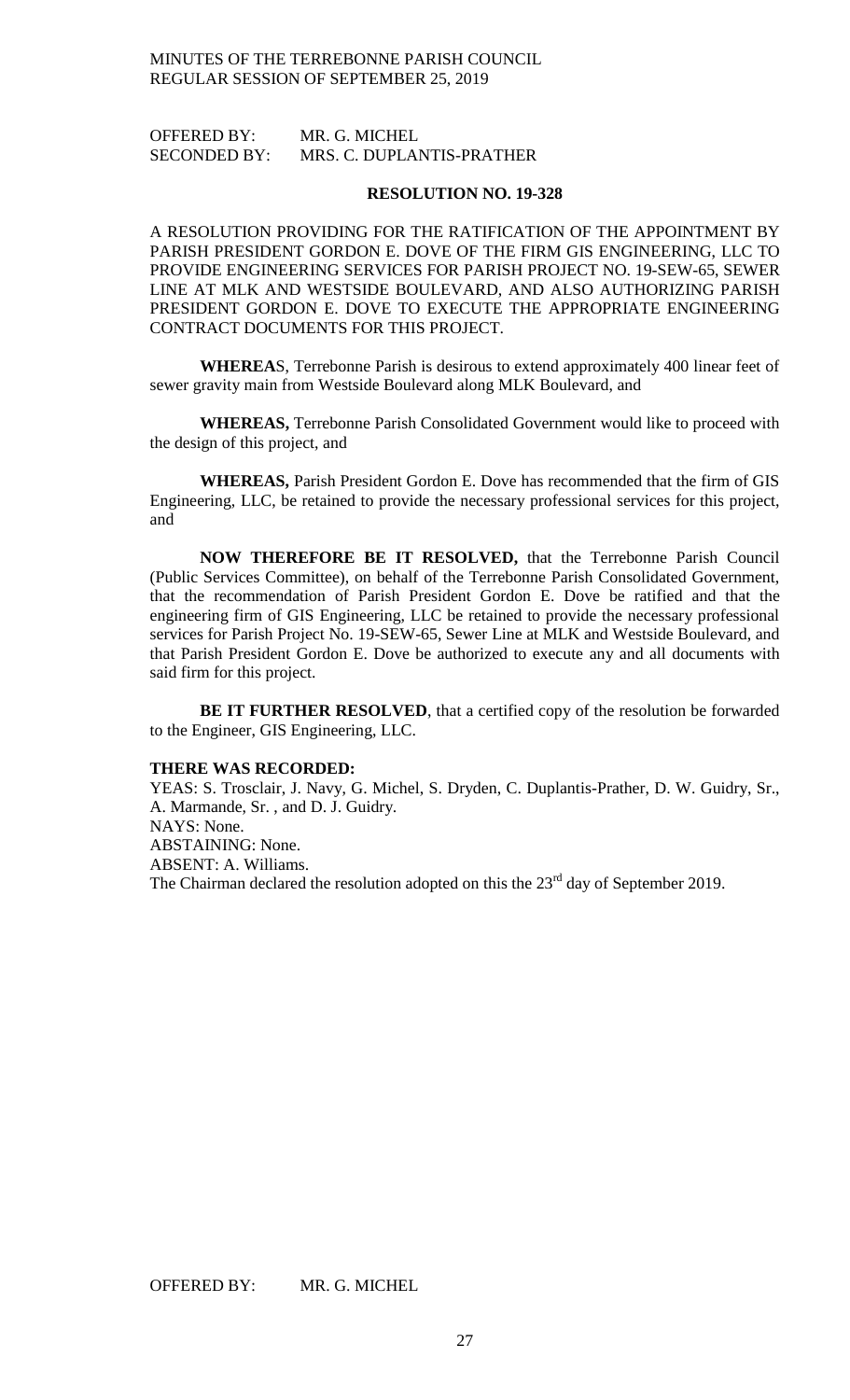SECONDED BY: MR. S. TROSCLAIR

#### **RESOLUTION NO. 19-329**

A resolution awarding and authorizing the signing of the Construction Contract for Parish Project No. 19-LANDFILL-31. Ashland Solid Waste Facility Rehabilitation, Terrebonne Parish, Louisiana, and authorizing issuance of Notice to Proceed pending legal review

**WHEREAS**, the Terrebonne Parish Consolidated Government did receive construction bids on September 17, 2019 for Parish Project No. 19-LANDFILL-31. Ashland Solid Waste Facility Rehabilitation, Terrebonne Parish, Louisiana and

**WHEREAS**, LA Contracting Enterprise, LLC submitted a bid in the amount of Two Hundred Sixty-Eight Thousand, One Hundred Seventy-Nine Dollars (\$268,179.00), and

**NOW THEREFORE BE IT RESOLVED**, by the Terrebonne Parish Council (Public Services Committee), on behalf of the Terrebonne Parish Consolidated Government, awards the construction contract to LA Contracting Enterprise, LLC, in the bid amount of Two Hundred Sixty-Eight Thousand, One Hundred Seventy-Nine Dollars (\$268,179.00), and

**BE IT FURTHER RESOLVED** that the Parish President be authorized and empowered to sign a construction contract for and on behalf of the Terrebonne Parish Consolidated Government with LA Contracting Enterprise, LLC, pending legal review.

BE IT FURTHER RESOLVED that upon receipt of required certificates of insurance evidencing coverage as provided in the project specifications and upon execution and recordation of all contract documents, that the Engineer is hereby authorized to issue the Notice to Proceed to the Contractor to commence construction of the project.

#### **THERE WAS RECORDED:**

YEAS: S. Trosclair, J. Navy, G. Michel, S. Dryden, C. Duplantis-Prather, D. W. Guidry, Sr., A. Marmande, Sr. , and D. J. Guidry. NAYS: None. ABSTAINING: None. ABSENT: A. Williams. The Chairman declared the resolution adopted on this the  $23<sup>rd</sup>$  day of September 2019.

Mr. A. Marmande moved, seconded by Ms. C. Duplantis-Prather, "THAT, the Public Services Committee adopt an **EMERGENCY ORDINANCE**: Pursuant to Section 2-14 of the Terrebonne Parish Home Rule Charter for the Terrebonne Parish Consolidated Government to suspend the small cell wireless facility building permit application review and issuance process for a period time not to exceed sixty (60) days from the effective date of this ordinance in order to allow for time to consider possible revisions to certain portions of Chapter 6, Article VI of the Terrebonne Parish Code of Ordinances affecting small cell wireless installations and modifications to ensure the safety, health and welfare of the citizens of Terrebonne Parish and to protect their property as per law, and to address related matters. *\*(MOTION AMENDED AFTER LENGTHLY DISCUSSION)*

Discussion ensued with several Committee members expressing their concerns regarding the aforementioned emergency ordinance and noting that delaying this matter could give the parish and small cell wireless provider, specifically AT&T, time to discuss any and all concerns that the public may have regarding the installation of wireless facilities in residential neighborhoods.

Parish Attorney J. Hebert explained that he doesn't believe that suspending the issuance of permits for a short time would cause an issue. He stated he has been and will remain in contact with the AT&T representative to discuss resolving the issue of the concerns brought up by residents regarding the placement of 5G poles in residential neighborhoods. He explained local government and the Federal Communications Commission's authority with regards to regulating this matter. He added that the Legislature recently passed a resolution requesting the Department of Environmental Quality in conjunction with the La. Department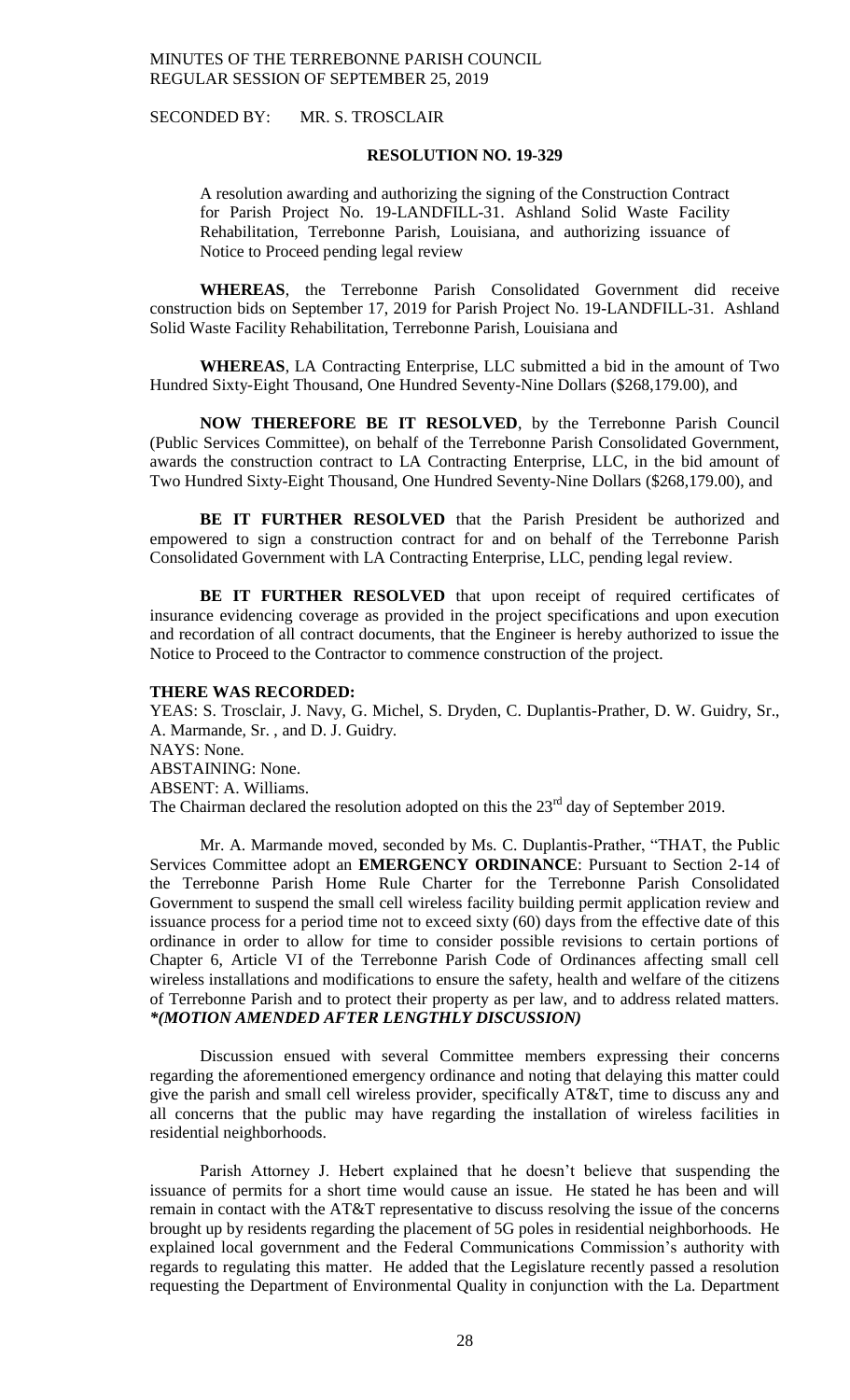of Health to study the environmental and health effects of 5G technology and report their findings 60 days prior to the 2020 Regular Session of the Legislature. He stated that he was informed that AT&T and other providers are assisting with providing information for the study.

Further discussion continued clarifying the support of new technology (5G); however, there were some concerns regarding pole placement and installation. Discussion centered around a concern from the residents whose neighborhoods and homes are being affected by this change and that some residents had no idea as to what was happening and would have liked an opportunity to "voice" their opinions.

Planning and Zoning Director C. Pulaski, for clarification purposes, explained that of the permits, currently issued, three (3) locations are in residential areas and residents have complained about the poles. Mr. Pulaski explained the process for energizing the pole locations when they receive the call to have the commercial locations energized and they proceed in accordance with the Terrebonne Parish permitting process. He stated that, to his knowledge, none of the commercial areas have been energized and the proposed emergency ordinance only applies to new permits, not existing permits.

Parish Attorney J. Hebert stated that if the aforementioned ordinance is not adopted, the parish has to continue to take applications for the installation of small cell wireless facilities.

Mr. Michael Ruffin, AT&T Southeast Regional Director, explained that they are aware of the concerns and issues that have been voiced pertaining to the installation of small cell wireless facilities. He stated that AT& T is willing to work with Terrebonne Parish to find a viable solution and plan that will be beneficial to everyone involved. Mr. Ruffin continued that his director, Mr. David Arbor, would be the one to give the authority to commit to delaying construction on facilities already permitted.

Parish Attorney J. Hebert stated that he and Planning and Zoning Director C. Pulaski will contact Mr. David Arbor tomorrow.

Further discussion ensued regarding the placement of 5G wireless facility poles in residential areas and whether to defer adopting the emergency ordinance which will delay the issuance of permits so the matter can be resolved.

Mr. A. Marmande amended the motion, seconded by Ms. C. Duplantis-Prather, "THAT, the Public Services Committee *defer* the **EMERGENCY ORDINANCE**: Pursuant to Section 2-14 of the Terrebonne Parish Hoe Rule Charter for the Terrebonne Parish Consolidated Government to suspend the small cell wireless facility building permit application review and issuance process for a period time not to exceed sixty (60) days from the effective date of this ordinance in order to allow for time to consider possible revisions to certain portions of Chapter 6, Article VI of the Terrebonne Parish Code of Ordinances affecting small cell wireless installations and modifications to ensure the safety, health and welfare of the citizens of Terrebonne Parish and to protect their property as per law, and to address related matters until the next Council meeting on Wednesday, September 25, 2019."

The Chairman called for the vote on the motion offered by Mr. A. Marmande. THERE WAS RECORDED: YEAS: S. Trosclair, J. Navy, A. Williams, G. Michel, C. Duplantis-Prather, D. W. Guidry, Sr., A. Marmande and D. J. Guidry. NAYS: S. Dryden. ABSENT: None. The Chairman declared the motion adopted.

Mr. A. Marmande moved, seconded by Ms. C. Duplantis-Prather, "THAT, there being no further business to come before the Public Services Committee, the meeting be adjourned."

The Chairman called for the vote on the motion offered by Mr. A. Marmande. THERE WAS RECORDED: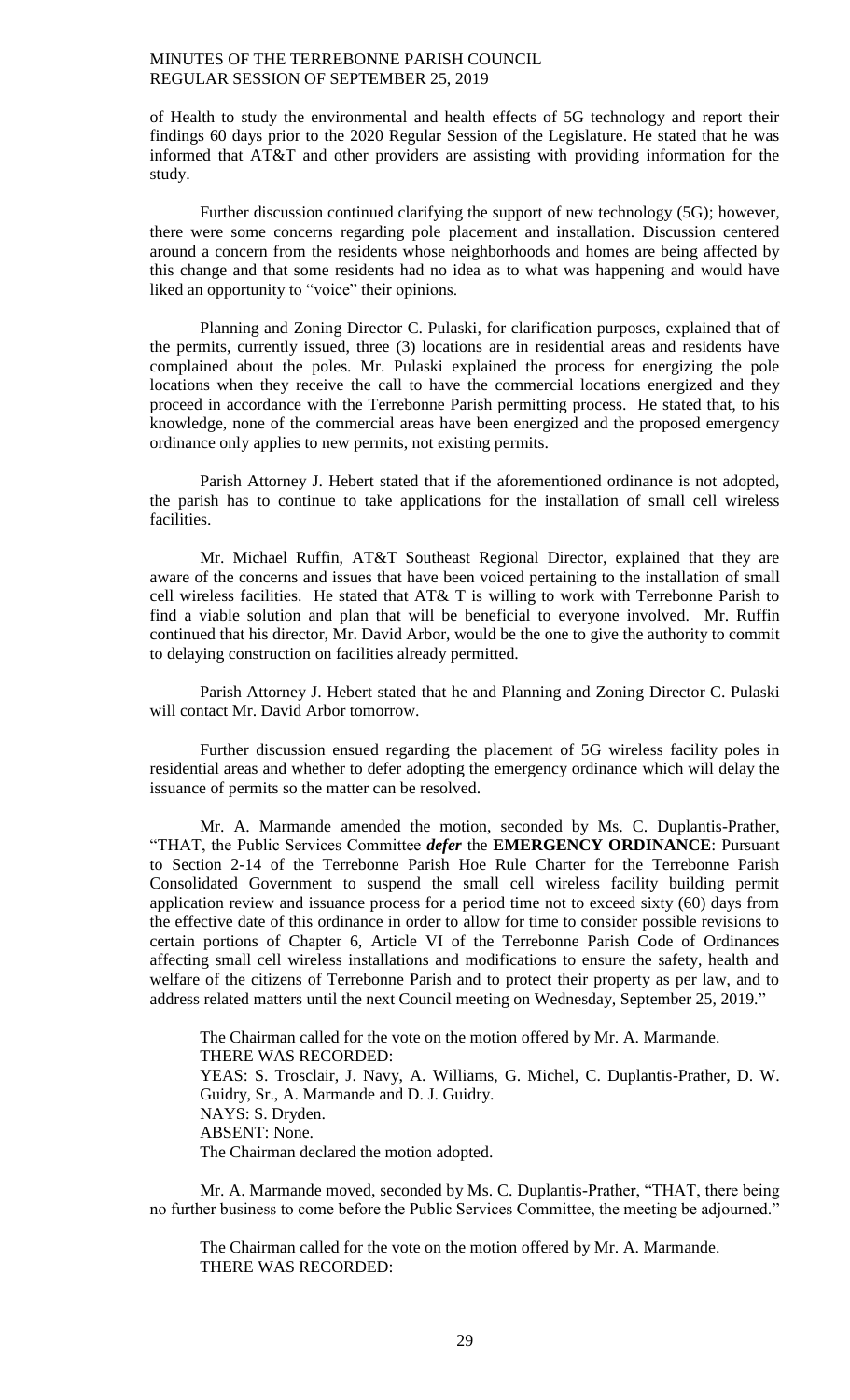YEAS: S. Trosclair, J. Navy, A. Williams, G. Michel, S. Dryden, C. Duplantis-Prather, D. W. Guidry, Sr., A. Marmande and D. J. Guidry. NAYS: None.

ABSENT: None.

The Chairman declared the motion adopted and the meeting was adjourned at 6:14 p.m.

Dirk J. Guidry, Chairman

Tammy E. Triggs, Minute Clerk

Mr. D. J. Guidry moved, seconded by Mr. G. Michel, "THAT the Council accept and ratify the minutes of the Public Services Committee meeting held on 9/23/19." (\*\*MOTION ADOPTED AFTER BRIEF COMMENTS)

The Chairwoman noted that the matter relative to the introduction of an emergency ordinance to suspend the small cell wireless facility building permit application review and issuance process would be addressed separately after the vote.

\*The Chairwoman called for a vote on the motion offered by Mr. D. J. Guidry. THERE WAS RECORDED: YEAS: S. Trosclair, J. Navy, A. Williams, G. Michel, S. Dryden, C. Duplantis-Prather, D. W. Guidry, Sr., A. Marmande, and D. J. Guidry. NAYS: None. ABSENT: None. The Chairwoman declared the motion adopted.

Discussion ensued relative to EMERGENCY ORDINANCE NO. 9097: Pursuant to Section 2-14 of the Terrebonne Parish Home Rule Charter for the Terrebonne Parish Consolidated Government, suspending the small cell wireless facility building permit application review and issuance process for a period time not to exceed sixty (60) days from the effective date of this ordinance in order to allow for time to consider possible revisions to certain portions of Chapter 6, Article VI of the Terrebonne Parish Code of ordinances affecting small cell wireless installations and modifications to ensure the safety, health and welfare of the citizens of Terrebonne Parish and to protect their property as per law, and to address related matters. **(\*ORDINANCE WAS VOTED ON AFTER DISCUSSION)**

It was at this time Chairwoman A. Williams ceded the chair to Vice-Chairman A. Marmande.

Chairwoman A. Williams shared her concerns noting that there were permits pending approval that would still take effect even if the permit review and approval process was suspended.

The Vice-Chairman recognized Mr. Christopher Pulaski, Planning and Zoning Director, who reported that thirty-one permits had been issued with zero pending applications pending. Mr. Pulaski then clarified that the proposed emergency ordinance pertains suspending the acceptance of any new applications from any service provider for a period of time not to exceed sixty days. He then clarified that the Parish would not energize any of the facilities in question until the ordinance had been reviewed and agreements were in place with service providers.

Upon Council Member G. Michel's request, Mr. Pulaski gave a brief overview of the process to follow for a new small cell tower facility application.

Mr. Michel then shared his support of adopting the proposed ordinance to suspend the permit review and approval process for small cell tower facilities.

Council Member S. Dryden shared his support of the ordinance as a written measure to prevent new permits from being approved and issued.

It was at this time Chairwoman A. Williams resumed the Chair.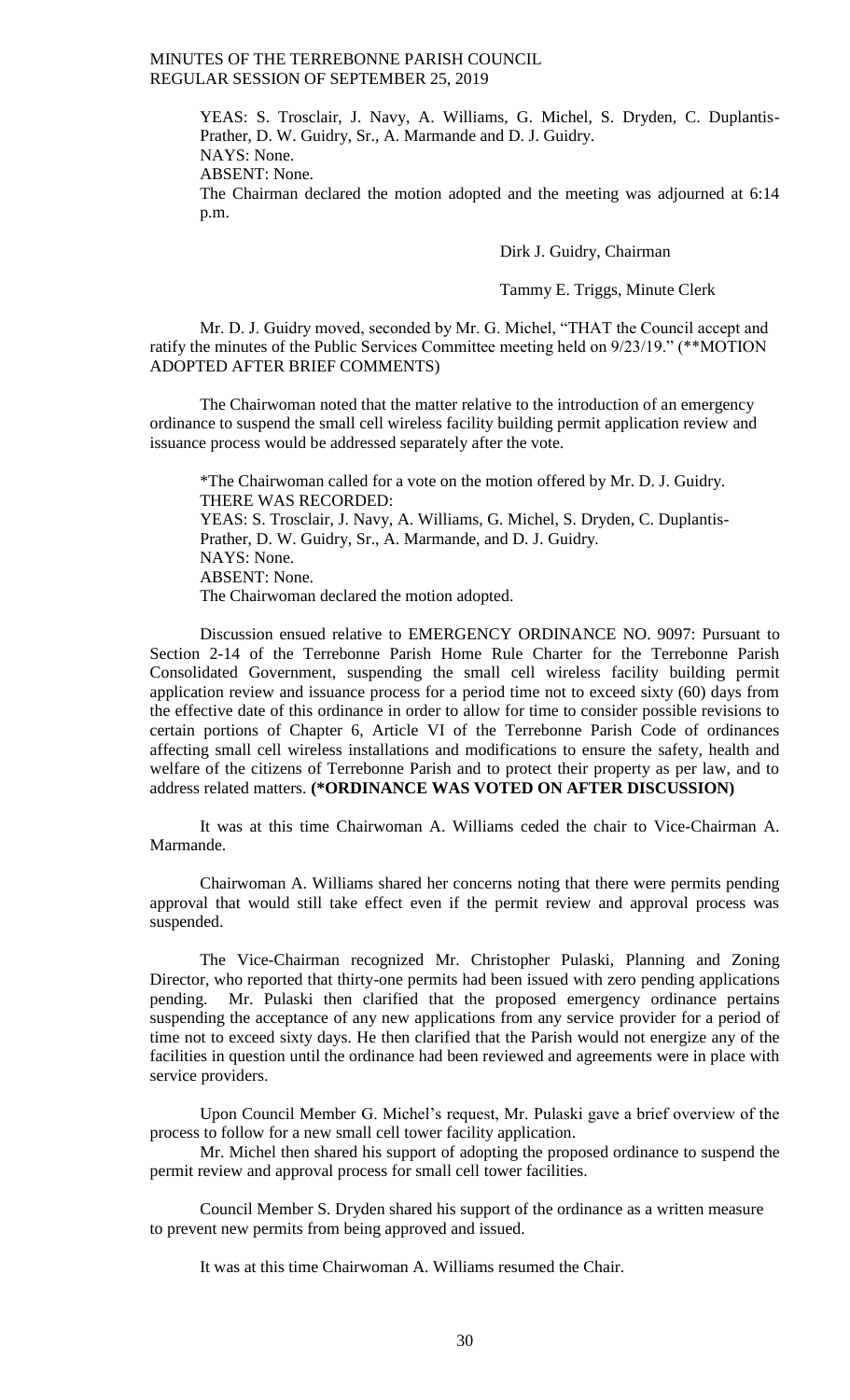# **OFFERED BY: MR. D. W. GUIDRY, SR. SECONDED BY: MR. D. J. GUIDRY**

## **EMERGENCY ORDINANCE NO. 9097**

AN ORDINANCE PURSUANT TO SECTION 2-14 OF THE TERREBONNE PARISH HOME RULE CHARTER FOR THE TERREBONNE PARISH CONSOLIDATED GOVERNMENT TO SUSPEND THE SMALL CELL WIRELESS FACILITY BUILDING PERMIT APPLICATION REVIEW AND ISSUANCE PROCESS FOR A PERIOD OF TIME NOT TO EXCEED SIXTY (60) DAYS FROM THE EFFECTIVE DATE OF THIS ORDINANCE IN ORDER TO ALLOW FOR TIME TO CONSIDER POSSIBLE REVISIONS TO CERTAIN PORTIONS OF CHAPTER 6, ARTICLE VI OF THE TERREBONNE PARISH CODE OF ORDINANCES AFFECTING SMALL CELL WIRELESS INSTALLATIONS AND MODIFICATIONS TO ENSURE THE SAFETY, HEALTH, AND WELFARE OF THE CITIZENS OF TERREBONNE PARISH AND TO PROTECT THEIR PROPERTY AS PER LAW, AND TO ADDRESS RELATED MATTERS.

**WHEREAS**, on March 27, 2019, the Parish Council voted to adopt Ordinance No. 9037 to establish certain regulations, procedures, and design guidelines for the placement of small cell wireless facilities within the parish, and

**WHEREAS**, citizens residing in the areas in which providers have implemented and installed small cell wireless facilities have raised certain concerns regarding detrimental health effects and decreased property values resulting from small cell wireless facilities, and

**WHEREAS**, the concerns of citizens of detrimental health effects and decreased property values constitute a "public emergency affecting life, health, property or public safety," and legal authority for the Terrebonne Parish Council to adopt this emergency ordinance by a "vote of at least two-thirds of the authorized membership" of the council; and

**WHEREAS**, at the regular meeting on September 11, 2019, Parish President Gordon E. Dove, with support of the Parish Council, called for revisions to certain portions of Chapter 6, Article VI of the Parish Code of Ordinances that would address the stated concerns related thereto, and requested the immediate suspension of the current application process for small cell wireless facilities until such concerns are properly addressed.

## **SECTION I**

**THEREFORE BE IT ORDAINED** by the Terrebonne Parish Council, on behalf of the Terrebonne Parish Consolidated Government, that the TPCG shall refrain from accepting applications for the installation and modification of any small cell wireless facility within Terrebonne Parish and the application and permitting process for small cell wireless facilities in Chapter 6, Article VI of the Parish Code of Ordinances shall be and is hereby suspended for a period of time not to exceed sixty (60) days, during which time the Parish Administration is directed to work with service providers and the public to develop appropriate revisions to certain portions of Chapter 6, Article VI of the Parish Code of Ordinances to address the concerns of Terrebonne Parish citizens.

# **SECTION II**

To the extent applicable, the Council Clerk shall cause all necessary notices and publications to occur with respect to the subject ordinance.

### **SECTION III**

If any word, clause, phrase, section or other portion of this ordinance shall be declared null, void, invalid, illegal, or unconstitutional, the remaining words, clauses, phrases, sections and other portions of this ordinance shall remain in full force and effect, the provisions of this ordinance hereby being declared to be severable.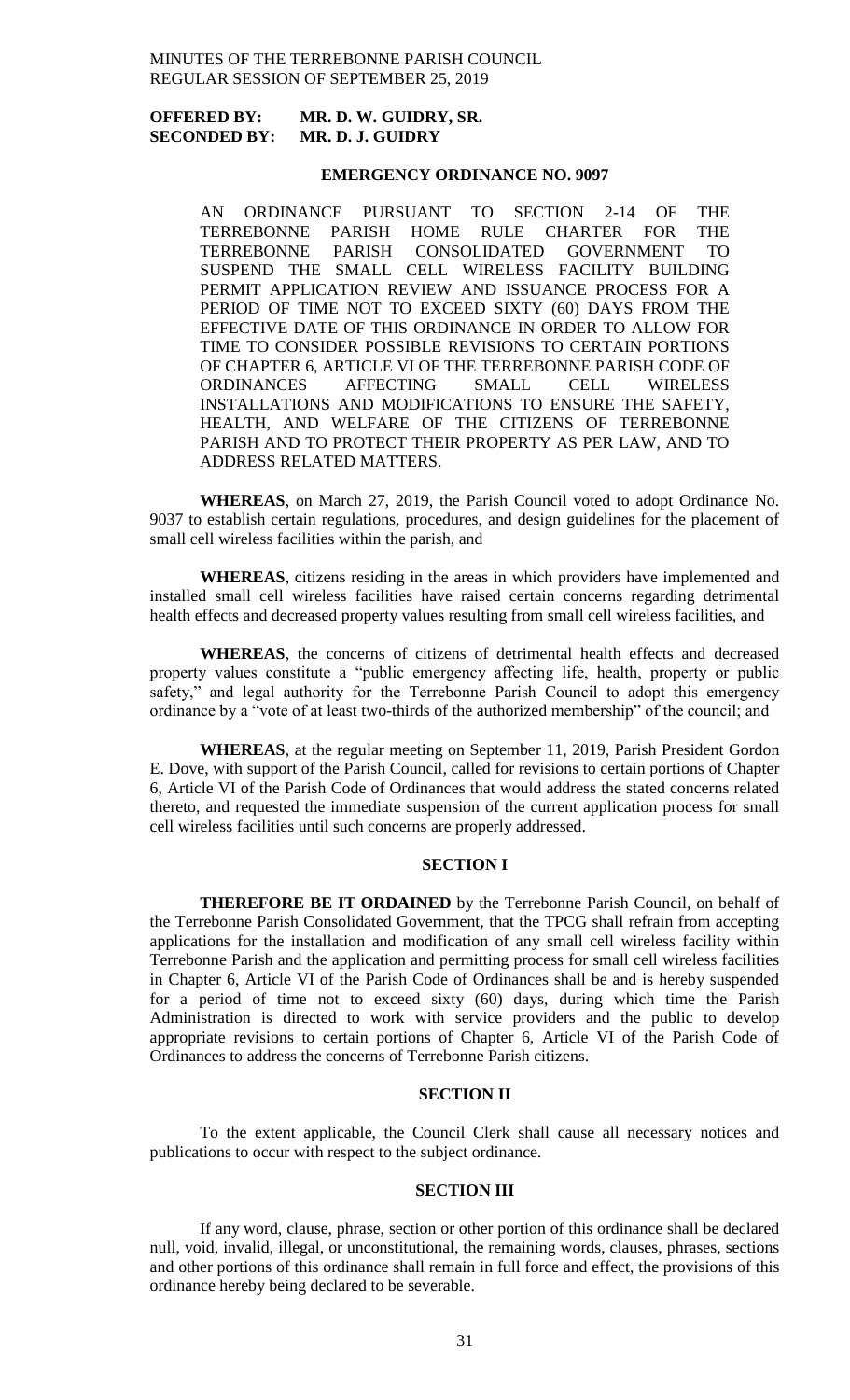## **SECTION IV**

This ordinance shall become effective upon approval by the Parish President or as otherwise provided in Section 2-14 of the Home Rule Charter for a Consolidated Government for Terrebonne Parish, whichever occurs sooner.

This emergency ordinance, was voted upon as follows:

#### THERE WAS RECORDED:

YEAS: S. Trosclair, J. Navy, A. Williams, G. Michel, S. Dryden, C. Duplantis-Prather, D. W. Guidry, Sr., A. Marmande, and D.J. Guidry. NAYS: None. NOT VOTING: None. ABSTAINING: None. ABSENT: None. \*The Chairwoman declared the emergency ordinance adopted on this, the 25th day of September 2019.

It was at this time Council Member S. Dryden was recorded as exiting the proceedings.

The Chairwoman called for a report on the Community Development and Planning Committee meeting held on 9/23/19, whereupon the Committee Chairman, noting ratification of minutes calls condemnation hearings on October 21, 2019 at 5:30 p.m., rendered the following:

#### **COMMUNITY DEVELOPMENT & PLANNING COMMITTEE**

## **SEPTEMBER 23, 2019**

The Chairman, Steve Trosclair, called the Community Development & Planning Committee meeting to order at 6:17 p.m. in the Terrebonne Parish Council Meeting Room with an Invocation offered by Committee Member J. Navy and the Pledge of Allegiance led by Committee Member C. Duplantis-Prather. Upon roll call, Committee Members recorded as present were: S. Trosclair, J. Navy, A. Williams, G. Michel, S. Dryden, C. Duplantis-Prather, D. W. Guidry, Sr., A. Marmande and D. J. Guidry. A quorum was declared present.

OFFERED BY: MR. J. NAVY SECONDED BY: MR. D. J. GUIDRY

#### **RESOLUTION NO. 19-330**

A RESOLUTION CALLING A CONDEMNATION HEARING ON THE RESIDENTIAL MOBILE HOME SITUATED AT 119 SAMUEL ST., LOTS 11 AND 12 BLOCK E, MECHANICVILLE., ON MONDAY, OCTOBER 21, 2019 AT 5:30 P.M., AND ADDRESSING OTHER MATTERS RELATIVE THERETO.

**WHEREAS**, on June 11, 2018, the Department of Planning and Zoning was notified of extensive violations to the Terrebonne Parish Nuisance Abatement Ordinance occurring at 119 Samuel St.; and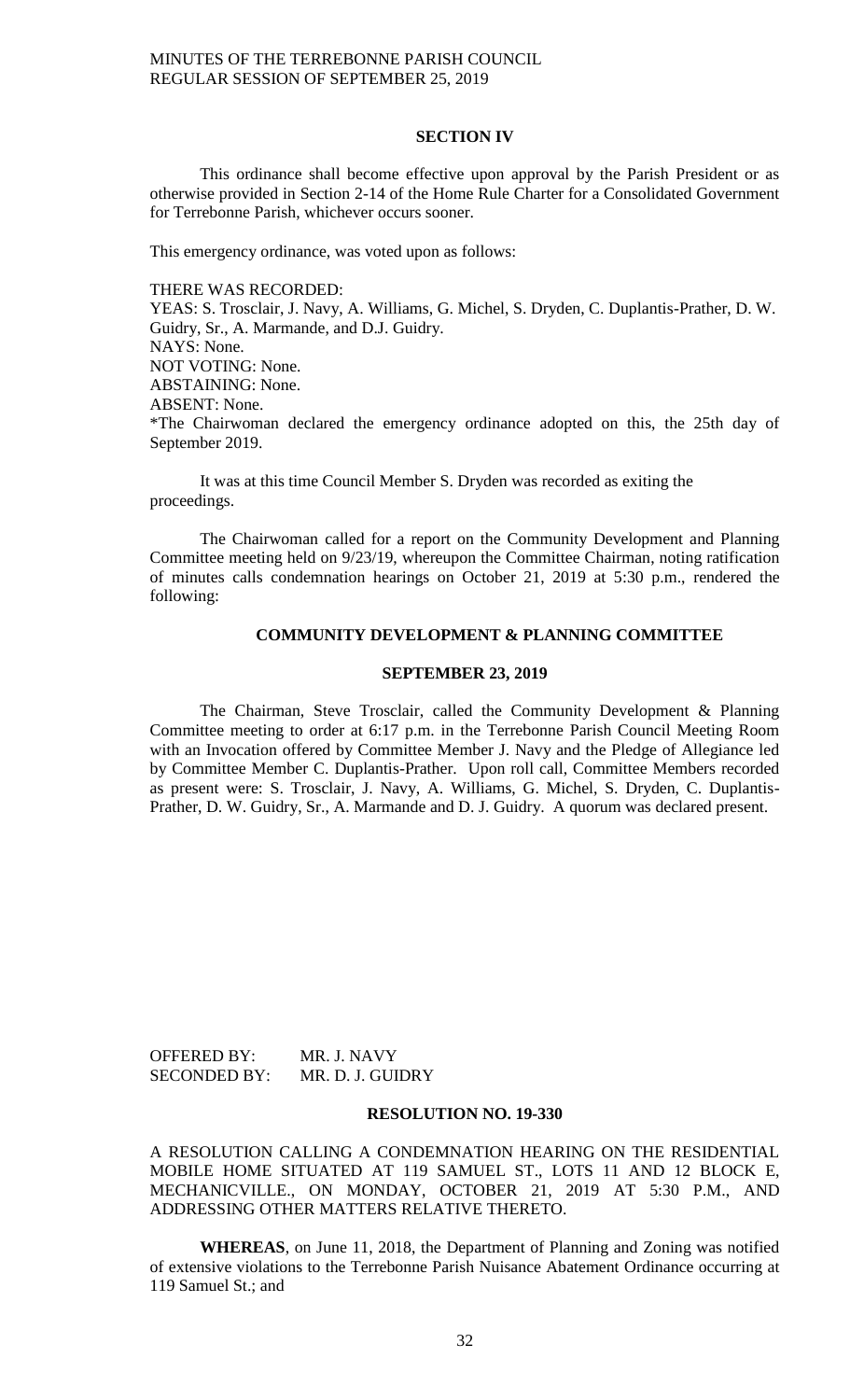**WHEREAS**, from an inspection of the property conducted by the Department of Planning and Zoning on June 14, 2018, it was found that the structure located at 119 Samuel St. was, in fact, in such condition that it has been formally declared a dilapidated and dangerous structure, as defined under Section 14-26 of the Terrebonne Parish Code of Ordinances and, therefore, constitutes a nuisance; and

**WHEREAS**, the owner of record has been issued the required warning via certified mail by the Department of Planning and Zoning, of the violations occurring on the property; and

**WHEREAS**, subsequent to the required notifications and numerous inspections of the property, the last of which occurring on August 12, 2019, no work to remedy the violations has occurred.

**NOW, THEREFORE, BE IT RESOLVED** by the Terrebonne Parish Council that a condemnation hearing on the Residential Mobile Home located at 119 Samuel St. be called on Monday, October 21, 2019 at 5:30 p. m.; and

**BE IT FURTHER RESOLVED** that the appropriate notice be sent to the property owner(s) requiring him/her to show just cause at the hearing as to why the structure should not be condemned; and

**BE IT FURTHER RESOLVED** that the Parish President is hereby authorized to appoint an attorney ad hoc to ensure that the property owner(s) are given proper notice and representation, if needed.

### **THERE WAS RECORDED:**

YEAS: S. Trosclair, J. Navy, A. Williams, C. Duplantis-Prather, D. W. Guidry, Sr., A. Marmande, Sr., and D. J. Guidry. NAYS: None. ABSTAINING: None. ABSENT: G. Michel and S. Dryden. The Chairman declared the resolution adopted on this the  $23<sup>rd</sup>$  day of September 2019.

OFFERED BY: MR. A. MARMANDE SECONDED BY: MRS. C. DUPLANTIS-PRATHER

#### **RESOLUTION NO. 19-331**

A RESOLUTION CALLING A CONDEMNATION HEARING ON THE RESIDENTIAL MOBILE HOME SITUATED AT 434 HANSON DR., LOT 14 BLOCK 2 PHASE A VILLAGE ISLE SUBD., ON MONDAY, OCTOBER 21, 2019 AT 5:30 P.M., AND ADDRESSING OTHER MATTERS RELATIVE THERETO.

**WHEREAS**, on May 07, 2018, the Department of Planning and Zoning was notified of extensive violations to the Terrebonne Parish Nuisance Abatement Ordinance occurring at 434 Hanson Dr.; and

**WHEREAS**, from an inspection of the property conducted by the Department of Planning and Zoning on May 08, 2018, it was found that the structure located at 434 Hanson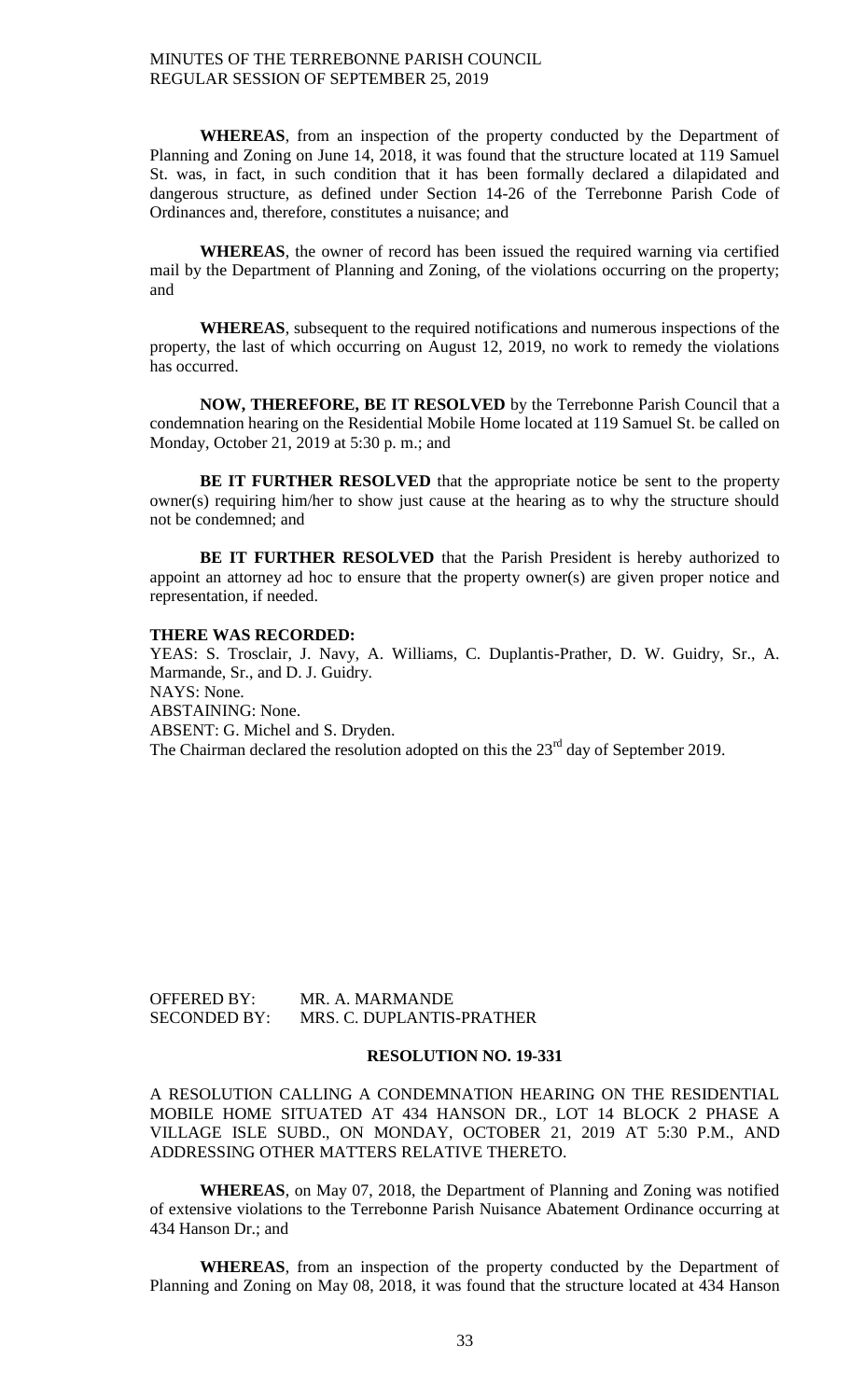Dr. was, in fact, in such condition that it has been formally declared a dilapidated and dangerous structure, as defined under Section 14-26 of the Terrebonne Parish Code of Ordinances and, therefore, constitutes a nuisance; and

**WHEREAS**, after attempts to contact the owner of record via certified mail, the Department of Planning and Zoning published the required warning giving the owner notice of the violations; and

**WHEREAS**, subsequent to the required publication of the nuisance warning and numerous inspections of the property, the last of which occurring on August 13, 2019, no work to remedy the violations has occurred.

**NOW, THEREFORE, BE IT RESOLVED** by the Terrebonne Parish Council that a condemnation hearing on the Residential Mobile Home located at 434 Hanson Dr. be called on Monday, October 21, 2019 at 5:30 p. m.; and

**BE IT FURTHER RESOLVED** that the appropriate notice be sent to the property owner(s) requiring him/her to show just cause at the hearing as to why the structure should not be condemned; and

**BE IT FURTHER RESOLVED** that the Parish President is hereby authorized to appoint an attorney ad hoc to ensure that the property owner(s) are given proper notice and representation, if needed.

#### **THERE WAS RECORDED:**

YEAS: S. Trosclair, J. Navy, A. Williams, G. Michel, C. Duplantis-Prather, D. W. Guidry, Sr., A. Marmande, Sr., and D. J. Guidry. NAYS: None. ABSTAINING: None. ABSENT: S. Dryden. The Chairman declared the resolution adopted on this the  $23<sup>rd</sup>$  day of September 2019.

OFFERED BY: MRS. C. DUPLANTIS-PRATHER SECONDED BY: MR. D. W. GUIDRY, SR.

# **RESOLUTION NO. 19-332**

A RESOLUTION CALLING A CONDEMNATION HEARING ON THE RESIDENTIAL STRUCTURE SITUATED AT 327 RUTH ST, SOUTH 35FT OF LOT 26 ALL OF LOT 24 AND NORTH 1/2 OF LOT 22 WEST SIDE OF RUTH STREET; DUPONT ADDITION. , ON MONDAY, OCTOBER 21, 2019 AT 5:30 P.M., AND ADDRESSING OTHER MATTERS RELATIVE THERETO.

**WHEREAS**, on May 14, 2018, the Department of Planning and Zoning was notified of extensive violations to the Terrebonne Parish Nuisance Abatement Ordinance occurring at 327 Ruth St.; and

**WHEREAS**, from an inspection of the property conducted by the Department of Planning and Zoning on May 22, 2018, it was found that the structure located at 327 Ruth St. was, in fact, in such condition that it has been formally declared a dilapidated and dangerous structure, as defined under Section 14-26 of the Terrebonne Parish Code of Ordinances and, therefore, constitutes a nuisance; and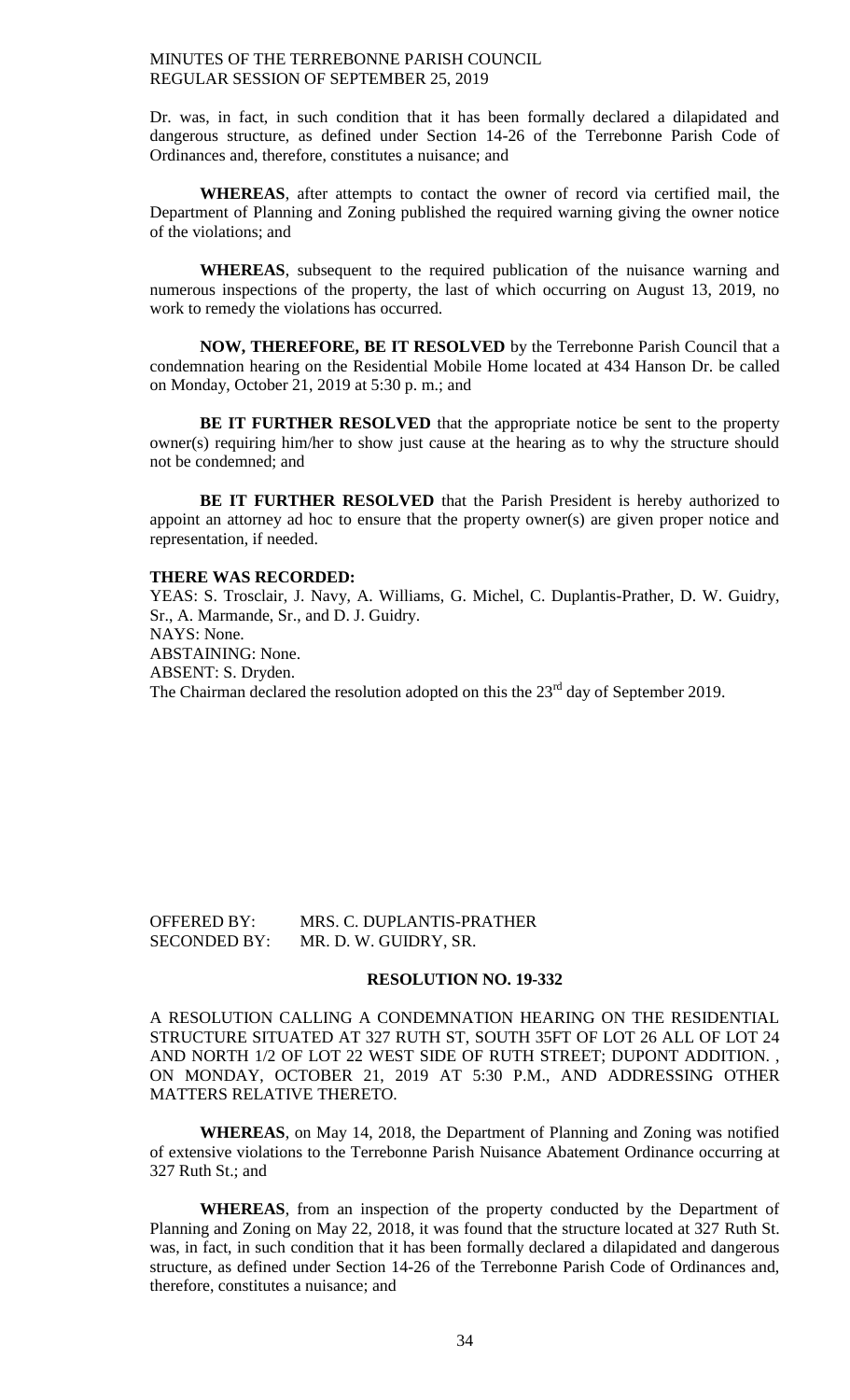**WHEREAS**, the owner of record has been issued the required warning via certified mail by the Department of Planning and Zoning, of the violations occurring on the property; and

**WHEREAS**, subsequent to the required notifications and numerous inspections of the property, the last of which occurring on August 13, 2019, no work to remedy the violations has occurred.

**NOW, THEREFORE, BE IT RESOLVED** by the Terrebonne Parish Council that a condemnation hearing on the Residential Structure located at 327 Ruth St. be called on Monday, October 21, 2019, at 5:30 p. m.; and

**BE IT FURTHER RESOLVED** that the appropriate notice be sent to the property owner(s) requiring him/her to show just cause at the hearing as to why the structure should not be condemned; and

**BE IT FURTHER RESOLVED** that the Parish President is hereby authorized to appoint an attorney ad hoc to ensure that the property owner(s) are given proper notice and representation, if needed.

### **THERE WAS RECORDED:**

YEAS: S. Trosclair, J. Navy, A. Williams, G. Michel, C. Duplantis-Prather, D. W. Guidry, Sr., A. Marmande, Sr., and D. J. Guidry. NAYS: None. ABSTAINING: None. ABSENT: S. Dryden. The Chairman declared the resolution adopted on this the 23<sup>rd</sup> day of September 2019.

OFFERED BY: MR. G. MICHEL SECONDED BY: MR. D. J. GUIDRY

### **RESOLUTION NO. 19-333**

A RESOLUTION CALLING A CONDEMNATION HEARING ON THE RESIDENTIAL STRUCTURE SITUATED AT 410 ANN CAROL ST., LOT 41-A AND WM/5 FT OF LOT 42 BLOCK 12 ADDEN. 4 PINE RIDGE., ON MONDAY, OCTOBER 21, 2019 AT 5:30 P.M., AND ADDRESSING OTHER MATTERS RELATIVE THERETO.

**WHEREAS**, on May 29, 2019, the Department of Planning and Zoning was notified of extensive violations to the Terrebonne Parish Nuisance Abatement Ordinance occurring at 410 Ann Carol St.; and

**WHEREAS**, from an inspection of the property conducted by the Department of Planning and Zoning on June 03, 2019, it was found that the structure located at 410 Ann Carol St. was, in fact, in such condition that it has been formally declared a dilapidated and dangerous structure, as defined under Section 14-26 of the Terrebonne Parish Code of Ordinances and, therefore, constitutes a nuisance; and

**WHEREAS**, the owner of record has been issued the required warning via certified mail by the Department of Planning and Zoning, of the violations occurring on the property; and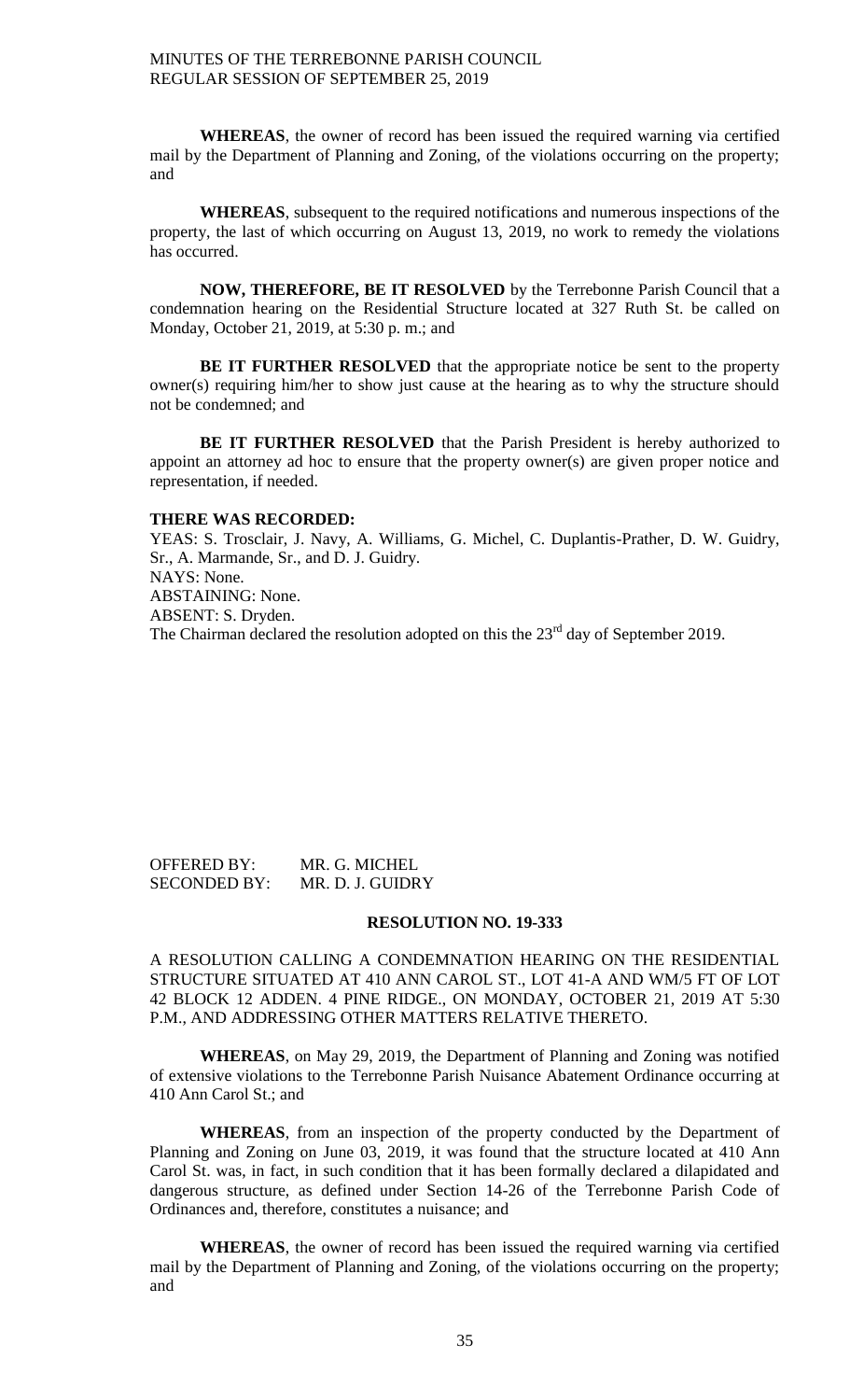**WHEREAS**, subsequent to the required notifications and numerous inspections of the property, the last of which occurring on July 08, 2019, no work to remedy the violations has occurred.

**NOW, THEREFORE, BE IT RESOLVED** by the Terrebonne Parish Council that a condemnation hearing on the Residential Structure located at 410 Ann Carol St. be called on Monday, October 21, 2019, at 5:30 p. m.; and

**BE IT FURTHER RESOLVED** that the appropriate notice be sent to the property owner(s) requiring him/her to show just cause at the hearing as to why the structure should not be condemned; and

**BE IT FURTHER RESOLVED** that the Parish President is hereby authorized to appoint an attorney ad hoc to ensure that the property owner(s) are given proper notice and representation, if needed.

#### **THERE WAS RECORDED:**

YEAS: S. Trosclair, J. Navy, A. Williams, G. Michel, C. Duplantis-Prather, D. W. Guidry, Sr., A. Marmande, Sr., and D. J. Guidry. NAYS: None. ABSTAINING: None. ABSENT: S. Dryden. The Chairman declared the resolution adopted on this the  $23<sup>rd</sup>$  day of September 2019.

## OFFERED BY: MR. A. MARMANDE SECONDED BY: MR. D. J. GUIDRY

#### **RESOLUTION NO. 19-334**

A RESOLUTION CALLING A CONDEMNATION HEARING ON THE RESIDENTIAL STRUCTURE SITUATED AT 3211 BAYOU DULARGE RD., LOT 100 X 200 ON THE LEFT DESCENDING BANK OF BAYOU DULARGE, ON MONDAY, OCTOBER 21, 2019 AT 5:30 P.M., AND ADDRESSING OTHER MATTERS RELATIVE THERETO.

**WHEREAS**, on May 01, 2018, the Department of Planning and Zoning was notified of extensive violations to the Terrebonne Parish Nuisance Abatement Ordinance occurring at 3211 Bayou Dularge Rd.; and

**WHEREAS**, from an inspection of the property conducted by the Department of Planning and Zoning on May 07, 2018, it was found that the structure located at 3211 Bayou Dularge Rd. was, in fact, in such condition that it has been formally declared a dilapidated and dangerous structure, as defined under Section 14-26 of the Terrebonne Parish Code of Ordinances and, therefore, constitutes a nuisance; and

**WHEREAS**, the owner of record has been issued the required warning via certified mail by the Department of Planning and Zoning, of the violations occurring on the property; and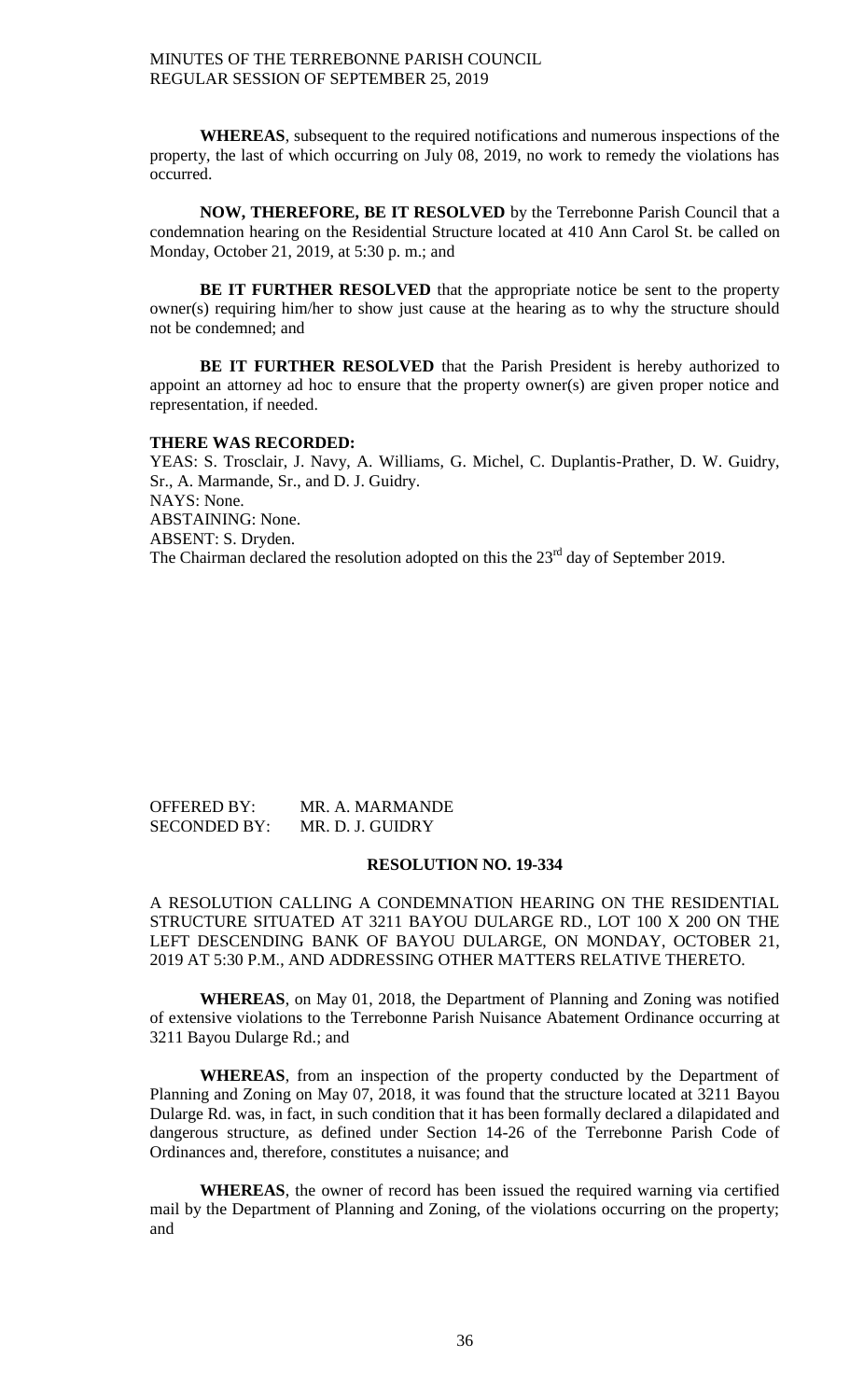**WHEREAS**, subsequent to the required notifications and numerous inspections of the property, the last of which occurring on August 14, 2019, no work to remedy the violations has occurred.

**NOW, THEREFORE, BE IT RESOLVED** by the Terrebonne Parish Council that a condemnation hearing on the Residential Structure located at 3211 Bayou Dularge Rd. be called on Monday, October 21, 2019 at 5:30 p. m.; and

**BE IT FURTHER RESOLVED** that the appropriate notice be sent to the property owner(s) requiring him/her to show just cause at the hearing as to why the structure should not be condemned; and

**BE IT FURTHER RESOLVED** that the Parish President is hereby authorized to appoint an attorney ad hoc to ensure that the property owner(s) are given proper notice and representation, if needed.

#### **THERE WAS RECORDED:**

YEAS: S. Trosclair, J. Navy, A. Williams, G. Michel, C. Duplantis-Prather, D. W. Guidry, Sr., A. Marmande, Sr., and D. J. Guidry. NAYS: None. ABSTAINING: None. ABSENT: S. Dryden. The Chairman declared the resolution adopted on this the  $23<sup>rd</sup>$  day of September 2019.

| <b>OFFERED BY:</b>  | MS. A. WILLIAMS       |
|---------------------|-----------------------|
| <b>SECONDED BY:</b> | MR. D. W. GUIDRY, SR. |

## **RESOLUTION NO. 19-335**

A RESOLUTION CALLING A CONDEMNATION HEARING ON THE RESIDENTIAL STRUCTURE SITUATED AT 1133 DASPIT ST, 40FT X 100FT ON EAST SIDE DASPIT STREET; COMPRISED IN WESTERN PORTION OF BLOCK 81 NEWTOWN., ON MONDAY, OCTOBER 21, 2019 AT 5:30 P.M., AND ADDRESSING OTHER MATTERS RELATIVE THERETO.

**WHEREAS**, on May 09, 2018, the Department of Planning and Zoning was notified of extensive violations to the Terrebonne Parish Nuisance Abatement Ordinance occurring at 1133 Daspit St.; and

**WHEREAS**, from an inspection of the property conducted by the Department of Planning and Zoning on May 16, 2018, it was found that the structure located at 1133 Daspit St. was, in fact, in such condition that it has been formally declared a dilapidated and dangerous structure, as defined under Section 14-26 of the Terrebonne Parish Code of Ordinances and, therefore, constitutes a nuisance; and

**WHEREAS**, the owner of record has been issued the required warning via certified mail by the Department of Planning and Zoning, of the violations occurring on the property; and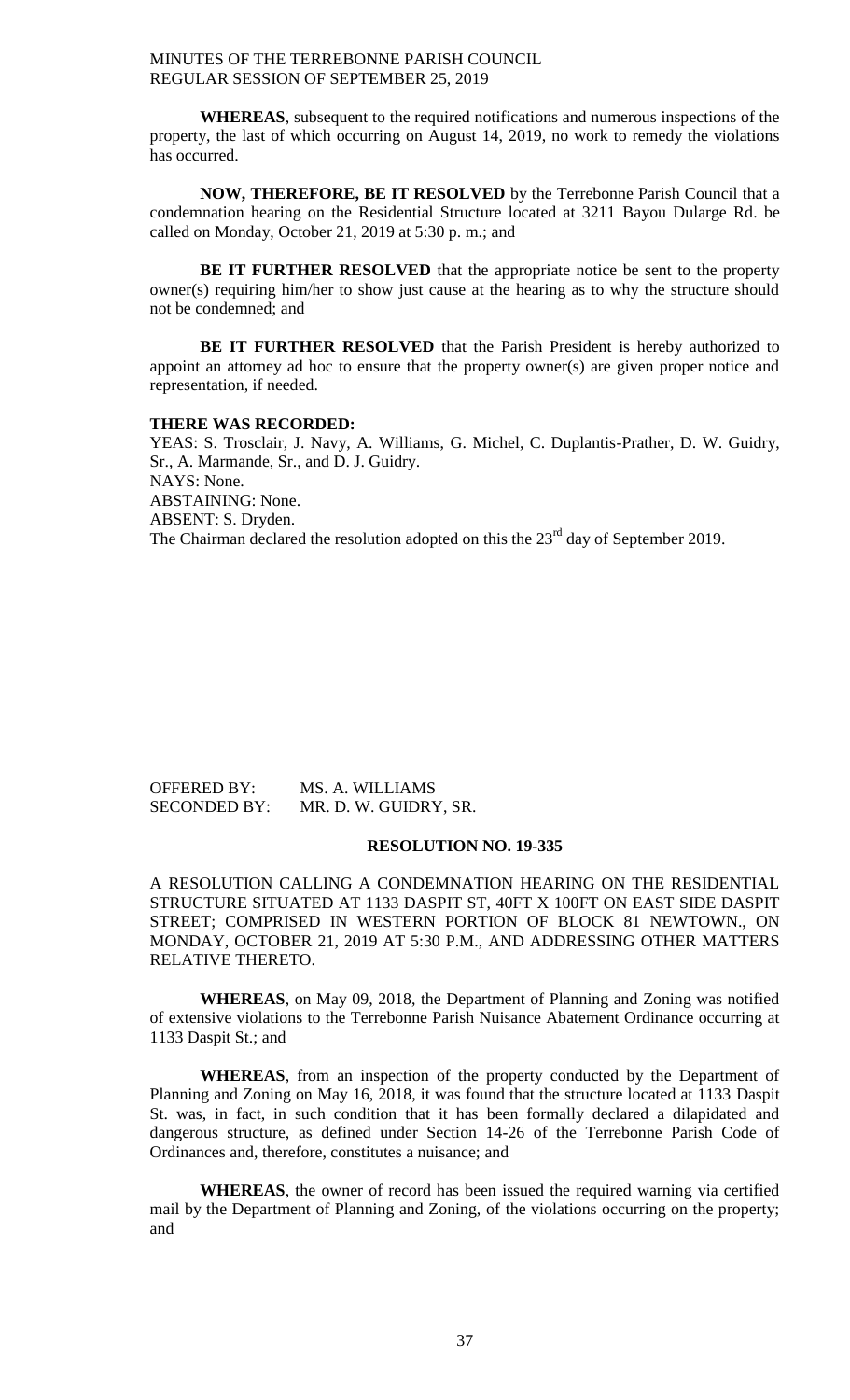**WHEREAS**, subsequent to the required notifications and numerous inspections of the property, the last of which occurring on August 12, 2019, no work to remedy the violations has occurred.

**NOW, THEREFORE, BE IT RESOLVED** by the Terrebonne Parish Council that a condemnation hearing on the Residential Structure located at 1133 Daspit St. be called on Monday, October 21, 2019 at 5:30 p. m.; and

**BE IT FURTHER RESOLVED** that the appropriate notice be sent to the property owner(s) requiring him/her to show just cause at the hearing as to why the structure should not be condemned; and

**BE IT FURTHER RESOLVED** that the Parish President is hereby authorized to appoint an attorney ad hoc to ensure that the property owner(s) are given proper notice and representation, if needed.

#### **THERE WAS RECORDED:**

YEAS: S. Trosclair, J. Navy, A. Williams, G. Michel, C. Duplantis-Prather, D. W. Guidry, Sr., A. Marmande, Sr., and D. J. Guidry. NAYS: None. ABSTAINING: None. ABSENT: S. Dryden. The Chairman declared the resolution adopted on this the  $23<sup>rd</sup>$  day of September 2019.

| <b>OFFERED BY:</b>  | MR. G. MICHEL    |
|---------------------|------------------|
| <b>SECONDED BY:</b> | MR. D. J. GUIDRY |

## **RESOLUTION NO. 19-336**

A RESOLUTION CALLING A CONDEMNATION HEARING ON THE RESIDENTIAL STRUCTURE SITUATED AT 6785 WEST MAIN ST., LOT 8 SQUARE 2 HOLLYWOOD HOME SITES., ON MONDAY, OCTOBER 21, 2019 AT 5:30 P.M., AND ADDRESSING OTHER MATTERS RELATIVE THERETO.

**WHEREAS**, on May 09, 2018, the Department of Planning and Zoning was notified of extensive violations to the Terrebonne Parish Nuisance Abatement Ordinance occurring at 6785 West Main St.; and

**WHEREAS**, from an inspection of the property conducted by the Department of Planning and Zoning on May 15, 2018, it was found that the structure located at 6785 West Main St. was, in fact, in such condition that it has been formally declared a dilapidated and dangerous structure, as defined under Section 14-26 of the Terrebonne Parish Code of Ordinances and, therefore, constitutes a nuisance; and

**WHEREAS**, after attempts to contact the owner of record via certified mail, the Department of Planning and Zoning published the required warning giving the owner notice of the violations; and

**WHEREAS**, subsequent to the required publication of the nuisance warning and numerous inspections of the property, the last of which occurring on August 14, 2019, no work to remedy the violations has occurred.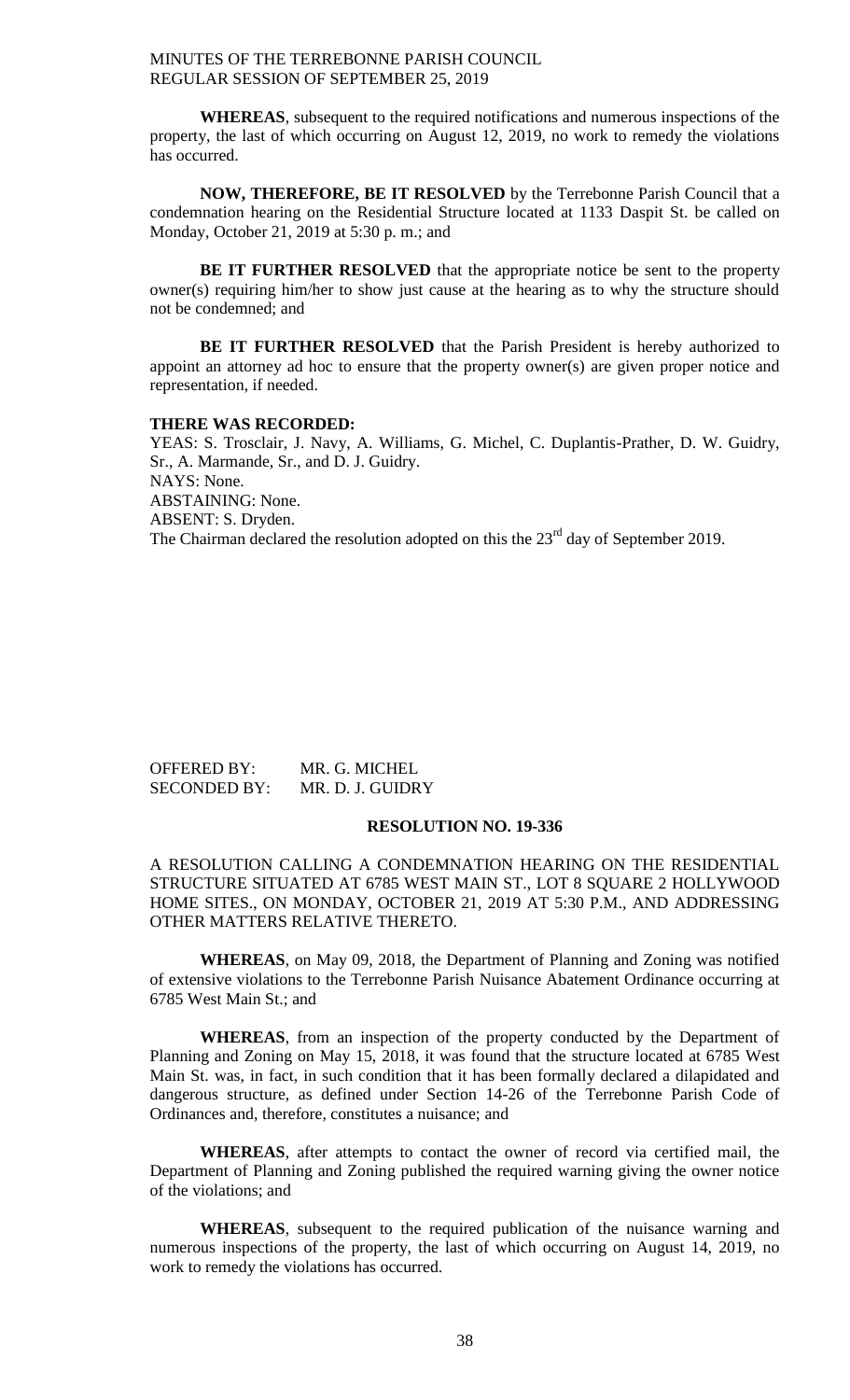**NOW, THEREFORE, BE IT RESOLVED** by the Terrebonne Parish Council that a condemnation hearing on the Residential Structure located at 6785 West Main St. be called on Monday, October 21, 2019 at 5:30 p. m.; and

**BE IT FURTHER RESOLVED** that the appropriate notice be sent to the property owner(s) requiring him/her to show just cause at the hearing as to why the structure should not be condemned; and

**BE IT FURTHER RESOLVED** that the Parish President is hereby authorized to appoint an attorney ad hoc to ensure that the property owner(s) are given proper notice and representation, if needed.

## **THERE WAS RECORDED:**

YEAS: S. Trosclair, J. Navy, A. Williams, G. Michel, S. Dryden, C. Duplantis-Prather, D. W. Guidry, Sr., A. Marmande, Sr., and D. J. Guidry. NAYS: None. ABSTAINING: None. ABSENT: None. The Chairman declared the resolution adopted on this the  $23<sup>rd</sup>$  day of September 2019.

OFFERED BY: MR. D. J. GUIDRY SECONDED BY: MR. J. NAVY

## **RESOLUTION NO. 19-337**

A RESOLUTION CALLING A CONDEMNATION HEARING ON THE RESIDENTIAL STRUCTURE SITUATED AT 130 CYPRESS GROVE ST., LOTS 21 AND 22 BLOCK 2 ADDEN. 2 CYPRESS GROVE SUBD., ON MONDAY, OCTOBER 21, 2019 AT 5:30 P.M., AND ADDRESSING OTHER MATTERS RELATIVE THERETO.

**WHEREAS**, on May 28, 2019, the Department of Planning and Zoning was notified of extensive violations to the Terrebonne Parish Nuisance Abatement Ordinance occurring at 130 Cypress Grove St.; and

**WHEREAS**, from an inspection of the property conducted by the Department of Planning and Zoning on June 05, 2019, it was found that the structure located at 130 Cypress Grove St. was, in fact, in such condition that it has been formally declared a dilapidated and dangerous structure, as defined under Section 14-26 of the Terrebonne Parish Code of Ordinances and, therefore, constitutes a nuisance; and

**WHEREAS**, after attempts to contact the owner of record via certified mail, the Department of Planning and Zoning published the required warning giving the owner notice of the violations; and

**WHEREAS**, subsequent to the required publication of the nuisance warning and numerous inspections of the property, the last of which occurring on August 13, 2019, no work to remedy the violations has occurred.

**NOW, THEREFORE, BE IT RESOLVED** by the Terrebonne Parish Council that a condemnation hearing on the Residential Structure located at 130 Cypress Grove St. be called on Monday, October 21, 2019 at 5:30 p. m.; and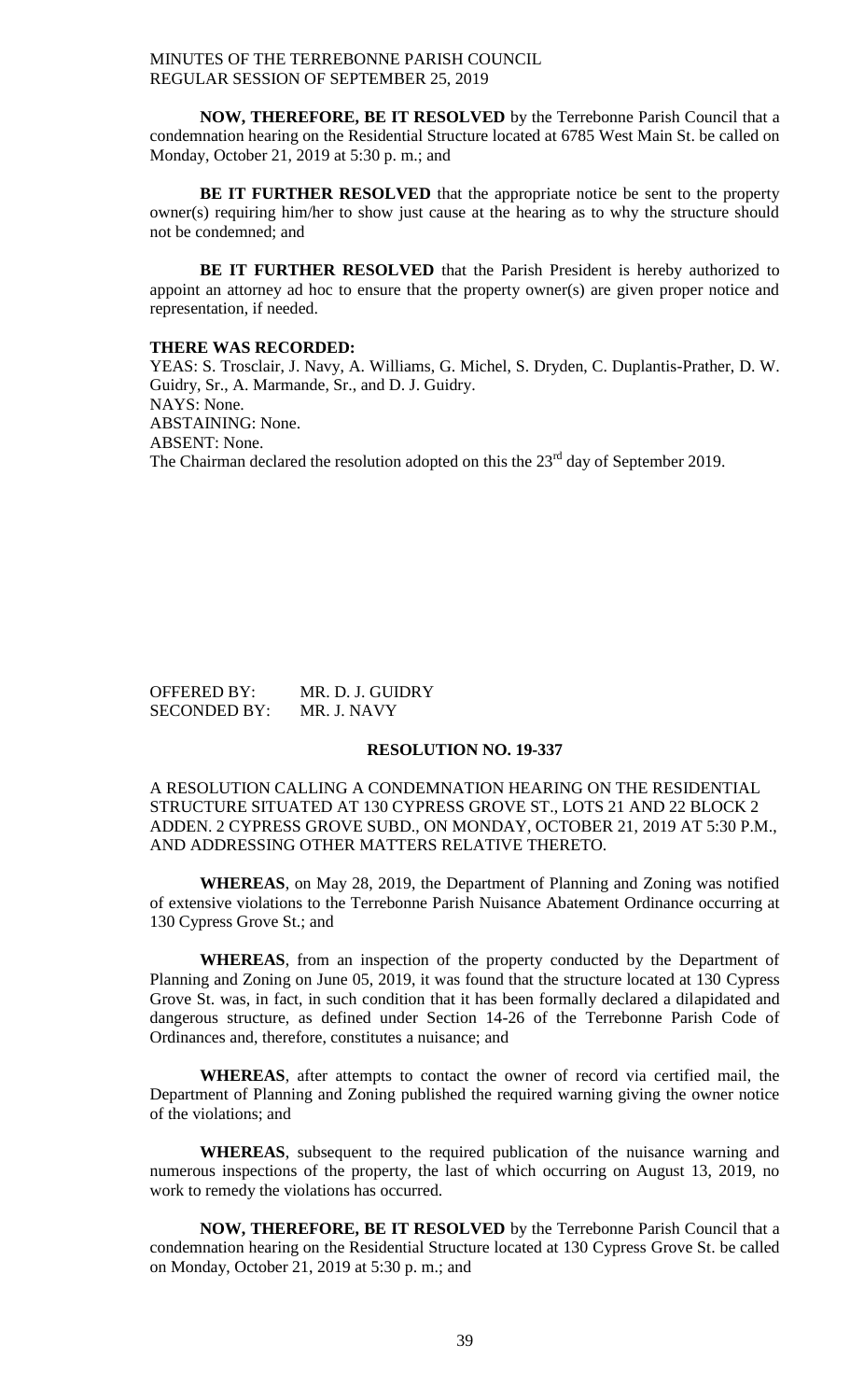**BE IT FURTHER RESOLVED** that the appropriate notice be sent to the property owner(s) requiring him/her to show just cause at the hearing as to why the structure should not be condemned; and

**BE IT FURTHER RESOLVED** that the Parish President is hereby authorized to appoint an attorney ad hoc to ensure that the property owner(s) are given proper notice and representation, if needed.

### **THERE WAS RECORDED:**

YEAS: S. Trosclair, J. Navy, A. Williams, G. Michel, C. Duplantis-Prather, A. Marmande, Sr., and D. J. Guidry. NAYS: None. ABSTAINING: None. ABSENT: S. Dryden and D. W. Guidry, Sr. The Chairman declared the resolution adopted on this the 23<sup>rd</sup> day of September 2019.

# OFFERED BY: MR. J. NAVY SECONDED BY: MS. A. WILLIAMS

## **RESOLUTION NO. 19-338**

A RESOLUTION CALLING A CONDEMNATION HEARING ON THE RESIDENTIAL STRUCTURE SITUATED AT 1129 DASPIT ST, LOT 30FT X 107FT IN BLOCK 81; NEWTOWN; EAST SIDE OF DASPIT STREET, FOR MONDAY, OCTOBER 21, 2019 AT 5:30 P.M. AND ADDRESSING OTHER MATTERS RELATIVE THERETO.

**WHEREAS**, on May 09, 2018, the Department of Planning and Zoning was notified of extensive violations to the Terrebonne Parish Nuisance Abatement Ordinance occurring at 1129 Daspit St.; and

**WHEREAS**, from an inspection of the property conducted by the Department of Planning and Zoning on May 16, 2018, it was found that the structure located at 1129 Daspit St. was, in fact, in such condition that it has been formally declared a dilapidated and dangerous structure, as defined under Section 14-26 of the Terrebonne Parish Code of Ordinances and, therefore, constitutes a nuisance; and

**WHEREAS**, after attempts to contact the owner of record via certified mail, the Department of Planning and Zoning published the required warning giving the owner notice of the violations; and

**WHEREAS**, subsequent to the required publication of the nuisance warning and numerous inspections of the property, the last of which occurring on August 12, 2019, no work to remedy the violations has occurred.

**NOW, THEREFORE, BE IT RESOLVED** by the Terrebonne Parish Council that a condemnation hearing on the Residential Structure located at 1129 Daspit St. be called on Monday, October 21, 2019 at 5:30 p. m.; and

**BE IT FURTHER RESOLVED** that the appropriate notice be sent to the property owner(s) requiring him/her to show just cause at the hearing as to why the structure should not be condemned; and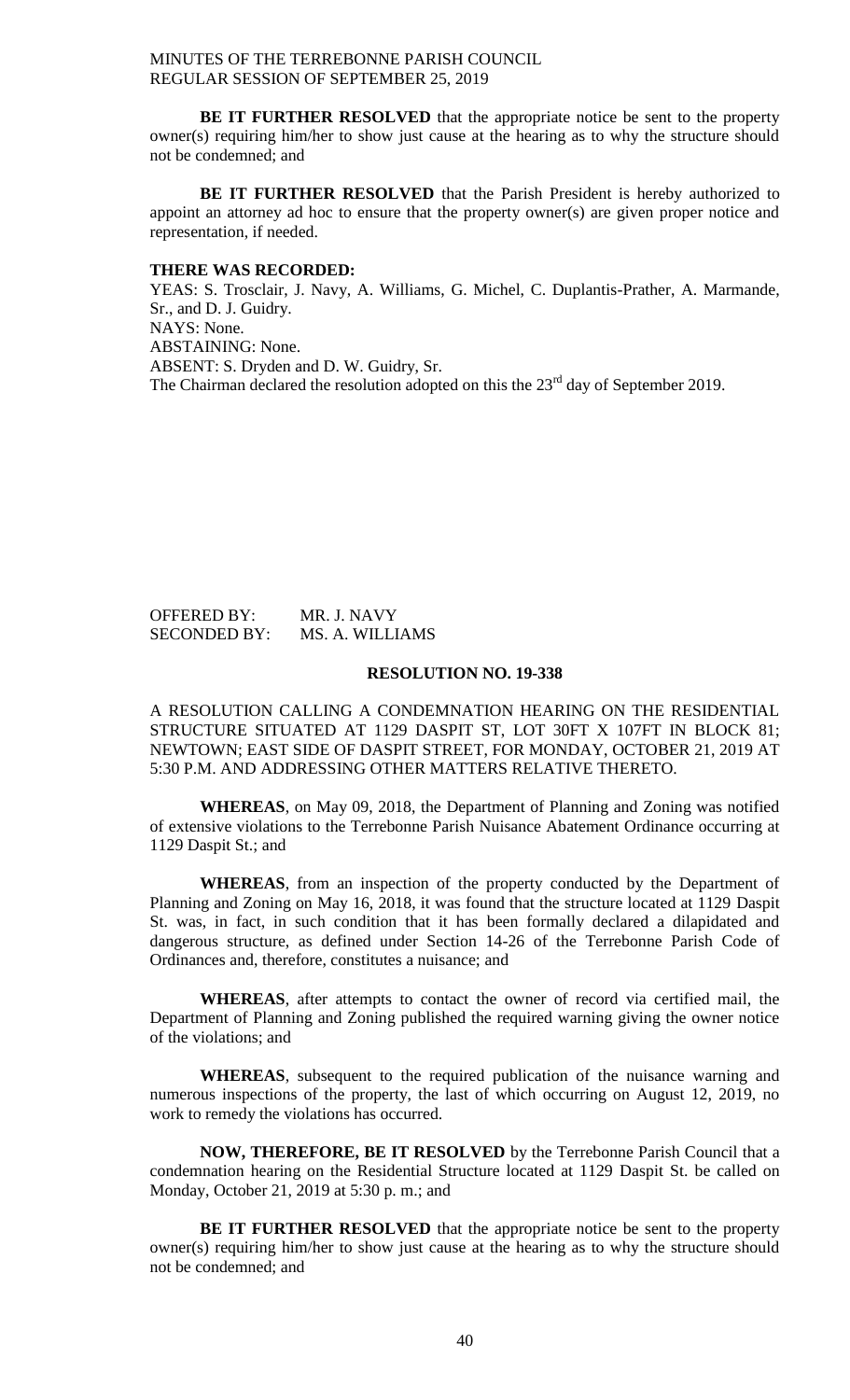**BE IT FURTHER RESOLVED** that the Parish President is hereby authorized to appoint an attorney ad hoc to ensure that the property owner(s) are given proper notice and representation, if needed.

#### **THERE WAS RECORDED:**

YEAS: S. Trosclair, J. Navy, A. Williams, G. Michel, A. Marmande, Sr., and D. J. Guidry. NAYS: None. ABSTAINING: None. ABSENT: S. Dryden, C. Duplantis-Prather and D. W. Guidry, Sr. The Chairman declared the resolution adopted on this the  $23<sup>rd</sup>$  day of September 2019.

| <b>OFFERED BY:</b>  | MR. J. NAVY     |
|---------------------|-----------------|
| <b>SECONDED BY:</b> | MS. A. WILLIAMS |

#### **RESOLUTION NO. 19-339**

A RESOLUTION CALLING A CONDEMNATION HEARING ON THE RESIDENTIAL STRUCTURE SITUATED AT 217 SAINT MALO ST., LOT 84 BRITTANY PLACE., ON MONDAY, OCTOBER 21, 2019 AT 5:30 P.M., AND ADDRESSING OTHER MATTERS RELATIVE THERETO.

**WHEREAS**, on September 21, 2018, the Department of Planning and Zoning was notified of extensive violations to the Terrebonne Parish Nuisance Abatement Ordinance occurring at 217 Saint Malo St.; and

**WHEREAS**, from an inspection of the property conducted by the Department of Planning and Zoning on September 26, 2018, it was found that the structure located at 217 Saint Malo St. was, in fact, in such condition that it has been formally declared a dilapidated and dangerous structure, as defined under Section 14-26 of the Terrebonne Parish Code of Ordinances and, therefore, constitutes a nuisance; and

**WHEREAS**, after attempts to contact the owner of record via certified mail, the Department of Planning and Zoning published the required warning giving the owner notice of the violations; and

**WHEREAS**, subsequent to the required publication of the nuisance warning and numerous inspections of the property, the last of which occurring on August 29, 2019, no work to remedy the violations has occurred.

**NOW, THEREFORE, BE IT RESOLVED** by the Terrebonne Parish Council that a condemnation hearing on the Residential Structure located at 217 Saint Malo St. be called on Monday, October 21, 2019 at 5:30 p. m.; and

**BE IT FURTHER RESOLVED** that the appropriate notice be sent to the property owner(s) requiring him/her to show just cause at the hearing as to why the structure should not be condemned; and

**BE IT FURTHER RESOLVED** that the Parish President is hereby authorized to appoint an attorney ad hoc to ensure that the property owner(s) are given proper notice and representation, if needed.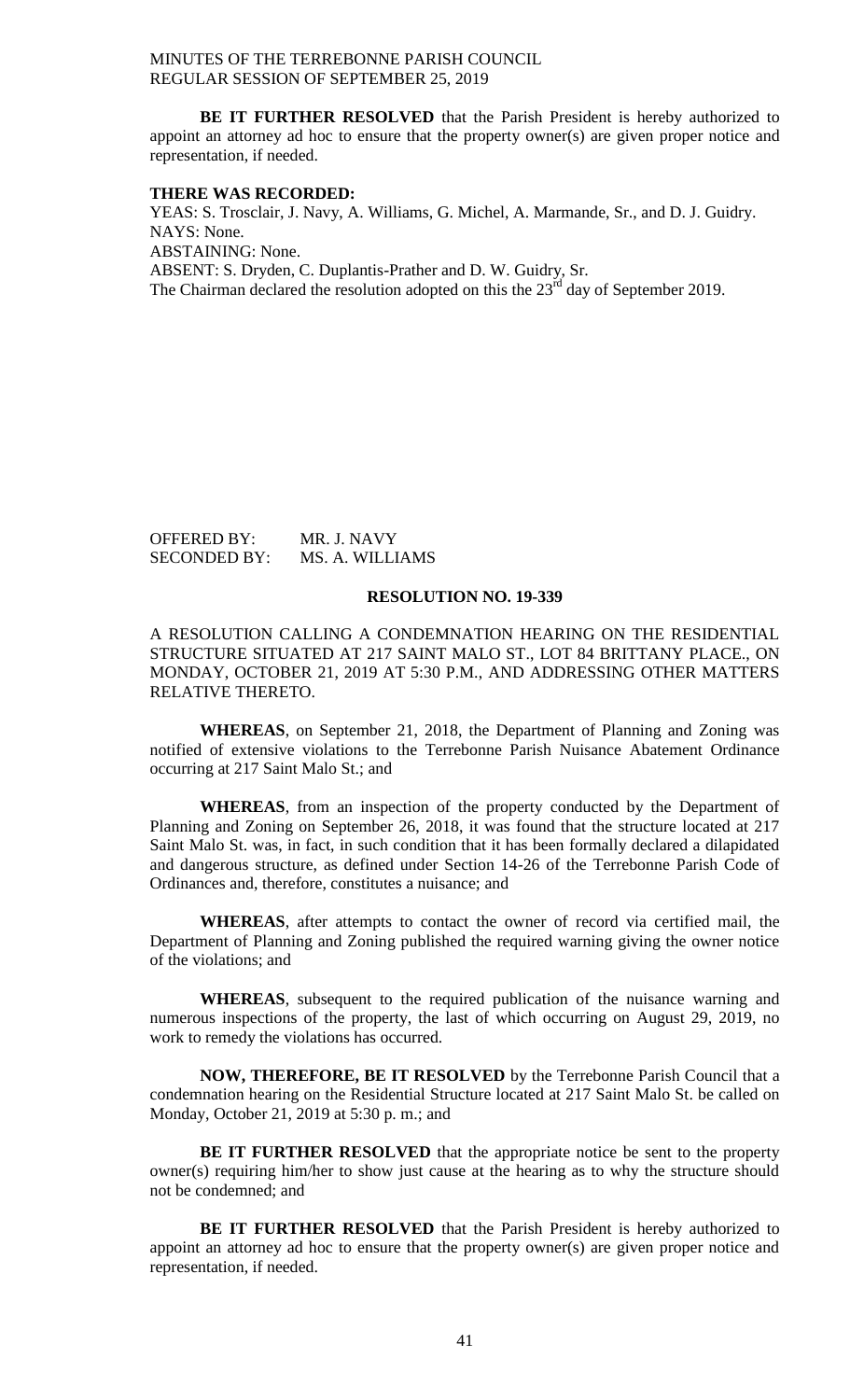### **THERE WAS RECORDED:**

YEAS: S. Trosclair, J. Navy, A. Williams, G. Michel, S. Dryden, C. Duplantis-Prather, A. Marmande, Sr., and D. J. Guidry. NAYS: None. ABSTAINING: None. ABSENT: D. W. Guidry, Sr. The Chairman declared the resolution adopted on this the  $23<sup>rd</sup>$  day of September 2019.

## OFFERED BY: MRS. C. DUPLANTIS-PRATHER SECONDED BY: MR. D. J. GUIDRY

#### **RESOLUTION NO. 19-340**

A RESOLUTION CALLING A CONDEMNATION HEARING ON THE RESIDENTIAL STRUCTURE SITUATED AT 208 HENDERSON ST., LOT 20 HENDERSON SUBD., ON MONDAY, OCTOBER 21, 2019 AT 5:30 P.M., AND ADDRESSING OTHER MATTERS RELATIVE THERETO.

**WHEREAS**, on May 07, 2018, the Department of Planning and Zoning was notified of extensive violations to the Terrebonne Parish Nuisance Abatement Ordinance occurring at 208 Henderson St.; and

**WHEREAS**, from an inspection of the property conducted by the Department of Planning and Zoning on May 10, 2018, it was found that the structure located at 208 Henderson St. was, in fact, in such condition that it has been formally declared a dilapidated and dangerous structure, as defined under Section 14-26 of the Terrebonne Parish Code of Ordinances and, therefore, constitutes a nuisance; and

**WHEREAS**, after attempts to contact the owner of record via certified mail, the Department of Planning and Zoning published the required warning giving the owner notice of the violations; and

**WHEREAS**, subsequent to the required publication of the nuisance warning and numerous inspections of the property, the last of which occurring on August 29, 2019, no work to remedy the violations has occurred.

**NOW, THEREFORE, BE IT RESOLVED** by the Terrebonne Parish Council that a condemnation hearing on the Residential Structure located at 208 Henderson St. be called on Monday, October 21, 2019, at 5:30 p. m.; and

**BE IT FURTHER RESOLVED** that the appropriate notice be sent to the property owner(s) requiring him/her to show just cause at the hearing as to why the structure should not be condemned; and

**BE IT FURTHER RESOLVED** that the Parish President is hereby authorized to appoint an attorney ad hoc to ensure that the property owner(s) are given proper notice and representation, if needed.

#### **THERE WAS RECORDED:**

YEAS: S. Trosclair, J. Navy, A. Williams, G. Michel, S. Dryden, C. Duplantis-Prather, A. Marmande, Sr., and D. J. Guidry. NAYS: None.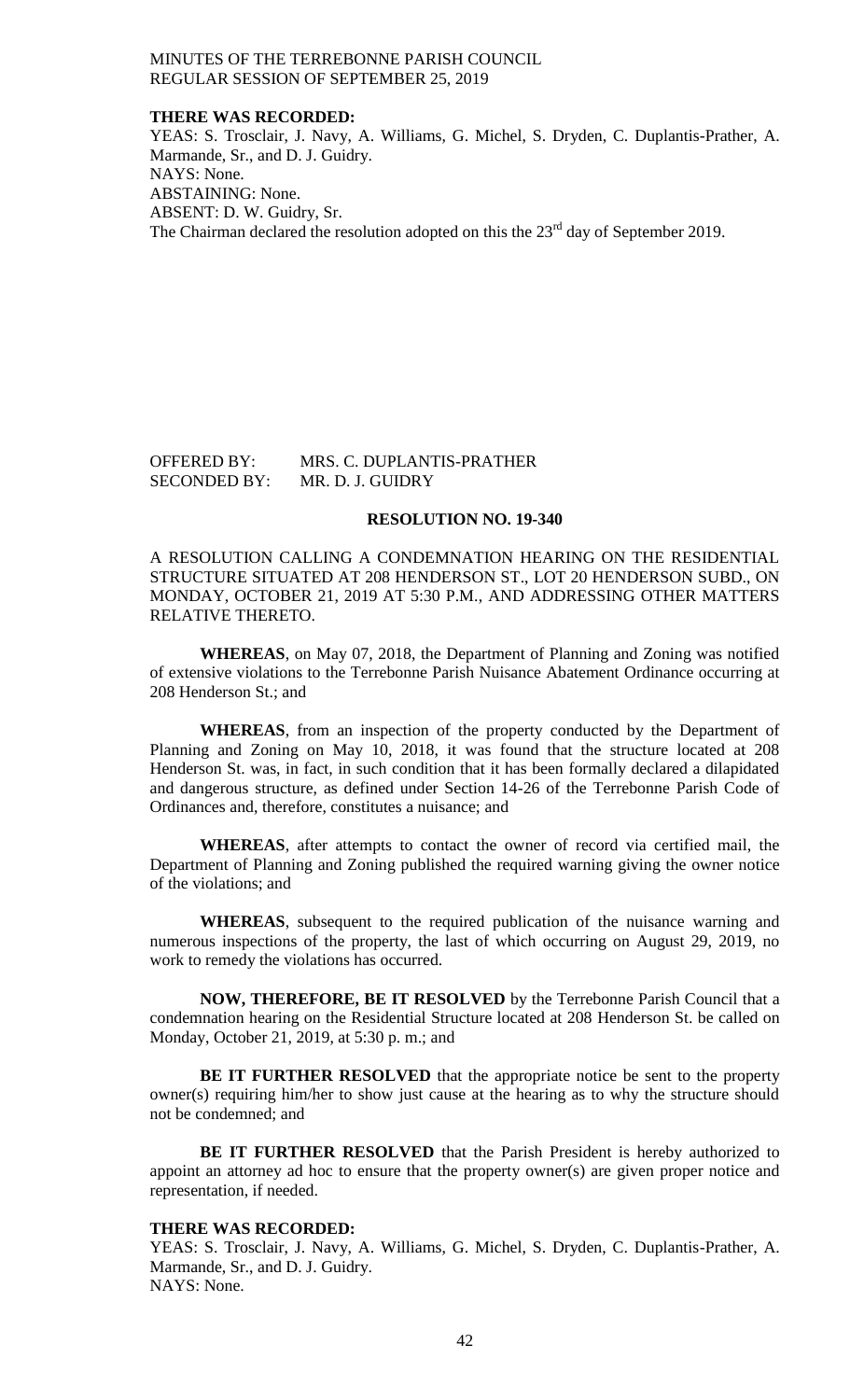ABSTAINING: None. ABSENT: D. W. Guidry, Sr. The Chairman declared the resolution adopted on this the  $23<sup>rd</sup>$  day of September 2019.

OFFERED BY: MS. A. WILLIAMS SECONDED BY: MR. J. NAVY

## **RESOLUTION NO. 19-341**

A RESOLUTION CALLING A CONDEMNATION HEARING ON THE RESIDENTIAL STRUCTURE SITUATED AT 821 EMMA ST., LOT 2 BLOCK 2 JOHN BOUDREAUX SUBD., FOR MONDAY, OCTOBER 21, 2019 AT 5:30 P.M. AND ADDRESSING OTHER MATTERS RELATIVE THERETO.

**WHEREAS**, on May 31, 2018, the Department of Planning and Zoning was notified of extensive violations to the Terrebonne Parish Nuisance Abatement Ordinance occurring at 821 Emma St.; and

**WHEREAS**, from an inspection of the property conducted by the Department of Planning and Zoning on June 05, 2018, it was found that the structure located at 821 EMMA ST was, in fact, in such condition that it has been formally declared a dilapidated and dangerous structure, as defined under Section 14-26 of the Terrebonne Parish Code of Ordinances and, therefore, constitutes a nuisance; and

**WHEREAS**, after attempts to contact the owner of record via certified mail, the Department of Planning and Zoning published the required warning giving the owner notice of the violations; and

**WHEREAS**, subsequent to the required publication of the nuisance warning and numerous inspections of the property, the last of which occurring on July 08, 2019, no work to remedy the violations has occurred.

**NOW, THEREFORE, BE IT RESOLVED** by the Terrebonne Parish Council that a condemnation hearing on the Residential Structure located at 821 Emma St. be called on Monday, October 21, 2019, at 5:30 p. m.; and

**BE IT FURTHER RESOLVED** that the appropriate notice be sent to the property owner(s) requiring him/her to show just cause at the hearing as to why the structure should not be condemned; and

**BE IT FURTHER RESOLVED** that the Parish President is hereby authorized to appoint an attorney ad hoc to ensure that the property owner(s) are given proper notice and representation, if needed.

## **THERE WAS RECORDED:**

YEAS: S. Trosclair, J. Navy, A. Williams, G. Michel, S. Dryden, C. Duplantis-Prather, A. Marmande, Sr., and D. J. Guidry. NAYS: None. ABSTAINING: None. ABSENT: D. W. Guidry, Sr. The Chairman declared the resolution adopted on this the  $23<sup>rd</sup>$  day of September 2019.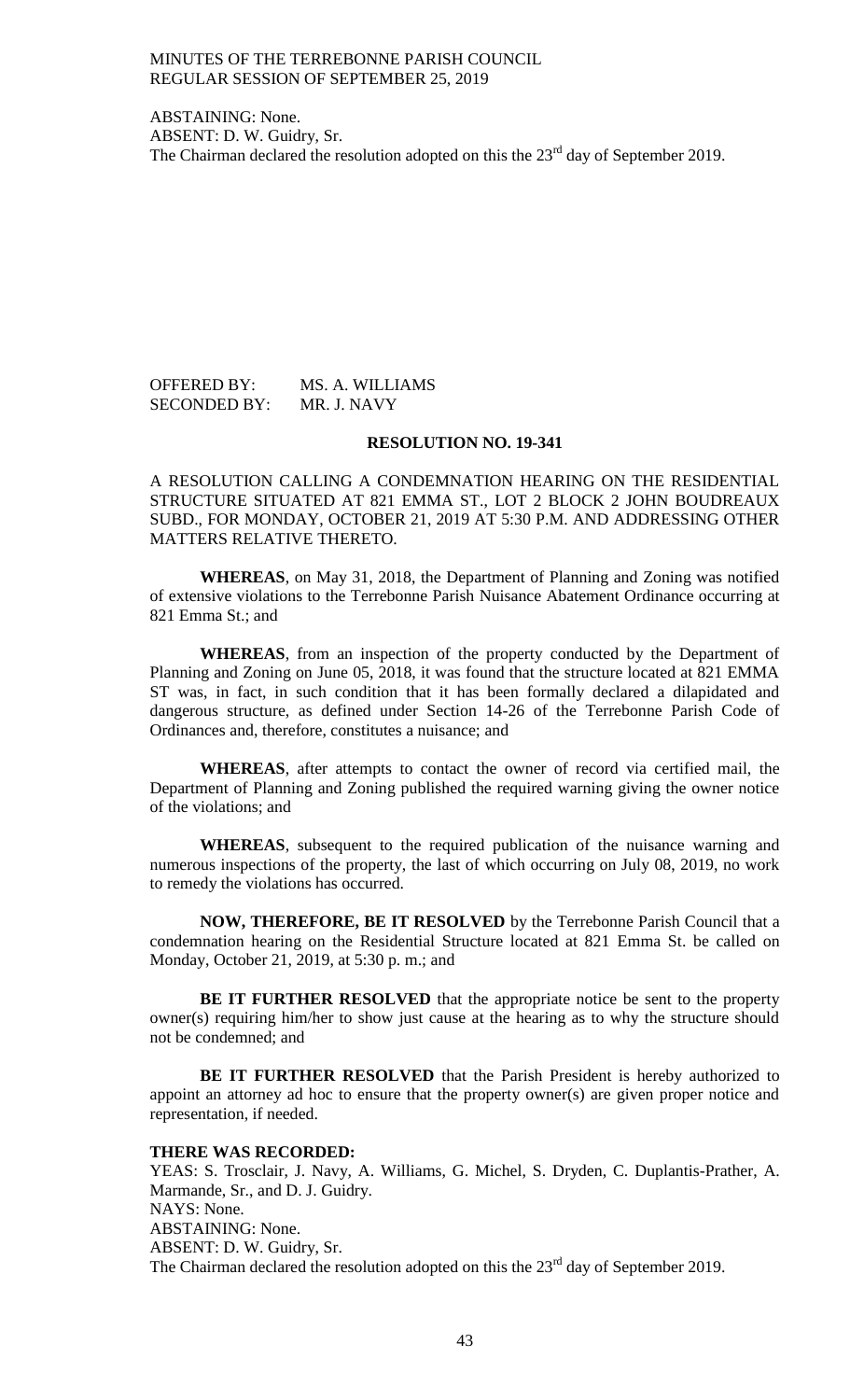OFFERED BY: MR. J. NAVY SECONDED BY: MR. G. MICHEL

## **RESOLUTION NO. 19-342**

A RESOLUTION CALLING A CONDEMNATION HEARING ON THE RESIDENTIAL ACCESSORY STRUCTURE SITUATED AT 1137 GRAND CAILLOU RD., LOTS 1 AND 2 BLOCK 2 GRAND CAILLOU HEIGHTS SUBD., FOR MONDAY, OCTOBER 21, 2019 AT 5:30 P.M. AND ADDRESSING OTHER MATTERS RELATIVE THERETO.

**WHEREAS**, on April 25, 2018, the Department of Planning and Zoning was notified of extensive violations to the Terrebonne Parish Nuisance Abatement Ordinance occurring at 1137 Grand Caillou Rd.; and

**WHEREAS**, from an inspection of the property conducted by the Department of Planning and Zoning on May 01, 2018, it was found that the structure located at 1137 GRAND CAILLOU RD was, in fact, in such condition that it has been formally declared a dilapidated and dangerous structure, as defined under Section 14-26 of the Terrebonne Parish Code of Ordinances and, therefore, constitutes a nuisance; and

**WHEREAS**, after attempts to contact the owner of record via certified mail, the Department of Planning and Zoning published the required warning giving the owner notice of the violations; and

**WHEREAS**, subsequent to the required publication of the nuisance warning and numerous inspections of the property, the last of which occurring on August 12, 2019, no work to remedy the violations has occurred.

**NOW, THEREFORE, BE IT RESOLVED** by the Terrebonne Parish Council that a condemnation hearing on the Residential Accessory Structure located at 1137 Grand Caillou Rd. be called on Monday, October 21, 2019 at 5:30 p. m.; and

**BE IT FURTHER RESOLVED** that the appropriate notice be sent to the property owner(s) requiring him/her to show just cause at the hearing as to why the structure should not be condemned; and

**BE IT FURTHER RESOLVED** that the Parish President is hereby authorized to appoint an attorney ad hoc to ensure that the property owner(s) are given proper notice and representation, if needed.

#### **THERE WAS RECORDED:**

YEAS: S. Trosclair, J. Navy, A. Williams, G. Michel, S. Dryden, C. Duplantis-Prather, A. Marmande, Sr., and D. J. Guidry. NAYS: None. ABSTAINING: None. ABSENT: D. W. Guidry, Sr. The Chairman declared the resolution adopted on this the  $23<sup>rd</sup>$  day of September 2019.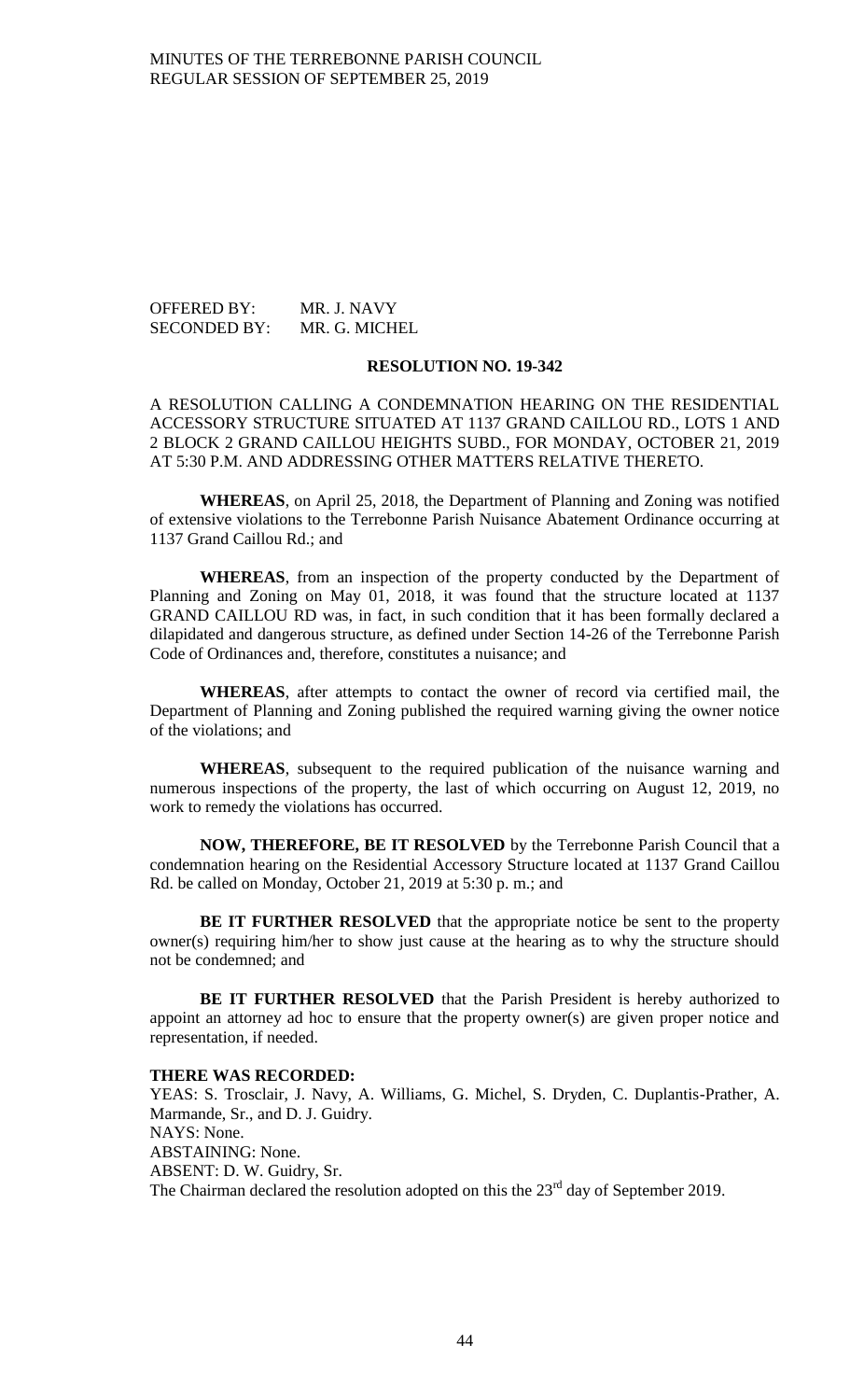## OFFERED BY: MS. A. WILLIAMS SECONDED BY: MRS. C. DUPLANTIS-PRATHER

#### **RESOLUTION NO. 19-343**

A RESOLUTION CALLING A CONDEMNATION HEARING ON THE RESIDENTIAL & ACCESSORY STRUCTURE SITUATED AT 5510 NORTH BAYOU BLACK DR., TRACT 1 ARPENT BY DEPTH OF SURVEY ON RIGHT DESCENDING BANK OF BAYOU BLACK, FOR MONDAY, OCTOBER 21, 2019 AT 5:30 P.M. AND ADDRESSING OTHER MATTERS RELATIVE THERETO.

**WHEREAS**, on May 22, 2018, the Department of Planning and Zoning was notified of extensive violations to the Terrebonne Parish Nuisance Abatement Ordinance occurring at 5510 North Bayou Black Dr.; and

**WHEREAS**, from an inspection of the property conducted by the Department of Planning and Zoning on May 23, 2018, it was found that the structures located at 5510 North Bayou Black Dr. were, in fact, in such condition that they have been formally declared dilapidated and dangerous structures, as defined under Section 14-26 of the Terrebonne Parish Code of Ordinances and, therefore, constitutes a nuisance; and

**WHEREAS**, after attempts to contact the owner of record via certified mail, the Department of Planning and Zoning published the required warning giving the owner notice of the violations; and

**WHEREAS**, subsequent to the required publication of the nuisance warning and numerous inspections of the property, the last of which occurring on August 13, 2019, no work to remedy the violations has occurred.

**NOW, THEREFORE, BE IT RESOLVED** by the Terrebonne Parish Council that a condemnation hearing on the Residential & Accessory Structure located at 5510 North Bayou Black Dr. be called on Monday, October 21, 2019 at 5:30 p. m.; and

**BE IT FURTHER RESOLVED** that the appropriate notice be sent to the property owner(s) requiring him/her to show just cause at the hearing as to why the structures should not be condemned; and

**BE IT FURTHER RESOLVED** that the Parish President is hereby authorized to appoint an attorney ad hoc to ensure that the property owner(s) are given proper notice and representation, if needed.

### **THERE WAS RECORDED:**

YEAS: S. Trosclair, J. Navy, A. Williams, G. Michel, S. Dryden, C. Duplantis-Prather, A. Marmande, Sr., and D. J. Guidry. NAYS: None. ABSTAINING: None. ABSENT: D. W. Guidry, Sr. The Chairman declared the resolution adopted on this the  $23<sup>rd</sup>$  day of September 2019.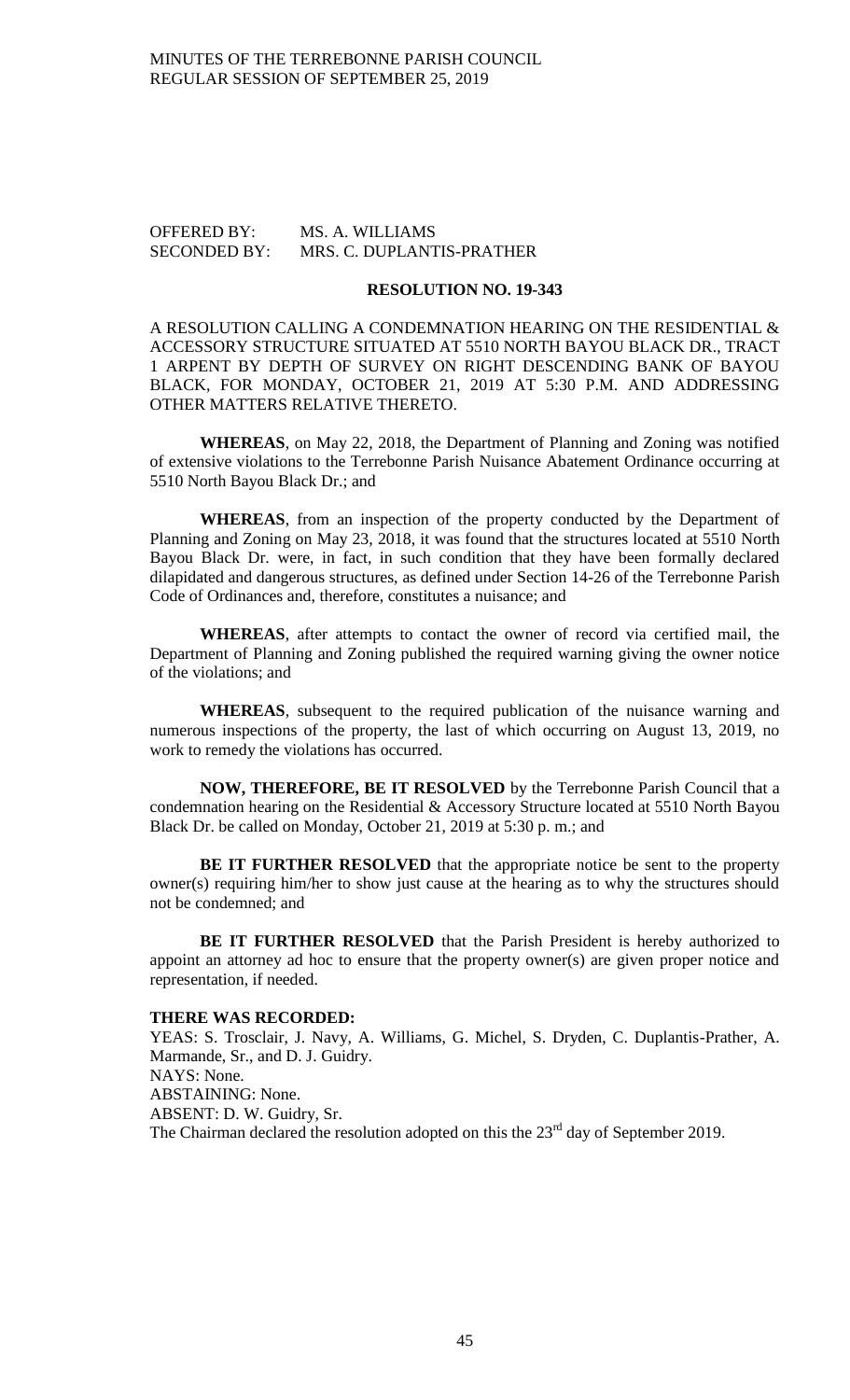# OFFERED BY: MS. A. WILLIAMS SECONDED BY: MRS. C.DUPLANTIS-PRATHER

#### **RESOLUTION NO. 19-344**

A RESOLUTION CALLING A CONDEMNATION HEARING ON THE RESIDENTIAL & ACCESSORY STRUCTURE SITUATED AT 296 BROOKLYN AVE., LOT 24 DASPITVILLE., FOR MONDAY, OCTOBER 21, 2019 AT 5:30 P.M. AND ADDRESSING OTHER MATTERS RELATIVE THERETO.

**WHEREAS**, on April 16, 2018, the Department of Planning and Zoning was notified of extensive violations to the Terrebonne Parish Nuisance Abatement Ordinance occurring at 296 Brooklyn Ave.; and

**WHEREAS**, from an inspection of the property conducted by the Department of Planning and Zoning on April 20, 2018, it was found that the structures located at 296 Brooklyn Ave. were, in fact, in such condition that they have been formally declared dilapidated and dangerous structures, as defined under Section 14-26 of the Terrebonne Parish Code of Ordinances and, therefore, constitutes a nuisance; and

**WHEREAS**, the owner of record has been issued the required warning via certified mail by the Department of Planning and Zoning, of the violations occurring on the property; and

**WHEREAS**, subsequent to the required notifications and numerous inspections of the property, the last of which occurring on August 13, 2019, no work to remedy the violations has occurred.

**NOW, THEREFORE, BE IT RESOLVED** by the Terrebonne Parish Council that a condemnation hearing on the Residential & Accessory Structure located at 296 Brooklyn Ave. be called on Monday, October 21, 2019, at 5:30 p. m.; and

**BE IT FURTHER RESOLVED** that the appropriate notice be sent to the property owner(s) requiring him/her to show just cause at the hearing as to why the structures should not be condemned; and

**BE IT FURTHER RESOLVED** that the Parish President is hereby authorized to appoint an attorney ad hoc to ensure that the property owner(s) are given proper notice and representation, if needed.

#### **THERE WAS RECORDED:**

YEAS: S. Trosclair, J. Navy, A. Williams, G. Michel, S. Dryden, C. Duplantis-Prather, A. Marmande, Sr., and D. J. Guidry. NAYS: None. ABSTAINING: None. ABSENT: D. W. Guidry, Sr. The Chairman declared the resolution adopted on this the  $23<sup>rd</sup>$  day of September 2019.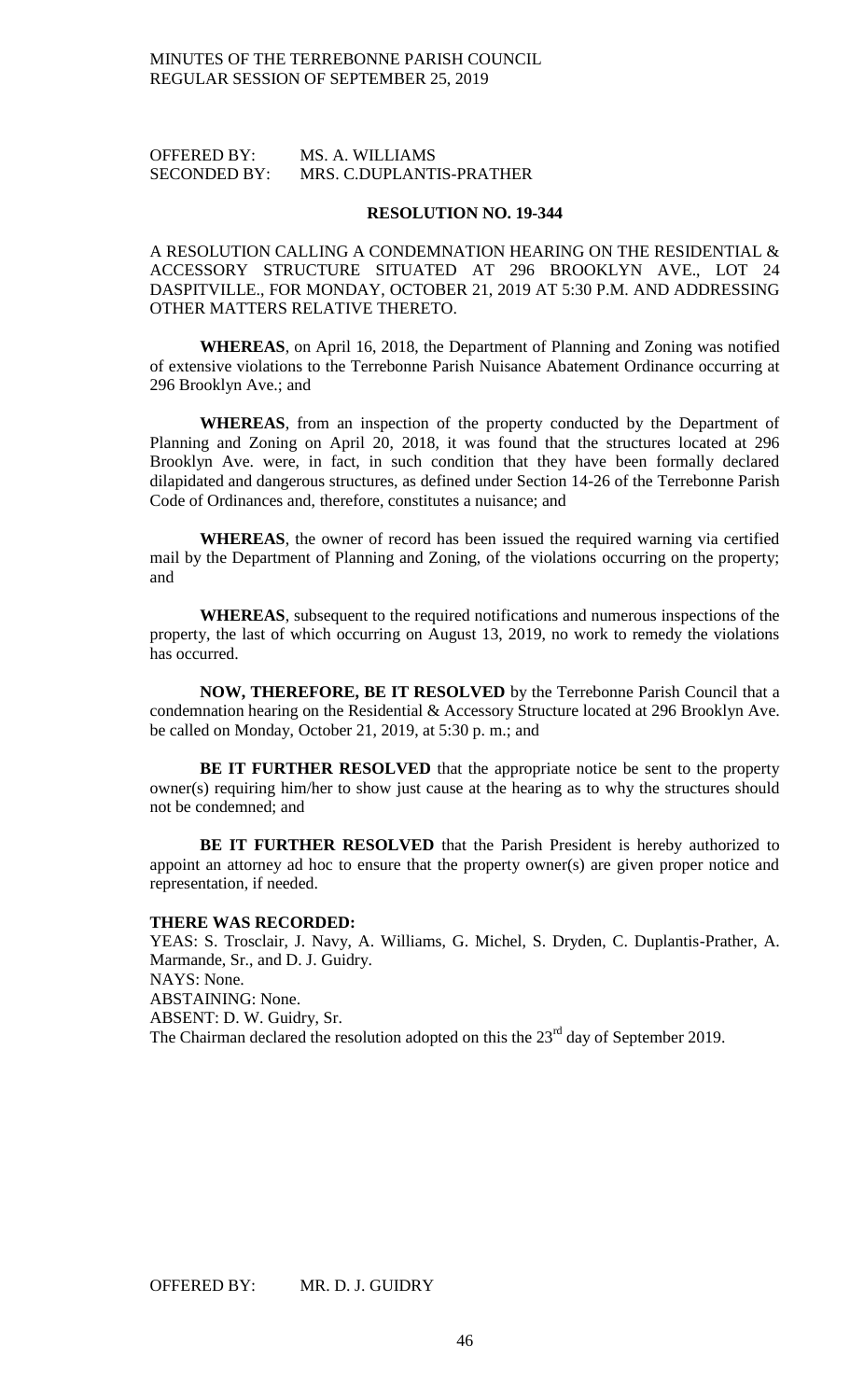SECONDED BY: MR. S. DRYDEN

### **RESOLUTION NO. 19-345**

A RESOLUTION OBLIGATING THE NECESSARY FUNDING UNDER THE TERREBONNE PARISH FLOOD MITIGATION ASSISTANCE GRANT PROGRAM PROJECT NO. FMA-PJ-06-LA-2017-021 COMPLETE THE STRUCTURE ELEVATION OF 179 MES AMIS LANE, CHAUVIN, LA 70344

**WHEREAS**, the Terrebonne Parish Consolidated Government has been formally notified by FEMA and the Governor's Office of Homeland Security and Preparedness that the Flood Mitigation Assistance Grant, Project No. FMA-PJ-06-LA-2017-021 is awarded, that the Parish is authorized to proceed with the mitigation of the following property:

| <b>ADDRESS:</b> | 179 MES AMIS LANE |
|-----------------|-------------------|
|                 | CHAUVIN, LA 70344 |

OWNED BY: CLEARVIEW APARTMENTS, LLC

**WHEREAS**, under the Administrative guidance of **Solutient**, the required "Elevation Packet**"** has been prepared and executed by the Solutient Corporation recommending elevation through the FMA Program**.**

**NOW, THEREFORE, BE IT RESOLVED** by the Terrebonne Parish Council that the necessary funding under the Terrebonne Parish FEMA Funded Flood Mitigation Assistance Program, Project No. FMA-PJ-06-LA-2017-021 be hereby obligated to mitigate the structure identified above.

# **THERE WAS RECORDED:**

YEAS: S. Trosclair, J. Navy, A. Williams, G. Michel, S. Dryden, C. Duplantis-Prather, A. Marmande, Sr., and D. J. Guidry. NAYS: None. ABSTAINING: None. ABSENT: D. W. Guidry, Sr. The Chairman declared the resolution adopted on this the  $23<sup>rd</sup>$  day of September 2019.

OFFERED BY: MR. D. J. GUIDRY SECONDED BY: MR. J. NAVY

# **RESOLUTION NO. 19-346**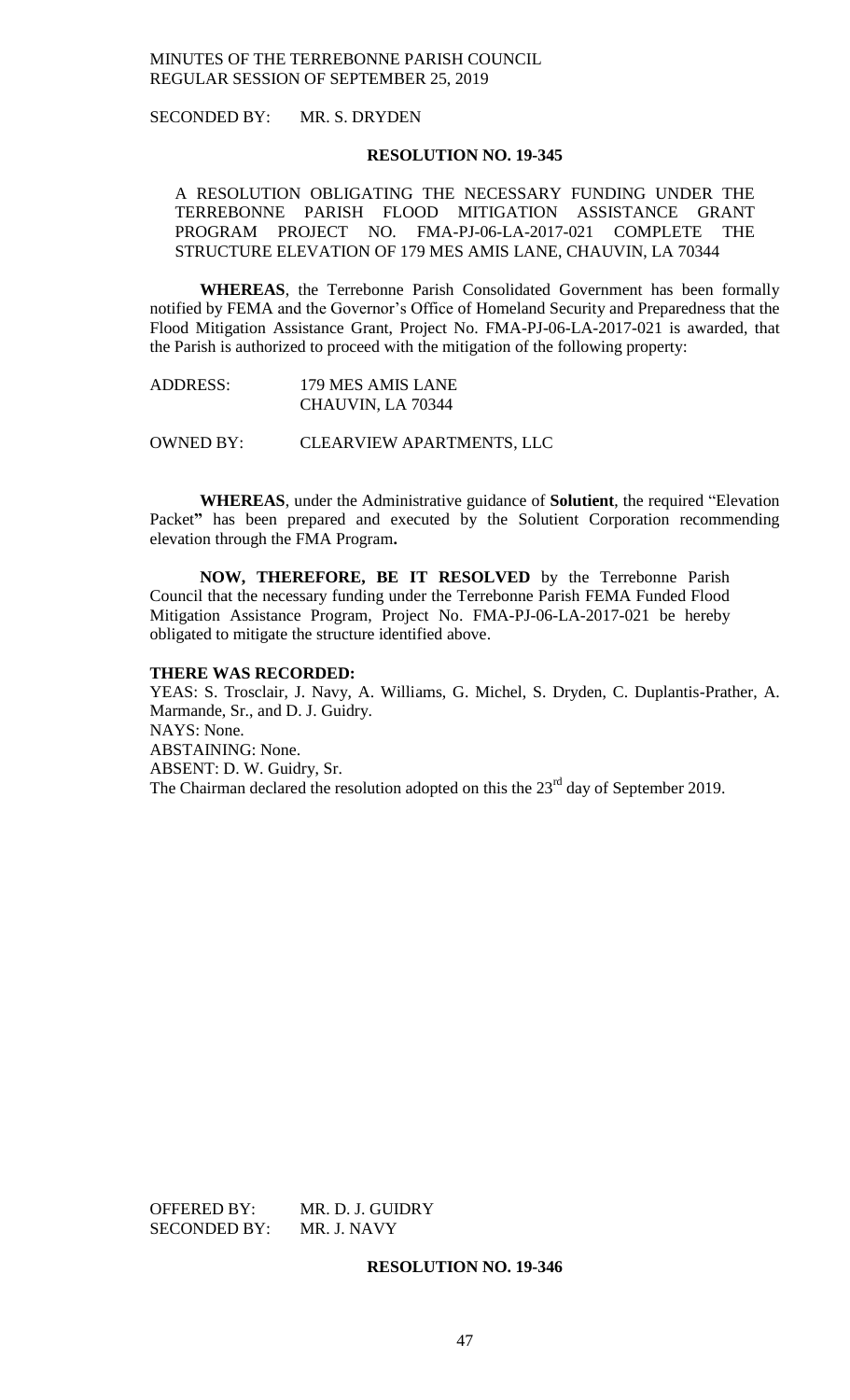> A RESOLUTION APPROVING AN AGREEMENT WITH SOUTH CENTRAL PLANNING AND DEVELOPMENT COMMISSION FOR THE PURPOSE OF APPLYING FOR GRANT FUNDING AND ACTING IN SUPPORT OF WATERSHED REGION NO. 6 MANAGEMENT ACTIVITIES AND IN CONJUNCTION WITH THE STATE OF LOUISIANA WATERSHED INITIATIVE AND AUTHORIZING THE PARISH PRESIDENT TO SIGN THE LETTER OF INTEREST AND OTHER GRANT PROGRAM DOCUMENTS AS MAY BE REQUIRED AND APPROVED BY THE PARISH LEGAL DEPARTMENT.

**WHEREAS,** the Louisiana Watershed Initiative was formed in order to coordinate statewide floodplain management efforts through a watershed management approach in response to the 2016 Great Floods and in preparation for future storm and flood events. This coordination includes outreach with local communities to build support for watershed region management approaches that can more effectively address mounting water risks statewide; and

**WHEREAS,** coordination among Terrebonne Parish and its regional partners within Watershed Region No. 6 is critical to reducing flood risk and preserving the health, safety, and welfare of the residents of Terrebonne Parish; and

**WHEREAS,** the Louisiana Watershed Initiative has requested applications for participation in a Regional Capacity Building Grant Program, which may enable the provision of technical assistance to Terrebonne Parish and it regional partners if awarded, thereby furthering immediate watershed management and flood risk reduction goals.

**NOW THEREFORE, BE IT RESOLVED** that the agreement between Terrebonne Parish and South Central Planning and Development Commission for the purpose of applying for grant funding and acting in support of Watershed Region No. 6 management activities and in conjunction with the State of Louisiana Watershed Initiative is hereby approved Initiative and that the Parish President is hereby authorized to sign the Letter of Interest and other grant program documents as may be required and approved by the Parish Legal Department.

The foregoing resolution having been submitted to a vote, the vote thereon as follows:

#### **THERE WAS RECORDED:**

YEAS: S. Trosclair, J. Navy, A. Williams, G. Michel, S. Dryden, C. Duplantis-Prather, D. W. Guidry, Sr., A. Marmande, Sr., and D. J. Guidry. NAYS: None. ABSTAINING: None. ABSENT: None. The Chairman declared the resolution adopted on this the  $23<sup>rd</sup>$  day of September 2019.

Mr. J. Navy moved, seconded by Mr. D. J. Guidry, "THAT, there being no further business to come before the Community Development & Planning Committee, the meeting be adjourned."

The Chairman called for the vote on the motion offered by Mr. J. Navy. THERE WAS RECORDED: YEAS: S. Trosclair, J. Navy, A. Williams, G. Michel, S. Dryden, C. Duplantis-Prather, A. Marmande and D. J. Guidry. NAYS: None. ABSENT: D. W. Guidry, Sr.

The Chairman declared the motion adopted and the meeting was adjourned at 6:24 p.m.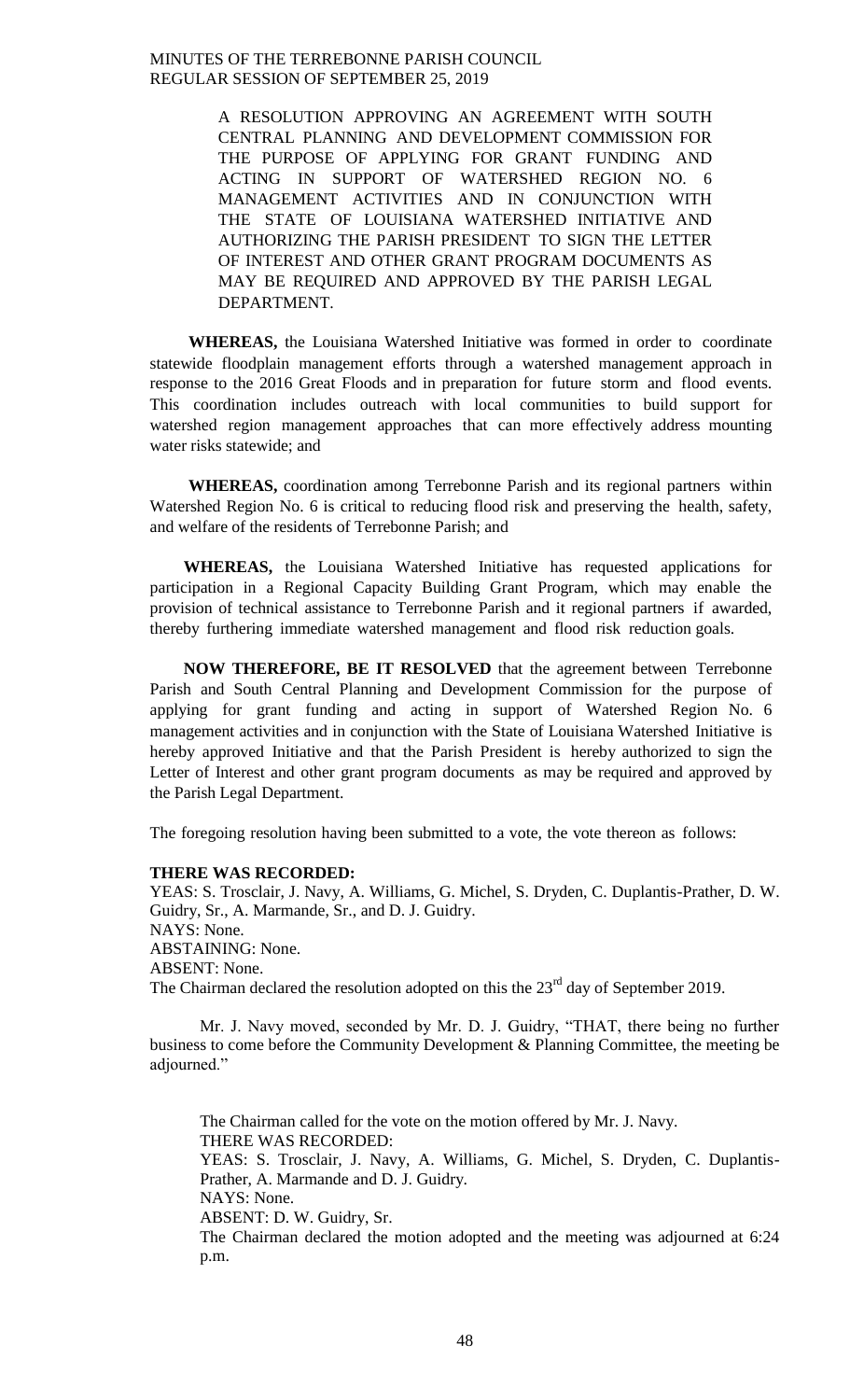Steve Trosclair, Chairman

Tammy E. Triggs, Minute Clerk

Mr. S. Trosclair moved, seconded by Mr. D. J. Guidry, "THAT the Council accept and ratify the minutes of the Community Development and Planning Committee meeting held on 9/23/19."

The Chairwoman called for a vote on the motion offered by Mr. S. Trosclair. THERE WAS RECORDED: YEAS: S. Trosclair, J. Navy, A. Williams, G. Michel, S. Dryden, C. Duplantis-Prather, D. W. Guidry, Sr., A. Marmande, and D. J. Guidry. NAYS: None. ABSENT: None. The Chairwoman declared the motion adopted.

The Chairwoman called for a report on the Budget and Finance Committee meeting held on  $9/23/19$ , whereupon the Committee Chairman, noting that ratification of minutes calls a public hearing on October 9, 2019 at 6:30 p.m., rendered the following:

## **BUDGET & FINANCE COMMITTEE**

## **SEPTEMBER 23, 2019**

The Chairman, John Navy, called the Budget & Finance Committee meeting to order at 6:26 p.m. in the Terrebonne Parish Council Meeting Room with an Invocation offered by Committee Member A. Williams and the Pledge of Allegiance led by Committee Member A. Marmande. Upon roll call, Committee Members recorded as present were: S. Trosclair, J. Navy, A. Williams, G. Michel, S. Dryden, C. Duplantis-Prather, D. W. Guidry, Sr., A. Marmande and D. J. Guidry. A quorum was declared present.

OFFERED BY: MR. D. J. GUIDRY SECONDED BY: MR. S. TROSCLAIR

## **RESOLUTION NO. 19-347**

A RESOLUTION AUTHORIZING THE PARISH PRESIDENT TO EXECUTE A COOPERATIVE ENDEAVOR AGREEMENT BETWEEN THE TERREBONNE PARISH CONSOLIDATED GOVERNMENT AND THE SOUTH CENTRAL PLANNING AND DEVELOPMENT COMMISSION ("SCPDC")

**WHEREAS**, Article VII, Section 14 of the Louisiana Constitution provides that, "[F]or a public purpose, the state and its political subdivisions or political corporations may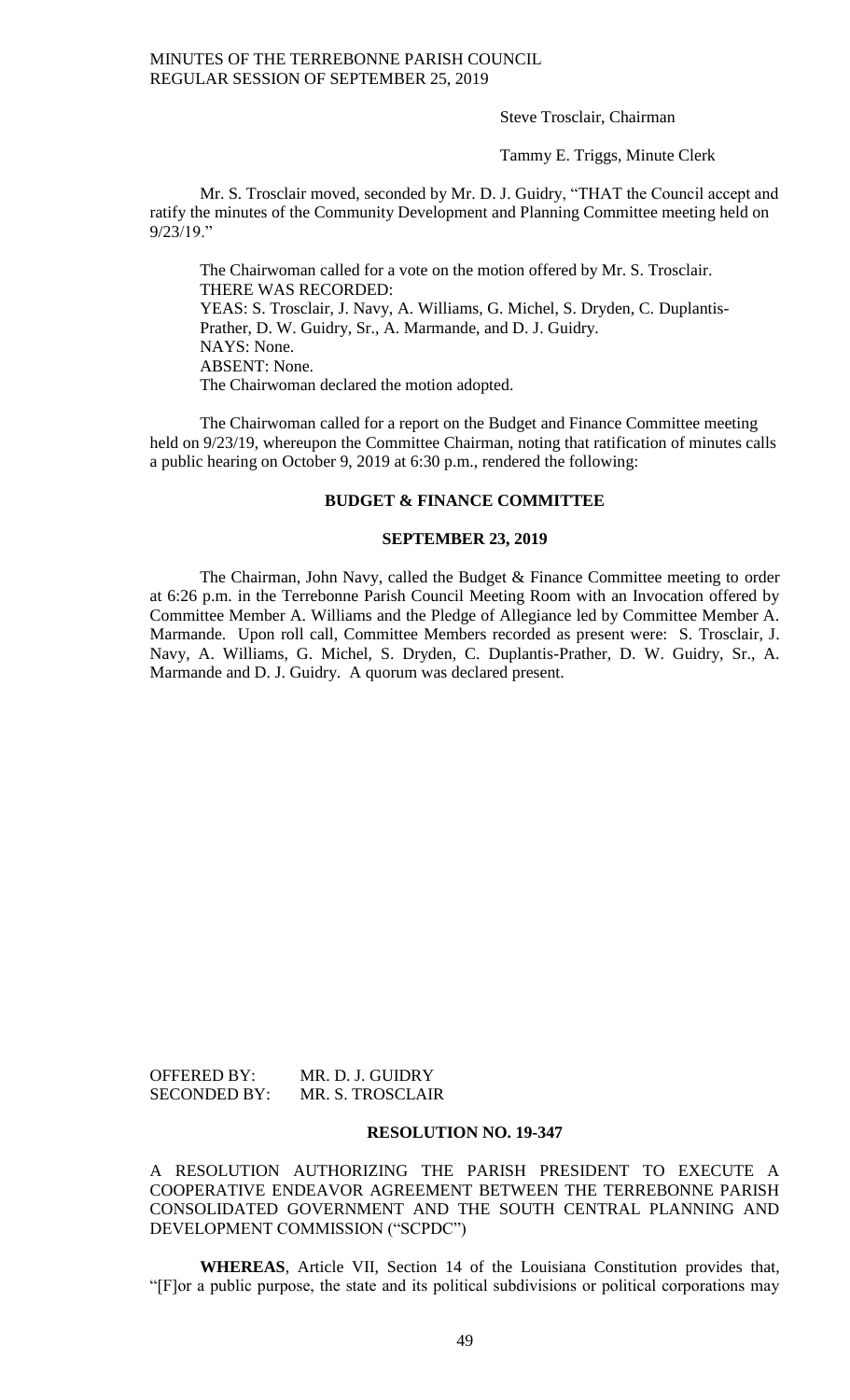engage in cooperative endeavors with each other, with the United States or its agencies, or with any public or private association, corporation or individual"; and

**WHEREAS**, TPCG and the SCPDC seek to perform & provide for public services and protection for the citizens, population, and businesses of Terrebonne Parish, so as to be better prepared in emergency situations in order to reduce the loss of life and property through an all-hazards emergency management program of prevention, mitigation, preparedness, response, and recovery, that would not otherwise be available to the citizens, population, and businesses of Terrebonne Parish; and

**WHEREAS**, SCPCD, in accordance with the Department of Homeland Security/GOHSEP Grant Number **EMW-2017-SS-00058-S01**, desires to deliver possession and ownership to **Terrebonne Parish** of communications equipment in consideration of the **Terrebonne Parish** immediately putting them to full use in such a manner to achieve the purpose described above; and

**WHEREAS**, the TPCG requires such equipment to be better prepared in emergency situations; and

**WHEREAS**, SCPCD would like to donate its equipment to the TPCG for the purpose listed above;

**NOW THEREFORE, BE IT RESOLVED** by the Terrebonne Parish Council on behalf of Terrebonne Parish Consolidated Government the Parish President, Gordon Dove, is hereby authorized to execute a Cooperative Endeavor Agreement with the South Central Planning and Development Commission, containing substantially the same terms as those contained within attached agreement.

## **THERE WAS RECORDED:**

YEAS: S. Trosclair, J. Navy, A. Williams, G. Michel, S. Dryden, C. Duplantis-Prather, D. W. Guidry, Sr., A. Marmande, Sr., and D. J. Guidry. NAYS: None. ABSTAINING: None. ABSENT: None. The Chairman declared the resolution adopted on this the  $23<sup>rd</sup>$  day of September 2019.

| OFFERED BY:         | MR. S. TROSCLAIR |
|---------------------|------------------|
| <b>SECONDED BY:</b> | MR. G. MICHEL    |

#### **RESOLUTION NO. 19-348**

A RESOLUTION AUTHORIZING THE PARISH PRESIDENT TO EXECUTE A COOPERATIVE ENDEAVOR AGREEMENT BETWEEN THE TERREBONNE PARISH CONSOLIDATED GOVERNMENT AND THE SOUTH CENTRAL PLANNING AND DEVELOPMENT COMMISSION ("SCPDC")

**WHEREAS**, Article VII, Section 14 of the Louisiana Constitution provides that, "[F]or a public purpose, the state and its political subdivisions or political corporations may engage in cooperative endeavors with each other, with the United States or its agencies, or with any public or private association, corporation or individual"; and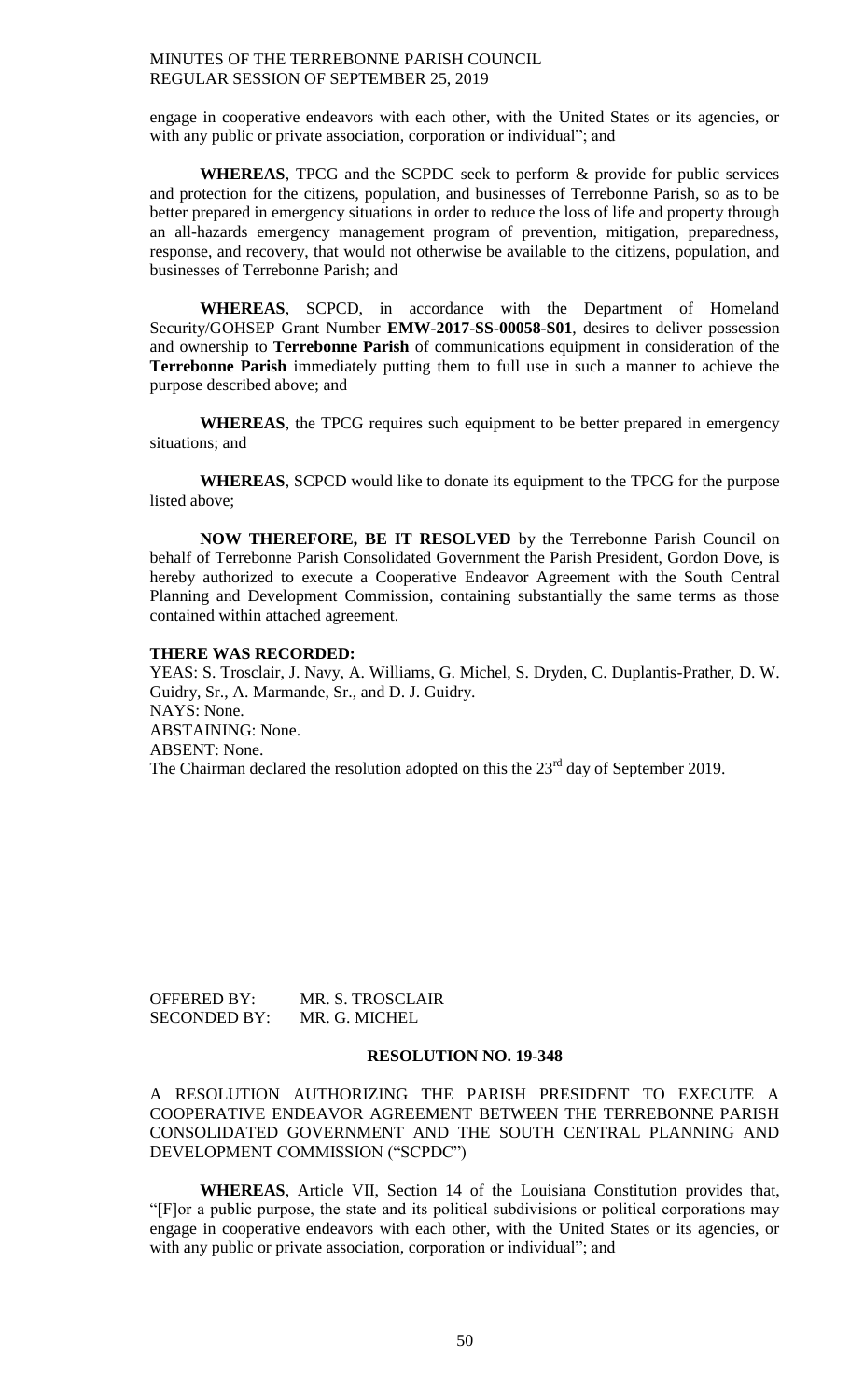**WHEREAS**, TPCG and the SCPDC seek to perform & provide for public services and protection for the citizens, population, and businesses of Terrebonne Parish, so as to be better prepared in emergency situations in order to reduce the loss of life and property through an all-hazards emergency management program of prevention, mitigation, preparedness, response, and recovery, that would not otherwise be available to the citizens, population, and businesses of Terrebonne Parish; and

**WHEREAS**, SCPCD, in accordance with the Department of Homeland Security/GOHSEP Grant Number **EMW-2017-SS-00058-S01**, desires to deliver possession and ownership to **Terrebonne Parish** of communications equipment in consideration of the **Terrebonne Parish** immediately putting them to full use in such a manner to achieve the purpose described above; and

**WHEREAS**, the TPCG requires such equipment to be better prepared in emergency situations; and

**WHEREAS**, SCPCD would like to donate its equipment to the TPCG for the purpose listed above;

**NOW THEREFORE, BE IT RESOLVED** by the Terrebonne Parish Council on behalf of Terrebonne Parish Consolidated Government the Parish President, Gordon Dove, is hereby authorized to execute a Cooperative Endeavor Agreement with the South Central Planning and Development Commission, containing substantially the same terms as those contained within attached agreement.

#### **THERE WAS RECORDED:**

YEAS: S. Trosclair, J. Navy, A. Williams, G. Michel, S. Dryden, C. Duplantis-Prather, D. W. Guidry, Sr., A. Marmande, Sr., and D. J. Guidry. NAYS: None. ABSTAINING: None. ABSENT: None. The Chairman declared the resolution adopted on this the  $23<sup>rd</sup>$  day of September 2019.

OFFERED BY: MR. S. TROSCLAIR SECONDED BY: MR. G. MICHEL

#### **RESOLUTION NO. 19-349**

RESOLUTION AUTHORIZING THE PARISH PRESIDENT TO EXECUTE A COOPERATIVE ENDEAVOR AGREEMENT BETWEEN THE TERREBONNE PARISH CONSOLIDATED GOVERNMENT AND THE SOUTH CENTRAL PLANNING AND DEVELOPMENT COMMISSION ("SCPDC")

**WHEREAS**, Article VII, Section 14 of the Louisiana Constitution provides that, "[F]or a public purpose, the state and its political subdivisions or political corporations may engage in cooperative endeavors with each other, with the United States or its agencies, or with any public or private association, corporation or individual"; and

**WHEREAS**, TPCG and the SCPDC seek to perform & provide for public services and protection for the citizens, population, and businesses of Terrebonne Parish, so as to be better prepared in emergency situations in order to reduce the loss of life and property through an all-hazards emergency management program of prevention, mitigation, preparedness,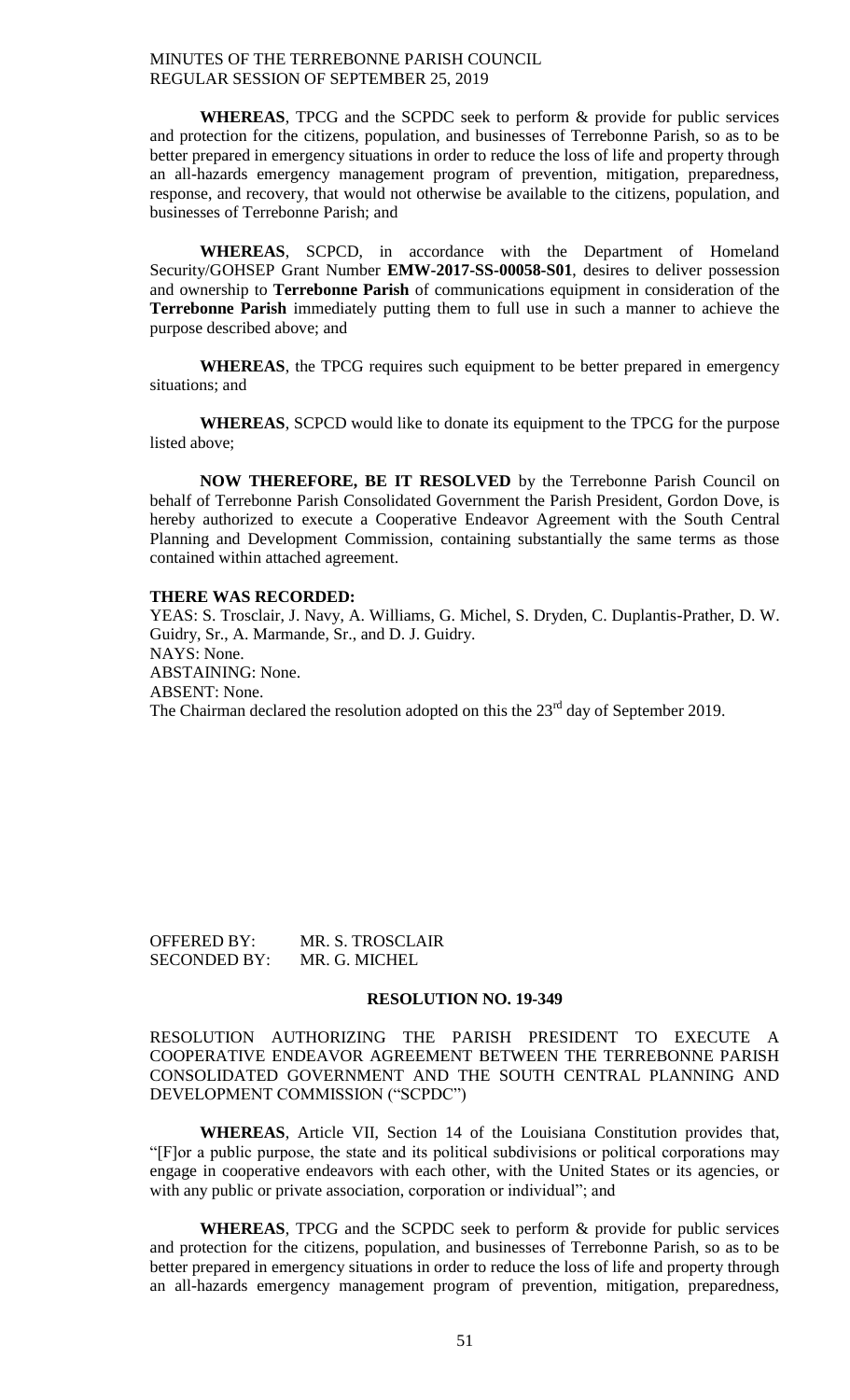response, and recovery, that would not otherwise be available to the citizens, population, and businesses of Terrebonne Parish; and

**WHEREAS**, SCPCD, in accordance with the Department of Homeland Security/GOHSEP Grant Number EMW-2017-SS-00058-S01, desires to deliver possession and ownership to Houma Police Department of communications equipment in consideration of the Houma Police Department immediately putting them to full use in such a manner to achieve the purpose described above; and

**WHEREAS**, the TPCG requires such equipment to be better prepared in emergency situations; and

**WHEREAS**, SCPCD would like to donate its equipment to the TPCG for the purpose listed above;

**NOW THEREFORE, BE IT RESOLVED** by the Terrebonne Parish Council on behalf of Terrebonne Parish Consolidated Government the Parish President, Gordon Dove, is hereby authorized to execute a Cooperative Endeavor Agreement with the South Central Planning and Development Commission, containing substantially the same terms as those contained within attached agreement.

### **THERE WAS RECORDED:**

YEAS: S. Trosclair, J. Navy, A. Williams, G. Michel, S. Dryden, C. Duplantis-Prather, D. W. Guidry, Sr., A. Marmande, Sr., and D. J. Guidry. NAYS: None. ABSTAINING: None. ABSENT: None. The Chairman declared the resolution adopted on this the  $23<sup>rd</sup>$  day of September 2019.

At this time in the proceedings (6:28 p.m.), Chairman J. Navy relinquished the Chair to Vice-Chairwoman C. Duplantis-Prather.

Committee Chairman J. Navy asked that Agenda Item No. 4 - Discussion and possible action regarding revisiting TPCG Home Rule Charter to restructure the Parish Tax Mills and determine if Parish Government can save tax payers' money be placed on the agenda so that a committee could be formed to research whether or not the parish's current mills can be rededicated. He stated that the committee should consist of Council Members, the parish's Legal Department, the Chief Financial Officer and Administration to implement a plan to save taxpayers' money with the restructuring of the current millages.

Chief Financial Officer K. Mauldin explained that a plan and/or committee can be formed to discussion the restructuring of the millages; stating that once the October election is completed, information can be gathered to determine what steps can be implemented to work towards the restructuring process. She further explained that State Bond Commission approval is needed because the millages will have to go on the November 2020 election ballot.

Committee Chairman J. Navy requested that the Council Clerk V. Chauvin and Chief Financial Officer K. Mauldin collaborate together to inform the Council and Administration regarding the information received, meeting dates, time, etc.

Parish Attorney J. Hebert explained that the formulation of the aforementioned committee is bound by the open meeting laws. He suggested that the Legal Department, the Finance Department and Administration meet to present a report in February to the Council with its findings regarding the forming of said committee and the pertinent millage information.

Agenda Item No. 5- Authorizing the Parish President, Gordon E. Dove, to sign a contract with Top Drawer Strategies for a Legislative, Governmental, Consulting and Public Relations Consultant was pulled from the agenda per Administration.

| OFFERED BY:         | MR. D. J. GUIDRY |
|---------------------|------------------|
| <b>SECONDED BY:</b> | MR. S. TROSCLAIR |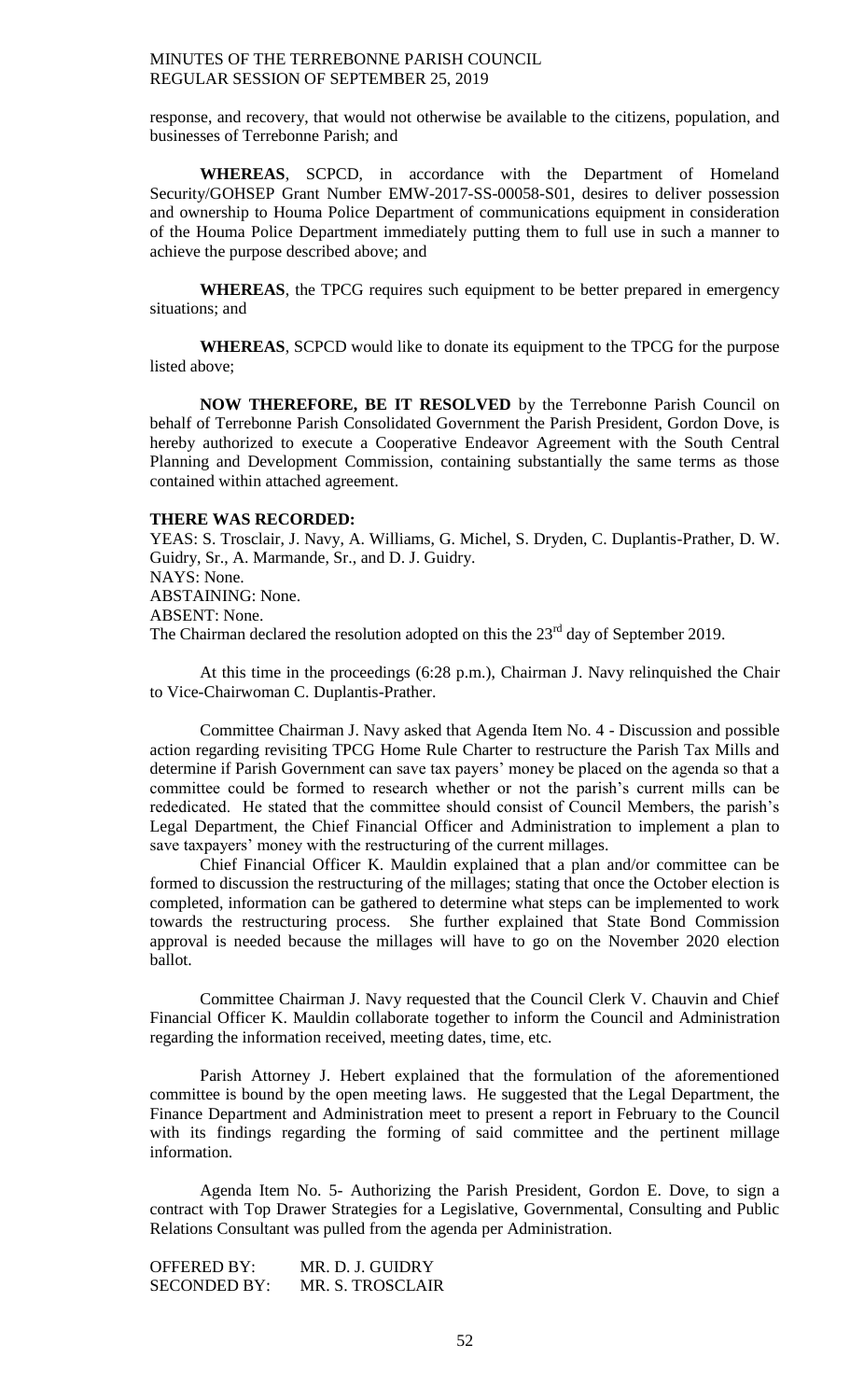#### **RESOLUTION NO. 19-350**

**WHEREAS,** on August 19, 2019 bids were received by the Terrebonne Parish Consolidated Government for Bid 19-WHSE-28 Purchase of New/Unused Transformers and Wire (6-Month Requirements Contract), and

**WHEREAS,** after careful review by Angela Guidry, Purchasing Manager and Gregory Lewis, Electric Distribution Superintendent , it has been determined that the lowest qualified bids are that of Stuart C. Irby Company, Utility & Industrial Supply, Wesco Distribution Inc. and Gresco Utility Supply (excluding wire). The bids of Anixter Inc., Arkansas Electric Inc. and Reulet Utilities Supply must be rejected for failure to comply with the "Requirements and Instructions for Bidders", and

**WHEREAS,** should the awarded vendor be unable to supply the Warehouse with the required transformers and wire inventory, the Purchasing Division shall be authorized to award the item(s) to the next lowest qualified bidder, and

**WHEREAS,** Parish Administration has concurred with the recommendation to award Bid 19-WHSE-28 Purchase of New/Unused Transformers and Wire (6-Month Requirements Contract), to Stuart C. Irby Company, Utility & Industrial Supply, Wesco Distribution Inc. and Gresco Utility Supply and reject the aforementioned bidders as per attached documents, and

**NOW, THEREFORE BE IT RESOLVED** by the Terrebonne Parish Council (Budget and Finance Committee), on behalf of the Terrebonne Parish Consolidated Government, that the recommendation of Parish Administration be approved for the purchase of transformers and wire as per the attached documents.

### **THERE WAS RECORDED:**

YEAS: S. Trosclair, J. Navy, A. Williams, G. Michel, S. Dryden, C. Duplantis-Prather, D. W. Guidry, Sr., A. Marmande, Sr., and D. J. Guidry. NAYS: None. ABSTAINING: None. ABSENT: None. The Vice-Chairwoman declared the resolution adopted on this the  $23<sup>rd</sup>$  day of September 2019.

OFFERED BY: MR. A. MARMANDE SECONDED BY: MR. D. W. GUIDRY, SR.

#### **RESOLUTION NO. 19-351**

**WHEREAS,** on September 4, 2019 bids were received electronically via Central Auction House by the Terrebonne Parish Consolidated Government for Bid 19-WHSE-32 Purchase of New/Unused Gas Material Inventory (12-Month Requirements Contract), and

**WHEREAS,** after careful review by Angela Guidry, Purchasing/Warehouse Manager and Cary Robichaux, Gas Distribution Superintendent it has been determined that the bids of Ferguson and Coburn Supply Company are the lowest qualified bids and,

**WHEREAS,** should the awarded vendor be unable to supply the Warehouse with the required gas material inventory, the division shall be authorized to award the item(s) to the next lowest qualified bidder, and

**WHEREAS,** Parish Administration has concurred with the recommendation to award the bids of Ferguson and Coburn Supply Company for Bid 19-WHSE-32 Purchase of New/Unused Gas Material Inventory (12-Month Requirements Contract) as per the attached documents, and

**NOW, THEREFORE BE IT RESOLVED** by the Terrebonne Parish Council (Budget & Finance Committee), on behalf of the Terrebonne Parish Consolidated Government that the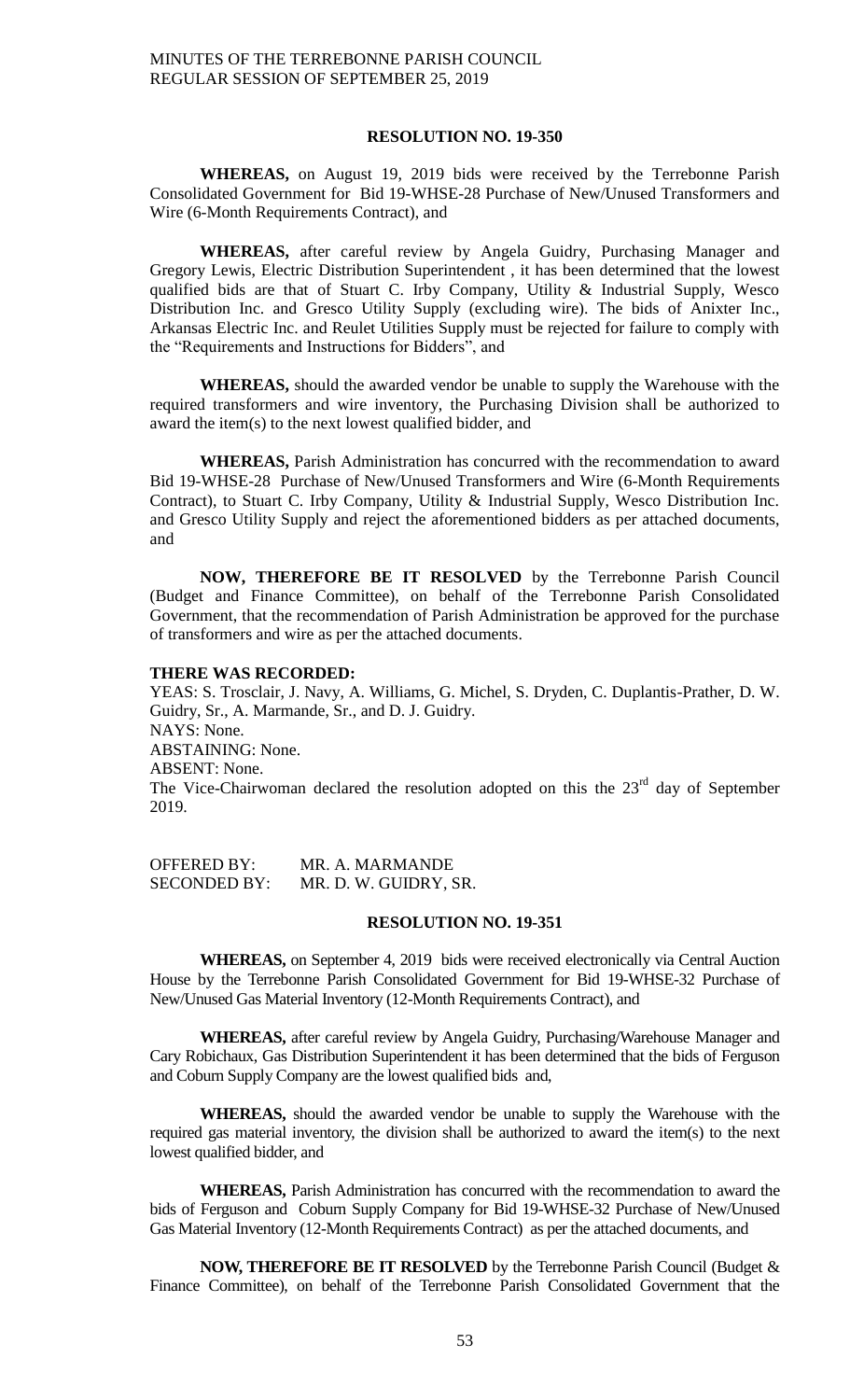recommendation of Parish Administration be accepted for the purchase of gas material for warehouse inventory, as per attached documents.

#### **THERE WAS RECORDED:**

YEAS: S. Trosclair, J. Navy, A. Williams, G. Michel, S. Dryden, C. Duplantis-Prather, D. W. Guidry, Sr., A. Marmande, Sr., and D. J. Guidry. NAYS: None. ABSTAINING: None. ABSENT: None. The Vice-Chairwoman declared the resolution adopted on this the  $23<sup>rd</sup>$  day of September 2019.

Mr. J. Navy moved, seconded by Mr. D. J. Guidry, "THAT, the Budget & Finance Committee introduce an ordinance to amend the 2019 Adopted Operating Budget of the Terrebonne Parish Consolidated Government for the following items and to provide for related matters:

- I. Parishwide Recreation, \$500
- II. General Fund, OEP, \$35,000
- III. General Fund-Downtown Development, \$5,000

and call a public hearing on said matter on October 9, 2019 at 6:30 p.m."

The Vice-Chairwoman called for the vote on the motion offered by Mr. J. Navy. THERE WAS RECORDED: YEAS: S. Trosclair, J. Navy, A. Williams, G. Michel, S. Dryden, C. Duplantis-Prather, D. W. Guidry, Sr., A. Marmande and D. J. Guidry. NAYS: None. ABSENT: None. The Vice-Chairwoman declared the motion adopted.

## OFFERED BY: MR. D. J. GUIDRY SECONDED BY: MR. J. NAVY

#### **RESOLUTION NO. 19-352**

A resolution authorizing the Parish President to execute an application form to the Louisiana Commission on Law Enforcement and the Administration of Criminal Justice 2018 Task Force Grant for the Houma Police Department of the Terrebonne Parish Consolidated Government; and to address other matters relative thereto.

**WHEREAS,** the Houma Police Department of the Terrebonne Parish Consolidated Government has been approved to implement an application for a grant from the Louisiana Commission on Law Enforcement and the Administration of Criminal Justice Fiscal Year 2018 Task Force Fund in the amount of Twenty One Thousand three hundred thirty three dollars (\$21,333.00) for the Terrebonne Parish Consolidated Government. The Fiscal Year 2018 Task Force Fund will provide grant funding to improve the effectiveness and safety of our Police Officers by providing them with overtime to target problem areas within the City of Houma and Assumption Parish,

**WHEREAS,** the Parish Administrative staff and the Parish Finance Department will oversee the application process in the implementation and meeting all the requirements set forth by the Louisiana Commission on Law Enforcement and the Administration of Criminal Justice and,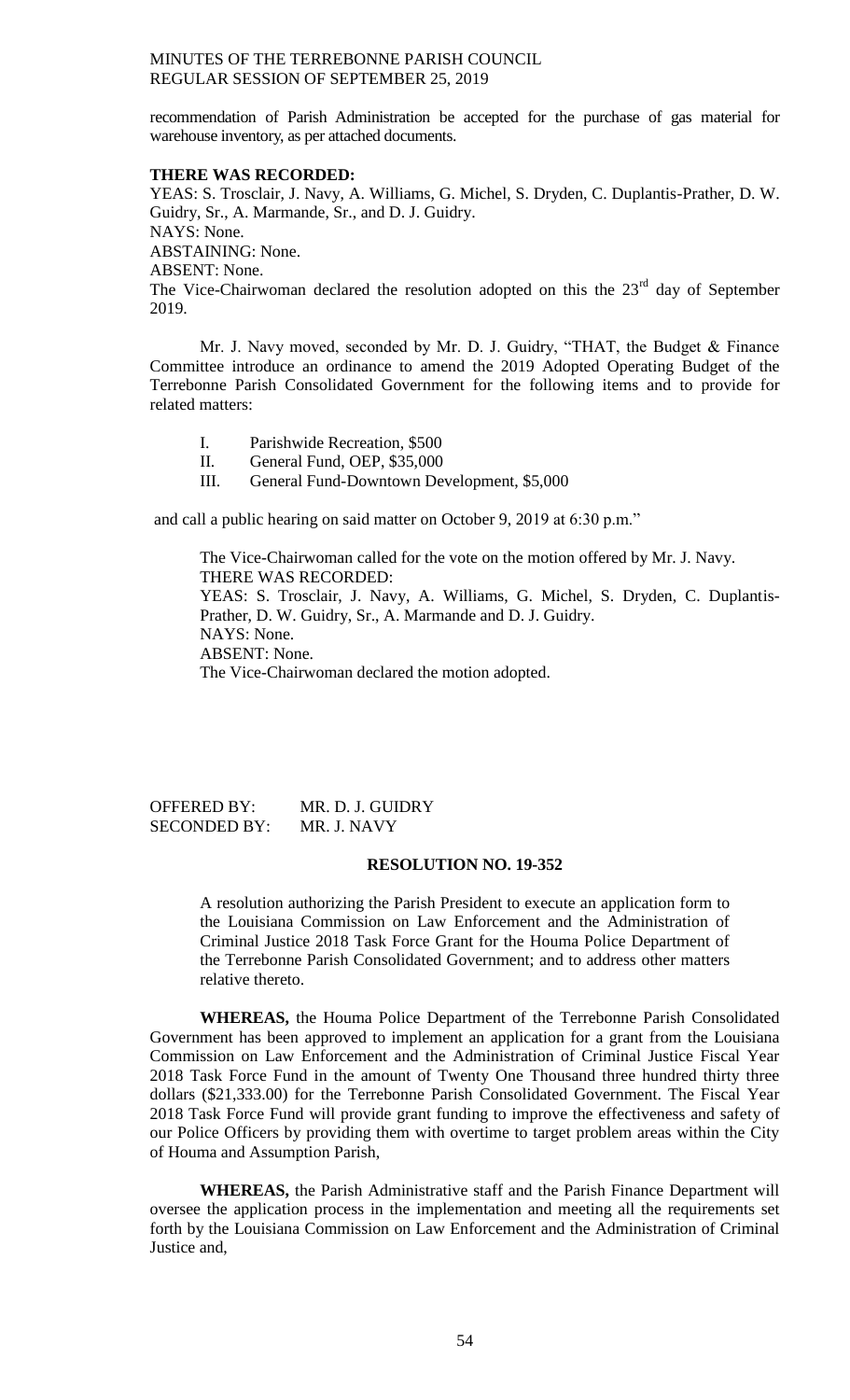**NOW, THEREFORE BE IT RESOLVED,** that the Terrebonne Parish Council on behalf of the Terrebonne Parish Consolidated Government, authorizes the Parish President to execute any and all necessary documents to implement the grant from the Louisiana Commission on Law Enforcement and the Administration of Criminal Justice and to address other matters relative thereto.

#### **THERE WAS RECORDED:**

YEAS: S. Trosclair, J. Navy, A. Williams, G. Michel, S. Dryden, C. Duplantis-Prather, D. W. Guidry, Sr., A. Marmande, Sr., and D. J. Guidry. NAYS: None. ABSTAINING: None. ABSENT: None. The Chairman declared the resolution adopted on this the  $23<sup>rd</sup>$  day of September 2019.

Mr. A. Marmande moved, seconded by Mr. D. W. Guidry, Sr., "THAT, there being no further business to come before the Budget & Finance Committee, the meeting be adjourned."

The Vice-Chairwoman called for the vote on the motion offered by Mr. A. Marmande. THERE WAS RECORDED:

YEAS: S. Trosclair, J. Navy, A. Williams, G. Michel, S. Dryden, C. Duplantis-Prather, D. W. Guidry, Sr., A. Marmande and D. J. Guidry. NAYS: None.

ABSENT: None.

The Vice-Chairman declared the motion adopted and the meeting was adjourned at 6:37 p.m.

Christa Duplantis-Prather - Vice Chairwoman

Tammy E. Triggs, Minute Clerk

Mr. J. Navy moved, seconded by Mr. D. J. Guidry, "THAT the Council accept and ratify the minutes of the Budget and Finance Committee meeting held on 9/23/19."

The Chairwoman called for a vote on the motion offered by Mr. J. Navy. THERE WAS RECORDED: YEAS: S. Trosclair, J. Navy, A. Williams, G. Michel, S. Dryden, C. Duplantis-Prather, D. W. Guidry, Sr., A. Marmande, and D. J. Guidry. NAYS: None. ABSENT: None. The Chairwoman declared the motion adopted.

Ms. C. Duplantis-Prather moved, seconded by Mr. D. J. Guidry, "THAT the Council approve the following street light list:

#### **STREET LIGHT LIST**

#### **09-25-19**

REPLACE LIGHT AT 124 LINDSEY DRIVE, HOUMA, LA WITH LED EQUIVALENT LIGHT; TPCG UTILITIES; RLD 2; DARRIN GUIDRY; DISTRICT 6.

INSTALL 5 STREET LIGHTS ON EXISTING POLES ON NEWLY ACCEPTED DEVELOPMENT, HIGH LAND DEVELOPMENT, ADD. #1 (ORDINANCE 9092) RLD #3; ENTERGY; JOHN NAVY; DISTRICT 1.

UPGRADE STREET LIGHT AT 428 LEVRON STREET ON AN EXISTING POLE TO AN LED EQUIVALENT LIGHT; USD ROAD LIGHTING; TPCG UTILITIES; ARLANDA WILLIAMS, DISTRICT 2.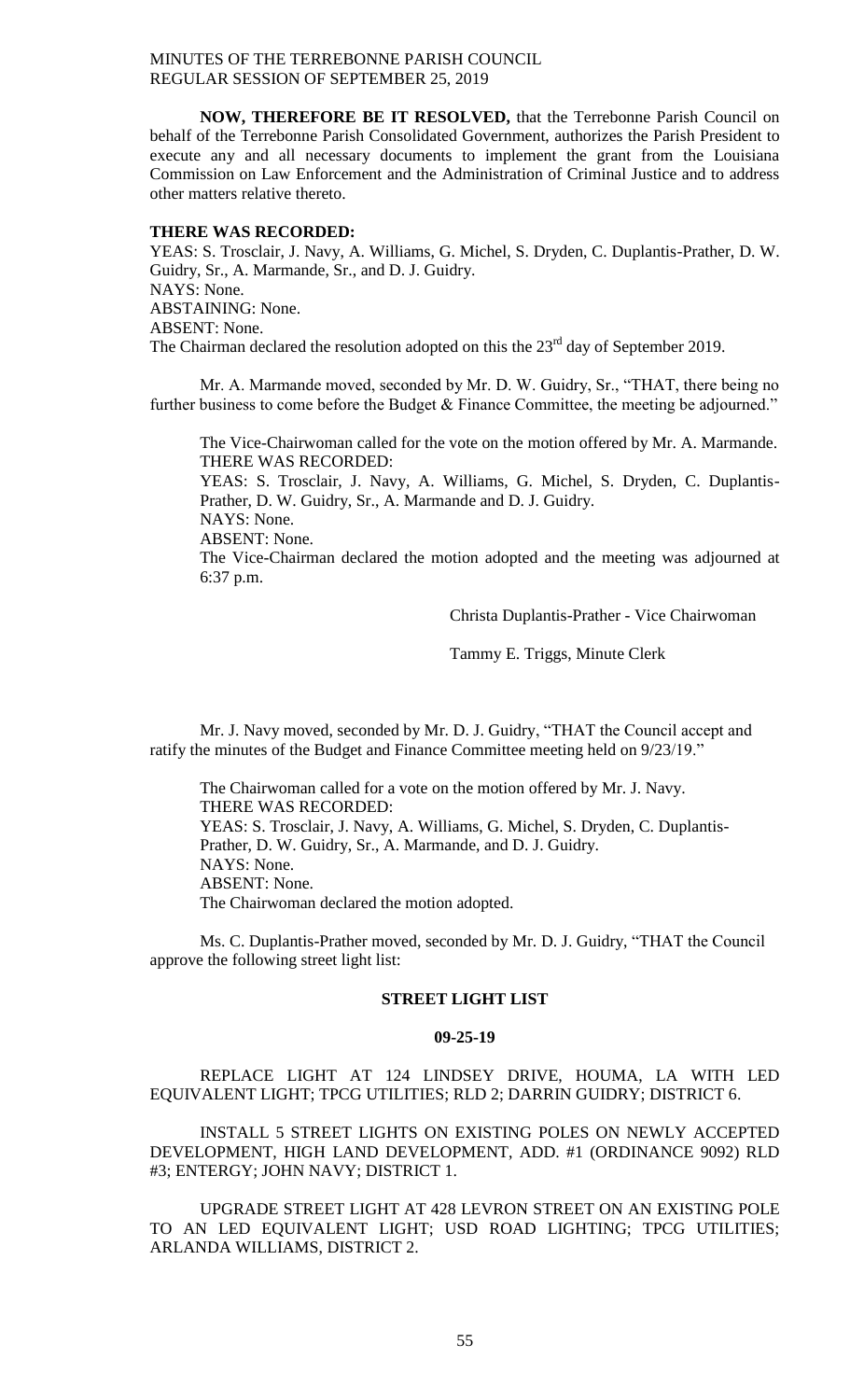UPGRADE EXISTING STREET LIGHTS ON INDUSTRIAL BOULEVARD TO 250 WATTS; SLECA & ENTERGY; RLD'S 3A & 4; JOHN NAVY; DISTRICT 1.

UPGRADE EXISTING STREET LIGHT AT 200 CORRAL WAY DRIVE TO 250 WATTS; TPCG UTILITIES; RLD 5; STEVE TROSCLAIR; DISTRICT 9.

INSTALL STREET LIGHT AT 146 KEVIN STREET IN BOURG; ENTERGY; RLD #5; STEVE TROSCLAIR; DISTRICT 9.

INSTALL LED STREET LIGHT AT 618 BEATRICE STREET; TPCG UTILITIES; USD ROAD LIGHTING; CHRISTA DUPLANTIS-PRATHER; DISTRICT 5."

The Chairwoman called for a vote on the motion offered by Ms. C. Duplantis-Prather. THERE WAS RECORDED:

YEAS: S. Trosclair, J. Navy, A. Williams, G. Michel, S. Dryden, C. Duplantis-

Prather, D. W. Guidry, Sr., A. Marmande, and D. J. Guidry.

NAYS: None. ABSENT: None.

The Chairwoman declared the motion adopted.

Ms. C. Duplantis-Prather moved, seconded by Mr. A. Marmande, "THAT the Council hold nominations open for the one expired term on the Bayou Blue Fire Protection District Board."

The Chairwoman called for a vote on the motion offered by Ms. C. Duplantis-Prather. THERE WAS RECORDED: YEAS: S. Trosclair, J. Navy, A. Williams, G. Michel, S. Dryden, C. Duplantis-Prather, D. W. Guidry, Sr., A. Marmande, and D. J. Guidry. NAYS: None. ABSENT: None. The Chairwoman declared the motion adopted.

Mr. D. W. Guidry, Sr. moved, seconded by Mr. A. Marmande, "THAT the Council hold nominations open for the one vacancy on the Bayou Cane Fire Protection District Board."

The Chairwoman called for a vote on the motion offered by Mr. D. W. Guidry, Sr. THERE WAS RECORDED: YEAS: S. Trosclair, J. Navy, A. Williams, G. Michel, S. Dryden, C. Duplantis-Prather, D. W. Guidry, Sr., A. Marmande, and D. J. Guidry. NAYS: None. ABSENT: None. The Chairwoman declared the motion adopted.

Mr. D. W. Guidry, Sr. moved, seconded by Ms. C. Duplantis-Prather, "THAT the Council hold nominations open for the two vacancies on the Terrebonne Parish Tree Board."

The Chairwoman called for a vote on the motion offered by Mr. D. W. Guidry, Sr. THERE WAS RECORDED: YEAS: S. Trosclair, J. Navy, A. Williams, G. Michel, S. Dryden, C. Duplantis-Prather, D. W. Guidry, Sr., A. Marmande, and D. J. Guidry. NAYS: None. ABSENT: None. The Chairwoman declared the motion adopted.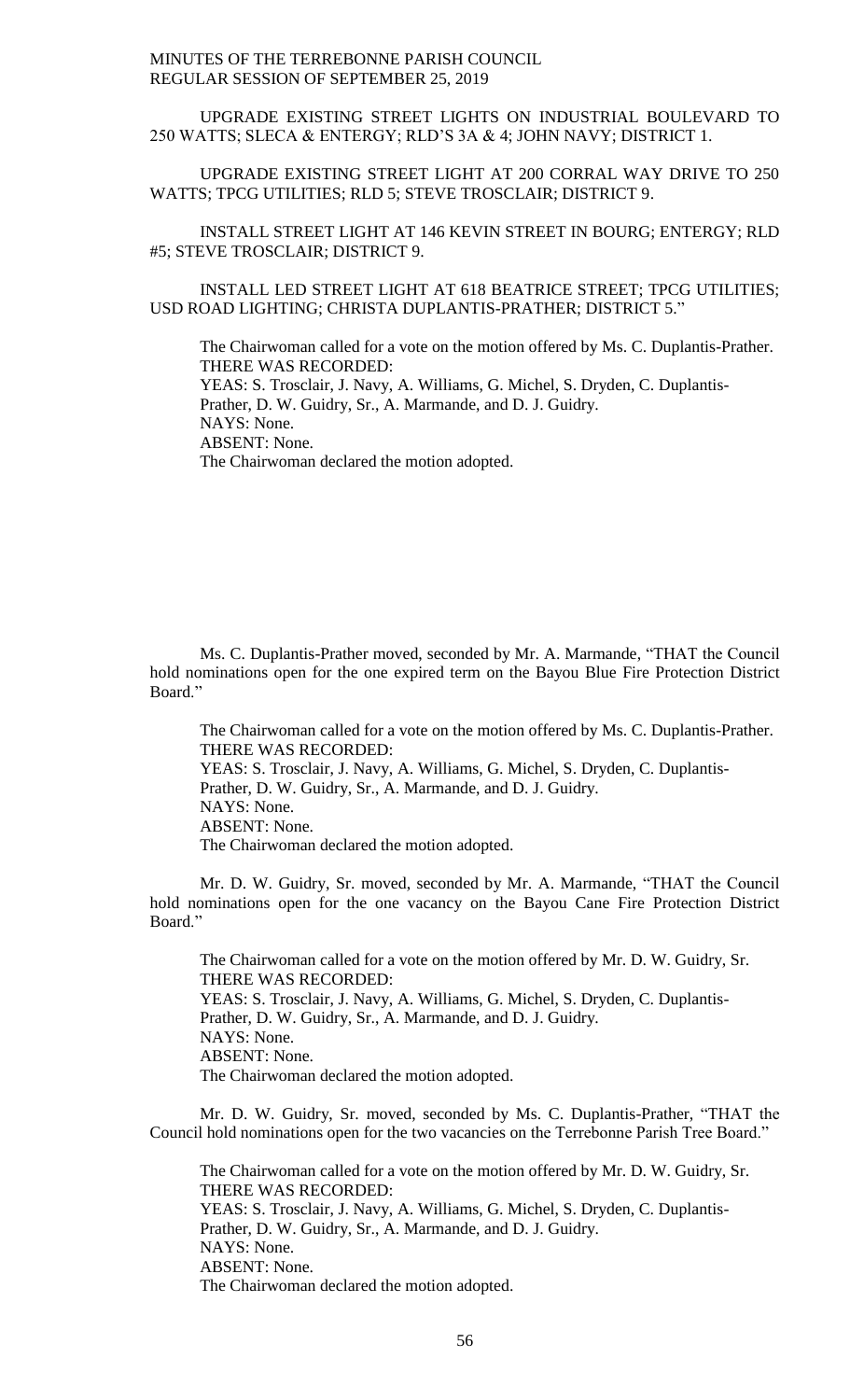Mr. G. Michel moved, seconded by Mr. A. Marmande, "THAT the Council open nominations for one expiring term on the Houma-Terrebonne Airport Commission, nominate Mr. John Watson, close nominations, and re-appoint Mr. Watson to serve on the aforementioned board."

The Chairwoman called for a vote on the motion offered by Mr. G. Michel. THERE WAS RECORDED: YEAS: S. Trosclair, J. Navy, A. Williams, G. Michel, S. Dryden, C. Duplantis-Prather, D. W. Guidry, Sr., A. Marmande, and D. J. Guidry. NAYS: None. ABSENT: None. The Chairwoman declared the motion adopted.

The Chairwoman recognized Mr. John Watson, Houma resident, who thanked the Council for the re-appointment and the opportunity to serve then shared his optimism for local job growth with the airport being designated as a state unmanned aircraft facility.

Several Council Members thanked Mr. Watson for his service to Terrebonne Parish and shared their optimism for the programs being pursued by the Airport Commission that would bring high-paying jobs to Terrebonne Parish.

Ms. C. Duplantis-Prather moved, seconded by Mr. G. Michel, "THAT the Council defer opening nominations for the one vacancy on the Downtown Development Corporation Board to the next Council Meeting or until the proper documentation has been turned in to the Council Office from those wishing to be appointed."

The Chairwoman called for a vote on the motion offered by Ms. C. Duplantis-Prather. THERE WAS RECORDED: YEAS: S. Trosclair, J. Navy, A. Williams, G. Michel, S. Dryden, C. Duplantis-Prather, D. W. Guidry, Sr., A. Marmande, and D. J. Guidry. NAYS: None. ABSENT: None. The Chairwoman declared the motion adopted.

The Chairwoman announced that there would be upcoming four expiring terms on the Coastal Zone Management and Restoration Committee, five expiring terms on the Houma Area Convention and Visitors' Bureau, and six expiring terms on the Downtown Development Corporation Board.

Council Member S. Trosclair encouraged the public to keep all active military, veteran, law enforcement, firefighters, and first responders in their thoughts and prayers daily.

Council Member C. Duplantis-Prather shared her condolences to Tommy Beeson and his family for the recent loss of their dog Duvall and commended his work as a courthouse dog for Terrebonne Parish. She then encouraged the public to have their pets spayed or neutered in order to control the pet population.

Council Member D. W. Guidry, Sr. commended Mr. David Rome, Public Works Director, for his diligence in attending the meeting and his assistance in finding solutions for South Ellendale Estates.

Mr. A. Marmande moved, seconded by Mr. D. W. Guidry, Sr., "THAT, there being no further business to come before the Council, the meeting be adjourned."

The Chairwoman called for a vote on the motion offered by Mr. A. Marmande. THERE WAS RECORDED: YEAS: S. Trosclair, J. Navy, A. Williams, G. Michel, S. Dryden, C. Duplantis-Prather, D. W. Guidry, Sr., A. Marmande, and D. J. Guidry. NAYS: None.